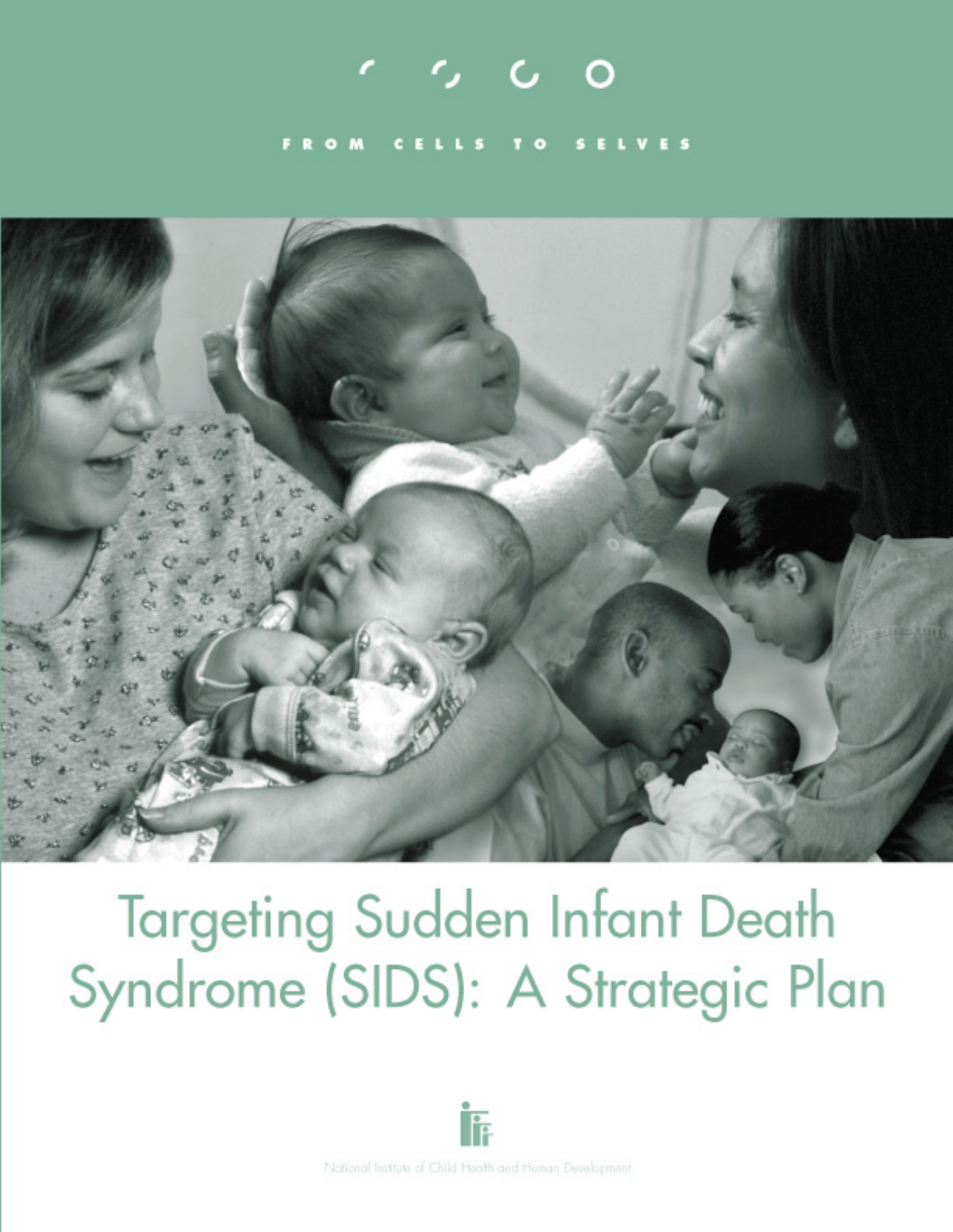# $1.500$

#### **FROM CELLS TO SELVES**



# Targeting Sudden Infant Death Syndrome (SIDS): A Strategic Plan

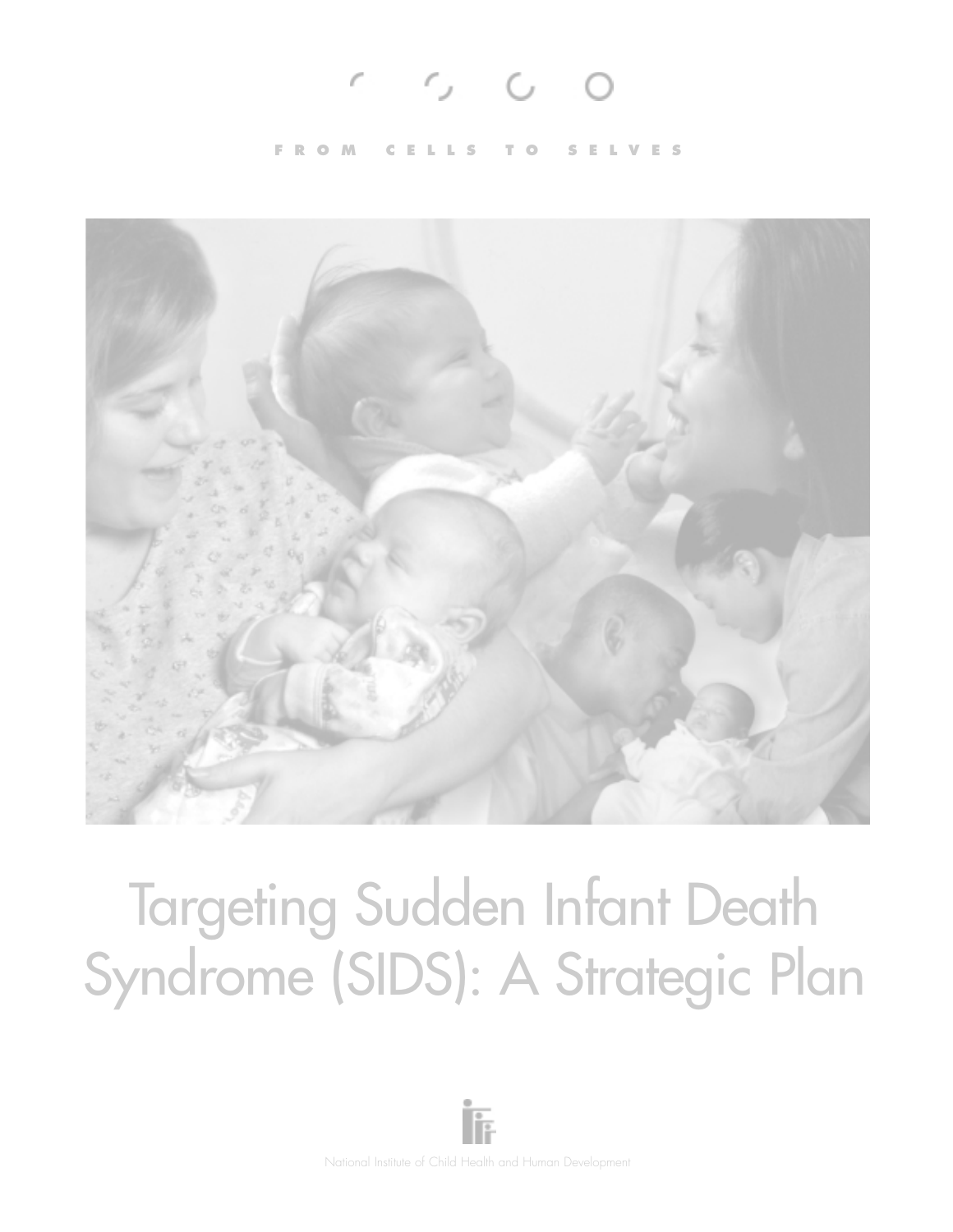

# **Contents**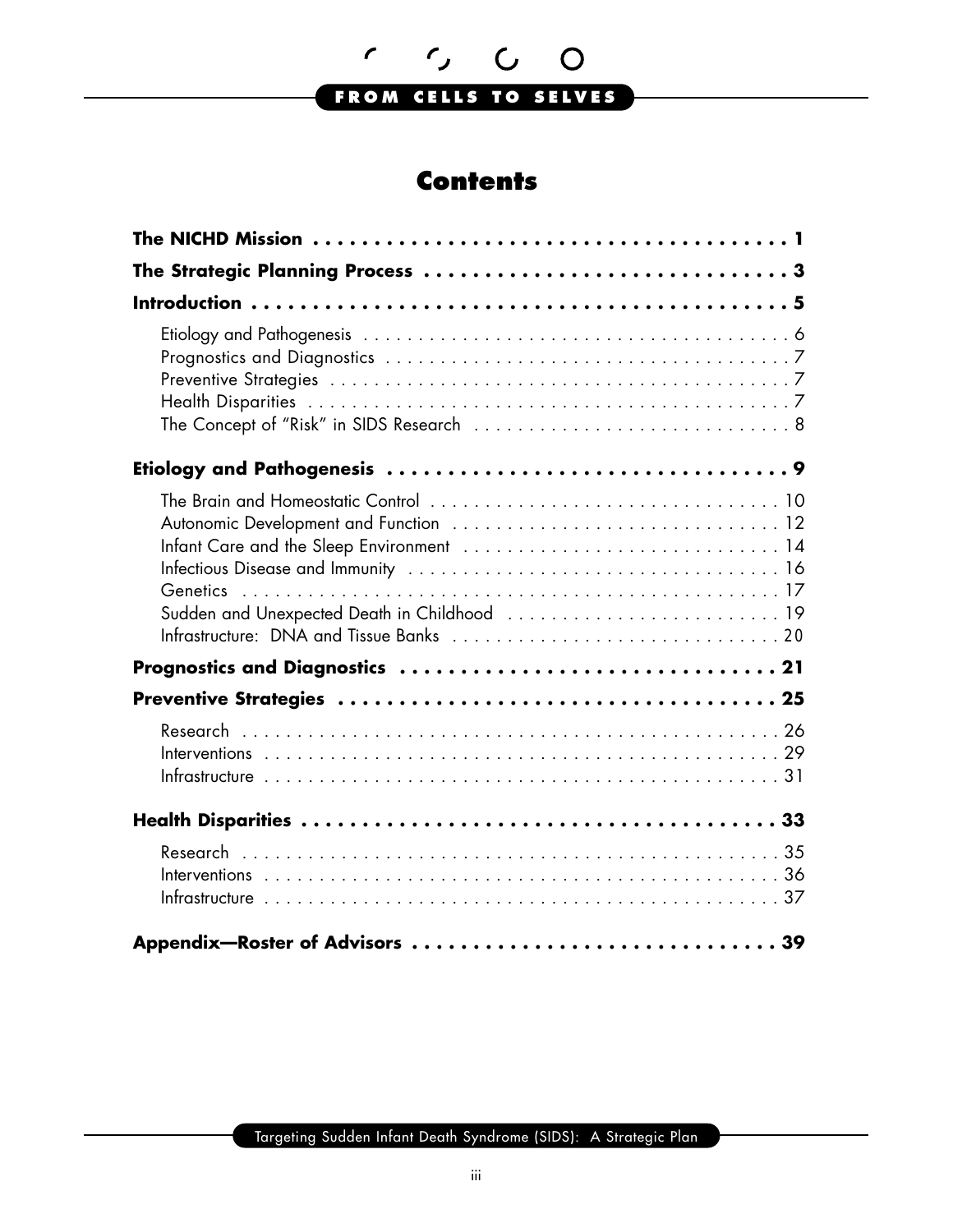# **The NICHD Mission**

<span id="page-3-0"></span>The National Institute of Child Health and Human Development (NICHD) seeks to ensure that every individual is born healthy, is born wanted, and has the opportunity to fulfill his or her potential for a productive life unhampered by disease or disability. The Institute further strives to help parents have the children they want, at the times they want them, and to ensure that every mother experiences a pregnancy free of adverse complications, and that persons with physical or mental disabilities receive the maximum benefit of rehabilitation to allow them to function as fully as possible in society. Key to the success of this mission is answering the fundamental questions of how a single fertilized cell eventually develops into a fully functional adult human being and how a multitude of genetic and environmental factors influence that process for good or ill.

Programs at the NICHD are based on the concepts that adult health and well-being are determined in large part by episodes early in life, sometimes before birth; that human development is continuous throughout life; and that optimal outcomes of development are important not only to the individual but to society. NICHD research is also directed toward restoring or maximizing individual potential and functional capacity when disease, injury, or a chronic disorder intervenes in the developmental process. Thus, the NICHD mission truly spans the life cycle, and much of the health and well-being of our population depends on the success of the Institute's research.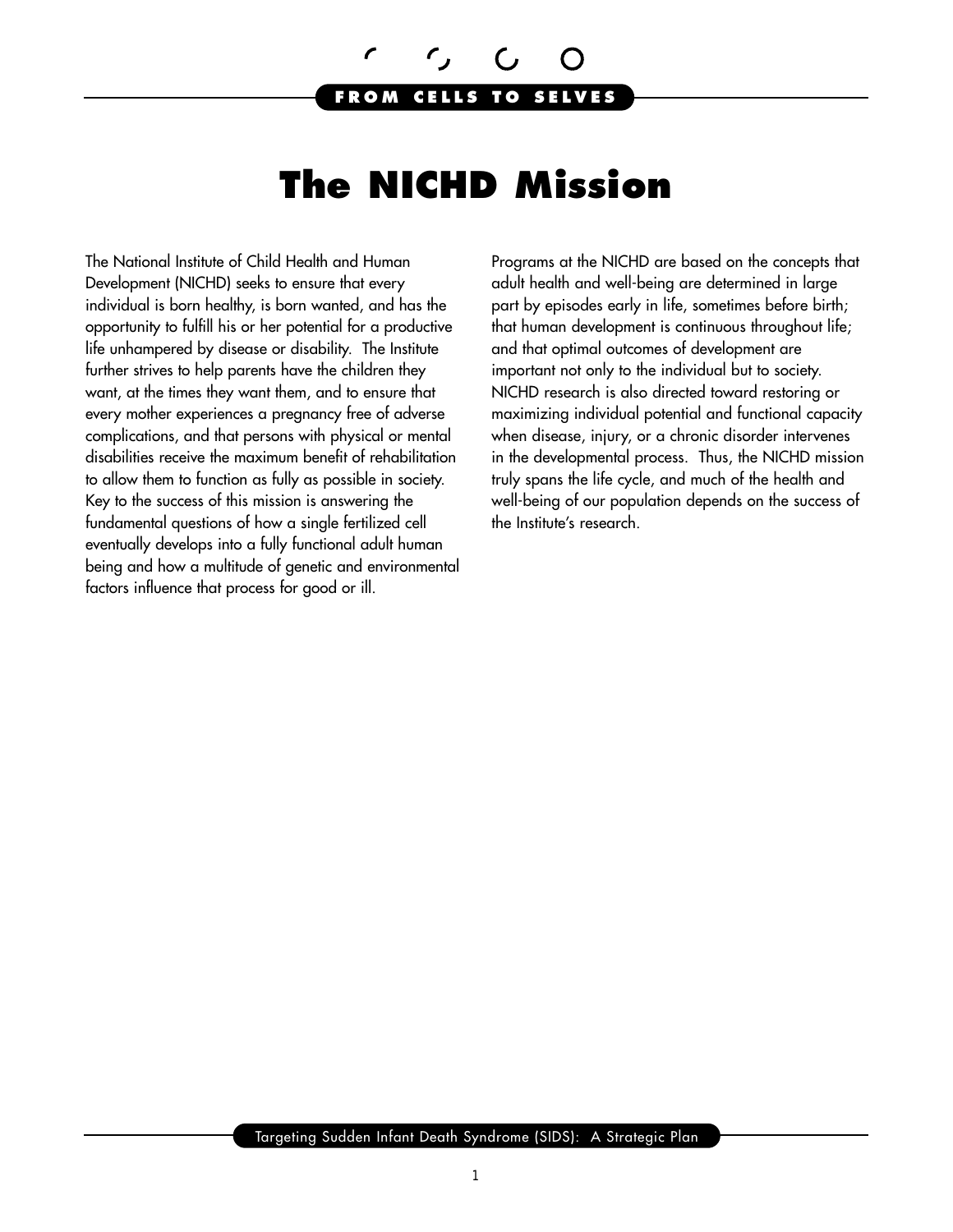

# <span id="page-4-0"></span>**The Strategic Planning Process**

During 1998 and 1999, the NICHD staff engaged the scientific community in jointly developing a strategic plan to facilitate achieving its mission.

The initial framework document for this plan, *From Cells to Selves,* highlighted four areas for immediate strategic development and described a series of scientific goals under each area. These four areas were as follows:

- • *Genetics and Fetal Antecedents of Disease Susceptibility* includes the interaction of the genotype with socioeconomic, environmental, and psychological factors in the fetal and postnatal environment that contribute to health or the pathophysiology of diseases.
- • *Reproductive Health for the 21st Century* comprises the biological and behavioral factors that allow couples to have healthy children when they want them and the reproduction-related conditions that may affect women during and after their reproductive years.
- • *Developmental Biology: Understanding Normal and Abnormal Development* consists of the basic biological science necessary to understand early development *in utero* and through the time when many organ systems form.
- • *Biobehavioral Development* includes research to better understand the developmental processes involved in forming cognitive, learning, emotional, social, and physical behaviors, and the biological and environmental factors that make infants, children, and adolescents more susceptible to behavioral disorders or to adopting risk-taking and violent behaviors.

*Health Disparities: Bridging the Gap,* a fifth strategic plan, was developed to better understand how natural biological and behavioral forces interact with a variety of social, community, and economic factors to produce health disparities, and how to intervene to enhance the health and well-being of these minority and underserved populations.

In addition, at the request of the United States Congress, the NICHD produced strategic plans in 1989 and 1995 that summarized advances in Sudden Infant Death Syndrome (SIDS) research and made recommendations identifying the most promising avenues of research to be pursued over subsequent 5-year periods. In 1999, Congress recommended that the Institute develop a third 5-year plan. Since the NICHD has been engaged in strategic planning from 1998 to 2001, the planning process for the SIDS program was integrated with the development of other research agendas.

To formulate the new SIDS strategic plan, the NICHD convened a working group comprising distinguished scientists and health care professionals from around the country. (See Appendix.) In collaboration with NICHD staff, the working group identified and prioritized research goals and suggested strategies to meet those goals. The working group drew upon ongoing planning efforts, previous emphasis areas, recent forums, workshops, conferences, and research findings to develop a draft of the strategic plan for a SIDS research and public health agenda that would guide the Institute for the next 5 years.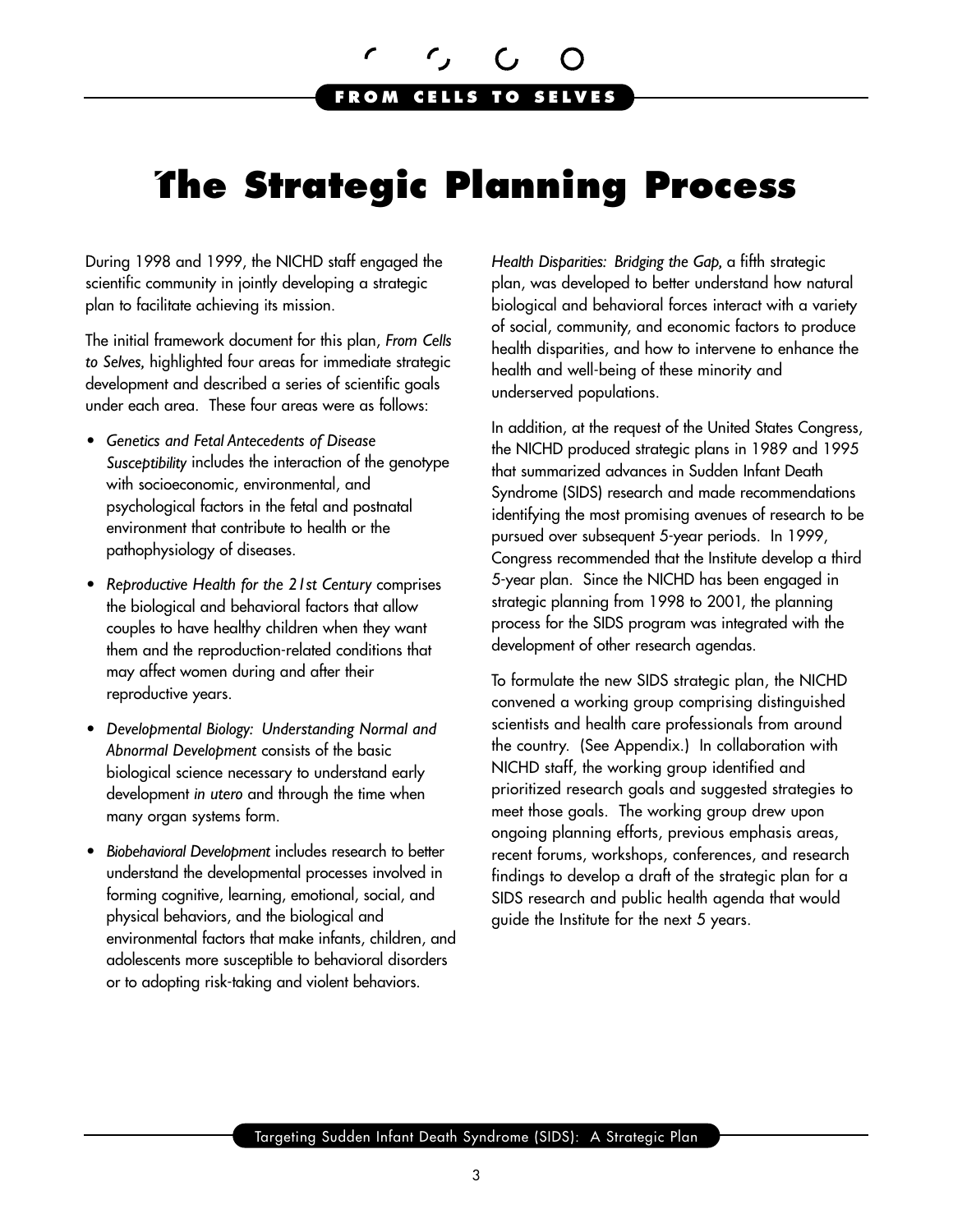

The draft plan was posted on the NICHD Web site to allow members of advocacy groups, nonprofit organizations, the scientific community, and the general public to comment. In addition, the Institute shared the plan with members of the National Advisory Child Health and Human Development Council and with the Friends of the NICHD, a coalition of more than 100

professional and patient organizations committed to the Institute's scientific mission. After consolidating and reviewing all comments, the NICHD revised and finalized the plan. This document is intended as a targeted, but flexible, blueprint that can be modified as new scientific findings, research opportunities, or resources become available.

#### Targeting Sudden Infant Death Syndrome (SIDS): A Strategic Plan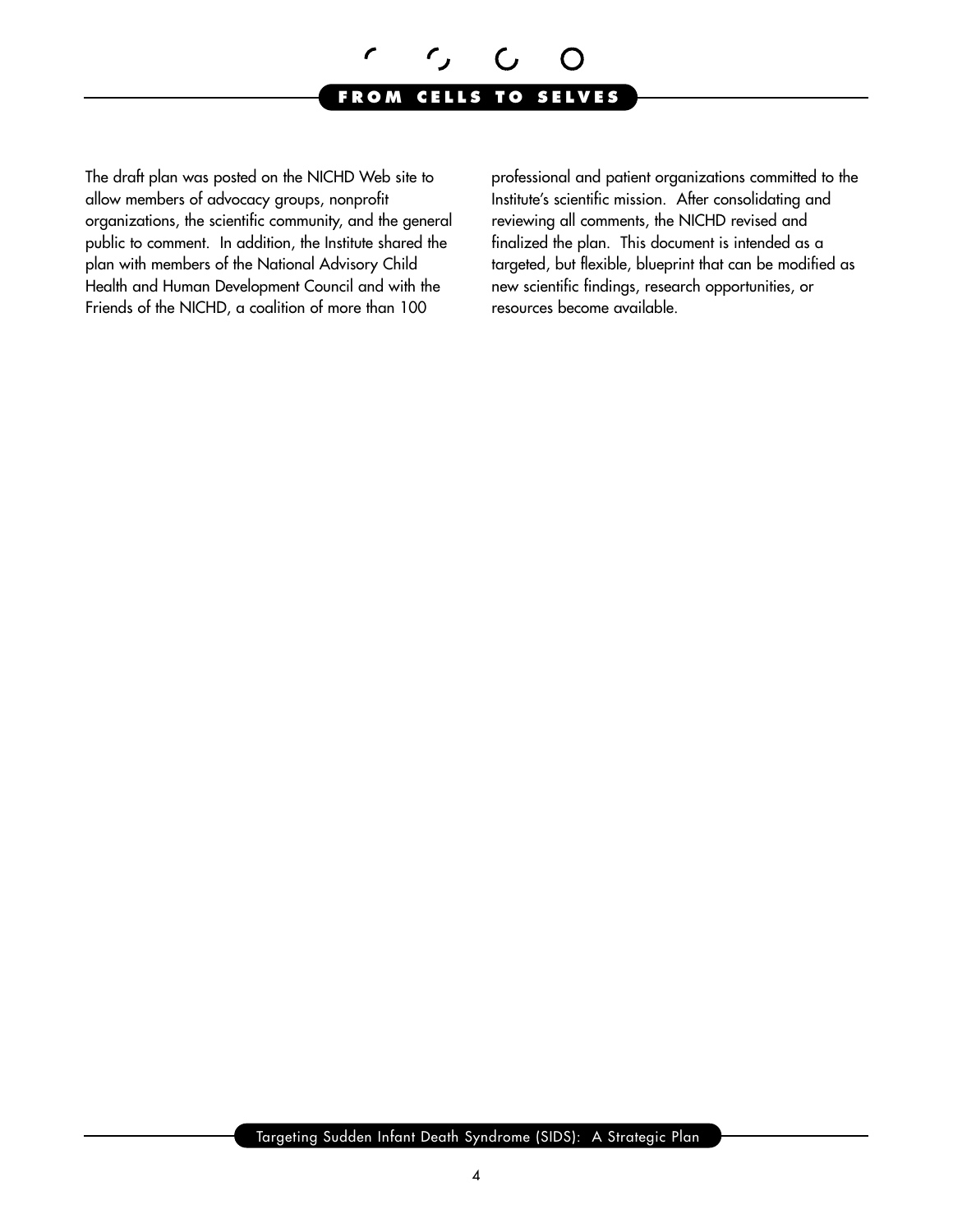# **Introduction**

<span id="page-6-0"></span>SIDS occurs worldwide. In the United States alone, approximately 3,000 infants die each year from SIDS. The majority of SIDS deaths occur before infants reach 6 months of age. These deaths, although associated with a sleep period, are sudden and unpredictable. In most cases, infants appear healthy before succumbing to SIDS. No explanation for these deaths can be found, even when a complete postmortem is performed, including an autopsy, an examination of the death scene, and a review of the infant's clinical and family history. In the absence of an identifiable cause of death, these infants' deaths are, by standard definition, labeled SIDS.

SIDS exacts a devastating emotional toll on affected families and caregivers. In 1974, landmark legislation—the Sudden Infant Death Syndrome Act (P.L. 93-270)—gave the NICHD the statutory responsibility to oversee SIDS research. The Institute's ultimate goal is to eliminate SIDS. To reach this aim, it is important to understand the underlying causes and mechanisms of the syndrome, to develop strategies to identify infants at high risk for sudden death, and to develop and implement preventive strategies that can effectively reduce the incidence of SIDS across diverse populations.

Great progress has been achieved in understanding SIDS and reducing the number of deaths caused by this tragic disorder since the formulation of the first 5-year plan. The plans served to organize the efforts of researchers, clinicians, and Federal agencies. The decade's most significant accomplishments are as follows:

• Establishment of the *Back to Sleep* coalition and campaign;

- Revision of the SIDS definition and the development of death investigation guidelines to improve the scope and quality of information used to establish the diagnosis;
- • Formation of tissue banks to facilitate studies of etiology and pathogenesis;
- Elucidation of the role of inborn errors of metabolism in sudden infant death and the incorporation of screening for disorders of fatty acid metabolism as a diagnostic tool at autopsy;
- • Establishment of a system to monitor infant care practices and health outcomes associated with SIDS risk reduction interventions;
- Identification of unsafe bedding practices in the infant sleep environment;
- Delineation of the patterns of risk factors that contribute to the increased incidence of SIDS in specific minority populations;
- • Assessment of current methods of cardiorespiratory monitoring to identify useful physiologic markers of SIDS risk; and
- Discovery of the neurologic abnormalities unique to SIDS infants and exploration of how they may place an infant at risk.

The specific advances in knowledge are described in the background sections located throughout the plan.

Less than a decade ago, almost twice as many American infants were dying of SIDS than is the case today. By the early 1990s, the practice of placing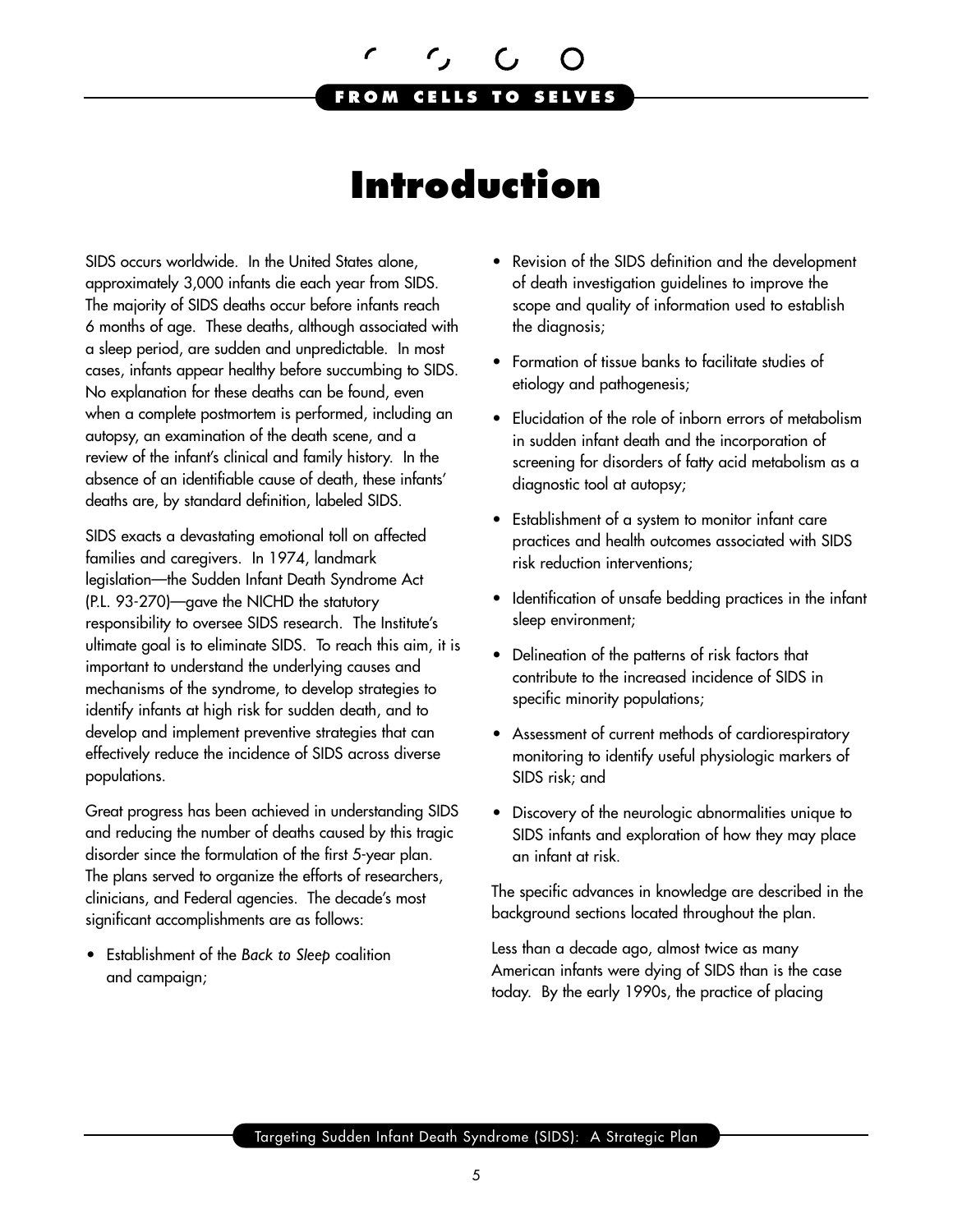

<span id="page-7-0"></span>infants to sleep on their stomachs had been identified as a significant risk factor. The subsequent recommendation by the American Academy of Pediatrics to place healthy babies on their backs to sleep (side as an alternate position) and the success of the NICHD-led national *Back to Sleep* campaign are associated with a large decrease in the number of infants placed to sleep on their stomachs and a 40-percent reduction in SIDS rates between 1992 and 1998. As a result, about 2,000 fewer babies now die each year than was the case in 1992. However, SIDS still remains the leading cause of death in infants between 1 month and 1 year of age in the United States. Moreover, significant disparities in SIDS prevalence rates still exist among various racial and ethnic groups.

The purpose of this strategic plan is to build on past successes and forge new paths of discovery. The recommendations go beyond deaths labeled as SIDS by



medical examiners and coroners to include all sudden deaths occurring from late fetal life through infancy and early childhood. The plan defines strategies aimed at improving maternal as well as infant health. It encompasses both basic infant care practices and research based on the latest molecular genetic technologies. This framework will provide researchers with the knowledge and resources needed to illuminate the etiology of SIDS and, ultimately, to eliminate these needless deaths.

The plan is divided into four sections: Etiology and Pathogenesis, Prognostics and Diagnostics, Preventive Strategies, and Health Disparities. Each section contains a statement of the problem, background information, and specific recommendations designed to address gaps in our current state of knowledge or intervention activities and to correct deficiencies in our basic scientific infrastructure.

# **Etiology and Pathogenesis**

Knowledge acquired during the past decade supports the general hypothesis that infants who die from SIDS have abnormalities at birth that render them vulnerable to potentially life-threatening challenges during infancy. The recommendations in this section are targeted toward understanding the following circumstances:

- How the neural abnormalities observable in SIDS infants develop;
- How these neural abnormalities affect infant health and development before and after birth;
- Whether there are genetic factors that predispose infants to sudden death; and
- How specific characteristics of the fetal and postnatal environment either contribute to the pathologic process or serve to protect infants.

Targeting Sudden Infant Death Syndrome (SIDS): A Strategic Plan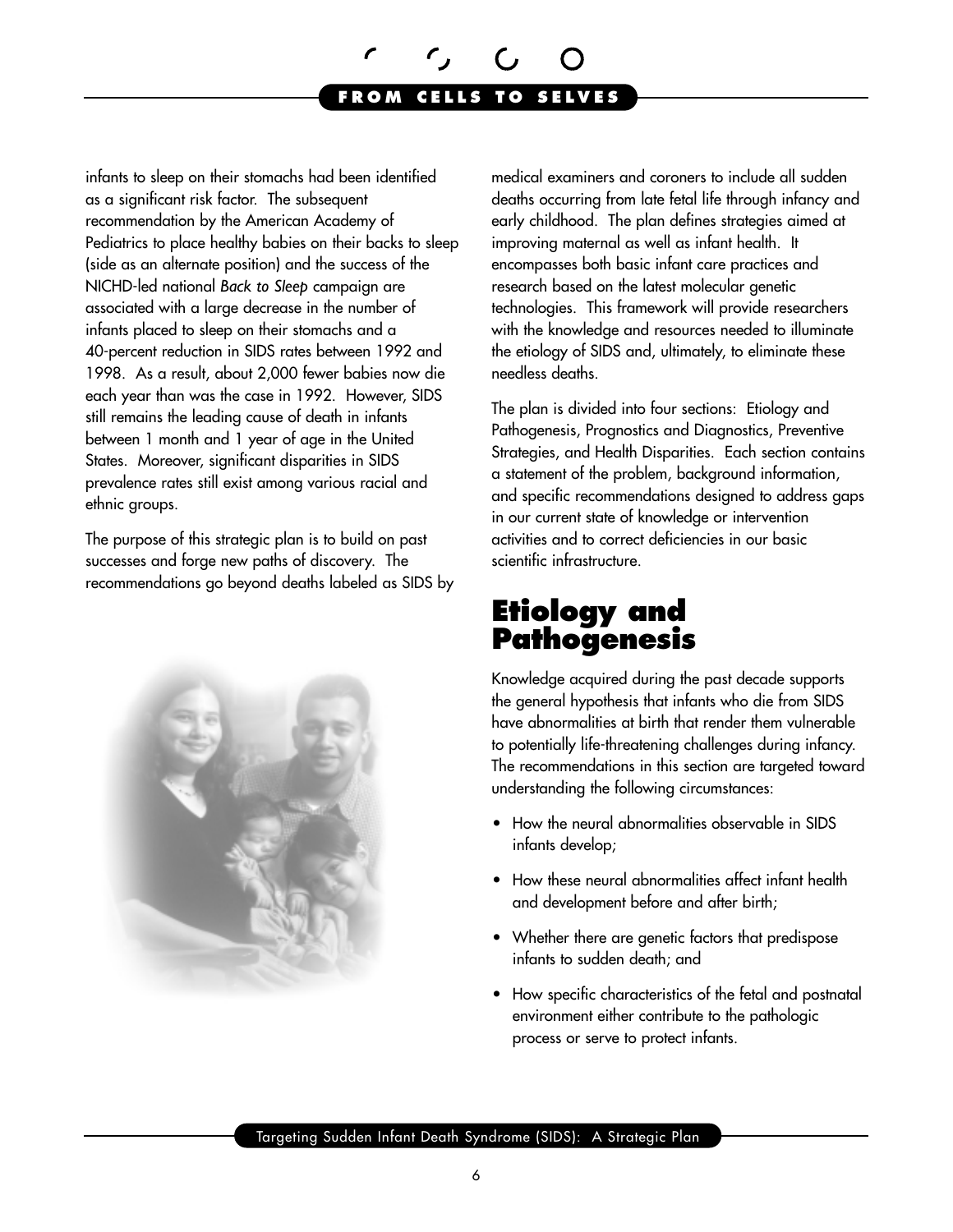<span id="page-8-0"></span>We know that SIDS is a developmental disorder: it originates during fetal development and occurs within a distinct developmental window. Ongoing research into the basic mechanisms governing normal development, utilizing the latest technologies, will provide us with an essential basis for understanding how developmental processes go awry in SIDS infants. This approach is founded on the basic principle that understanding normal developmental processes is an essential prerequisite for understanding derangements in development, a principle which is strongly emphasized in another of the Institute's strategic plans, *Developmental Biology: Understanding Normal and Abnormal Development.* We also know that the health of the fetus determines the health of the infant—another fundamental principle reiterated in several current NICHD strategic plans, most notably *Genetics and Fetal Antecedents of Disease Susceptibility* and *Biobehavioral Development.* The biological continuum linking fetal and infant health or disease are carefully explored throughout this SIDS strategic plan.

# **Prognostics and Diagnostics**

The development of fetal and neonatal screening tools to identify fetuses and infants at high risk of sudden death depends upon knowing—or at least having a strong indication of—the functional abnormalities that are responsible for death. Such knowledge is also necessary for the development of effective therapies for at-risk infants. Advances in the realm of prognostics and diagnostics are likely to create new opportunities for refining ongoing investigations into the etiology and pathogenesis of SIDS. Although a slow process, as one knowledge base grows so does the other. The recommendations in this section address the assessment of neural maturity and the development and predictive value of screening tools.

# **Preventive Strategies**

As often happens in public health, it is possible to intervene successfully in the disease pathway and to reduce morbidity or mortality without a full understanding of the pathologic mechanism(s) involved. During the next 5 years, we wish not only to bolster the success of the *Back to Sleep* campaign but also to diminish the prevalence of other SIDS risk factors.

The recommendations in this section emphasize the need for

- Strong community partnerships;
- Knowledge of cultural variations;
- Rigorous evaluations of interventions and feedback from the lay community;
- • Comprehensive and consistent assessments of fetal and infant deaths; and
- An understanding of how multiple risk factors may interact.

The need to build and maintain viable collaborative partnerships with communities is a central theme of another of the Institute's strategic plans, *Health Disparities: Bridging the Gap.* A recognition of the essential value of collaborations among all the stakeholder communities informs not only this section of the SIDS strategic plan but also the following section.

# **Health Disparities**

Although SIDS rates have declined in all populations throughout the United States during the last decade, disparities in SIDS rates and in the prevalence of risk factors remain evident in certain groups. On a national level, SIDS rates are highest among American Indians, Alaskan Natives, and African Americans, and lowest among Asians, Pacific Islanders, and Hispanics.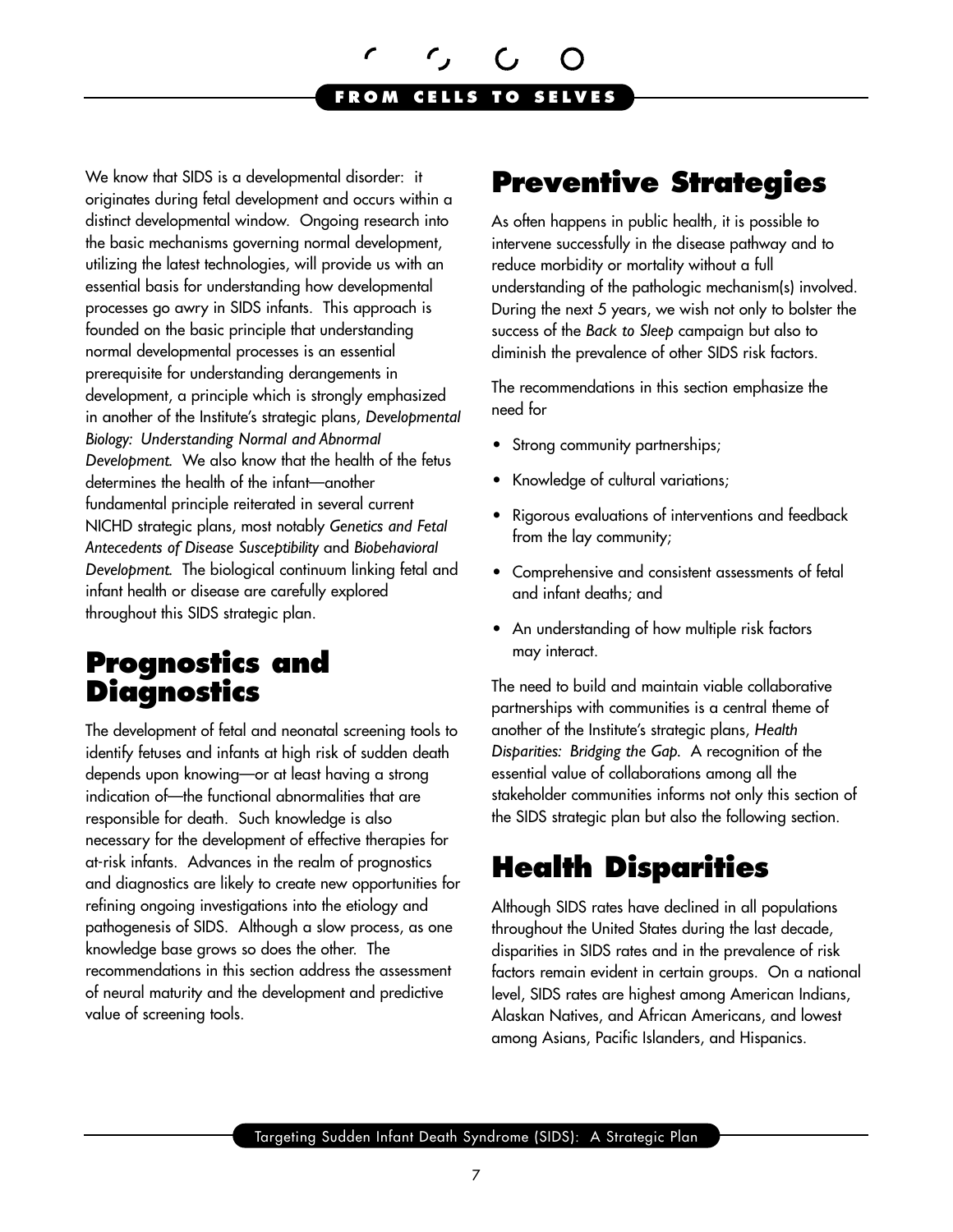<span id="page-9-0"></span>However, prevalence rates vary within these groups based on socioeconomic factors. The recommendations in this section emphasize the following factors:

- The creation and maintenance of strong community resources for research and intervention;
- The investigation of both protective and adverse forces operating within and across populations;
- The investigation of both macro (e.g., equity of care) and micro (e.g., genetic predisposition) forces operating within and across populations.



# **The Concept of "Risk" in SIDS Research**

The principal aims of this strategic plan are to focus research resources and effort into scientifically identifying risk factors for SIDS and to develop intervention strategies that reduce the occurrence of these tragic deaths. Many people have trouble understanding the concept of "risk." As it is defined by epidemiologists, risk refers to the *probability* that an outcome will occur given the presence of a particular factor or set of factors.

Risk factors are identified through specific associations with the outcome, and their contribution is expressed as either decreasing or increasing the probability that the outcome will occur. Scientifically identified associations between risk factors (e.g., socioeconomic characteristics, behaviors, or environmental exposures) and outcomes, such as SIDS, do not necessarily denote causality. Other explanations for the association must be considered, and the mechanisms underlying the risk factor need to be delineated. Furthermore, as discussed in this report, the best current working model of SIDS suggests that more than one scenario of pre-existing conditions and initiating events may lead to SIDS.

Therefore, when a SIDS death occurs, it is important to focus on all of the risk factors that may be involved. Our goal is to develop knowledge that helps families and caregivers provide the best supportive environment for their children. We also wish to help families who have experienced a SIDS death better understand what has happened and why. We hope that this knowledge will help SIDS families heal.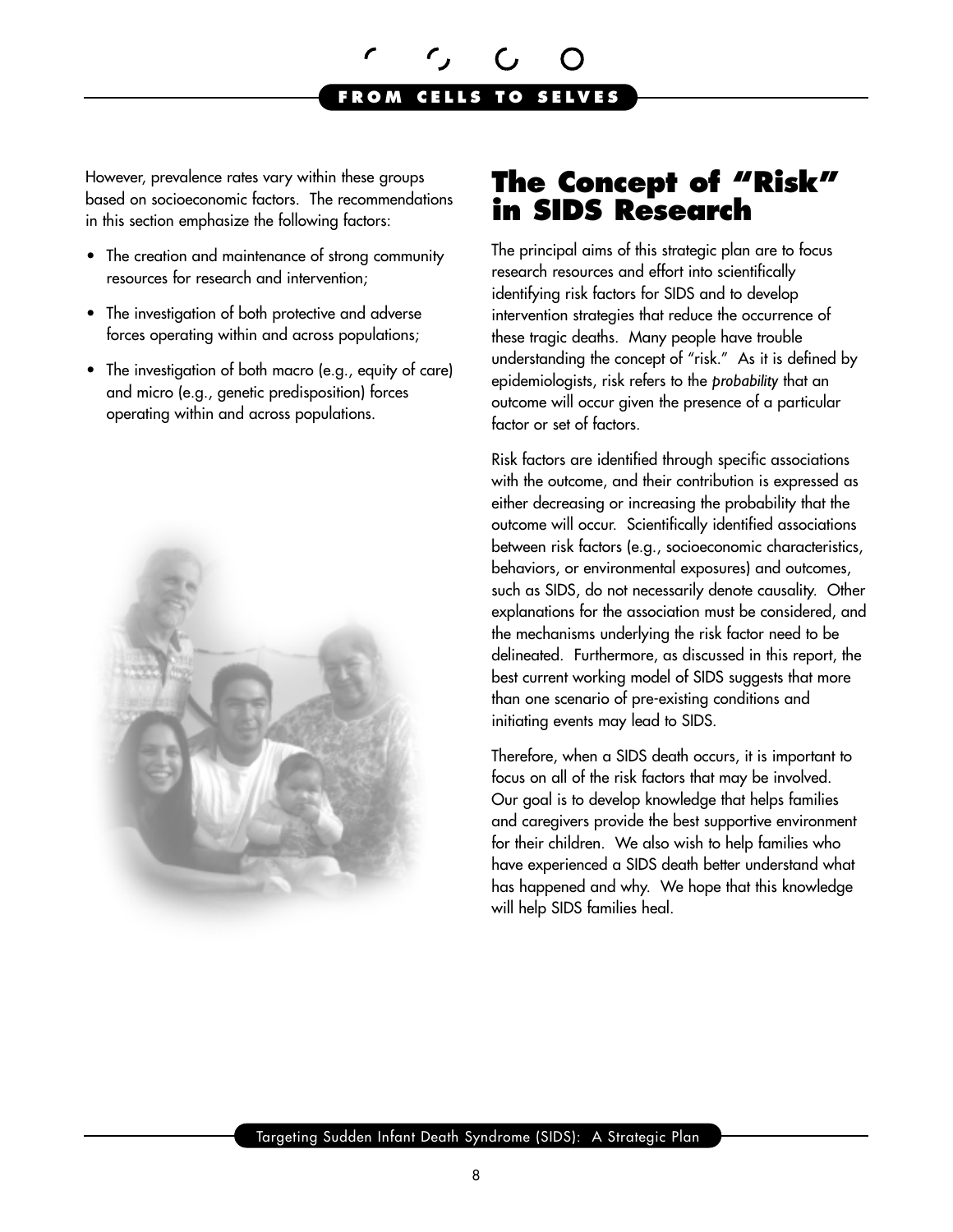# <span id="page-10-0"></span>**Etiology and Pathogenesis**

# **Statement of the Problem**

Although deaths from SIDS still occur in this country every day and we do not yet know its cause or causes, we begin the millennium with tremendous excitement about the great strides that have been made in SIDS research over the past three decades. Almost three decades ago, Congress passed landmark legislation that gave the NICHD responsibility for SIDS research. Since then, Institute-supported multidisciplinary teams of medical and scientific investigators have focused on five major areas in SIDS research: (1) the brain and homeostatic control, (2) autonomic development and function, (3) infant care and the sleep environment, (4) infection and immunity, and (5) genetics.

As we have acquired more knowledge, it has become clear that these five broad areas of research are even more relevant to a full understanding of the etiology (cause) and pathogenesis (development of the disease process) of SIDS than was suspected at the beginning of these decades-long research efforts. What we now know about the relationships between each of these research areas and SIDS is detailed in the background material introducing each of the following subsections. One major goal of the 2001 Strategic Five-Year Plan is to eradicate **all** SIDS deaths through understanding the etiology and pathogenesis of the syndrome. Moreover, focusing the five major areas of research on possible cause(s) of SIDS is likely to result in the development of more specific—and hence, more effective—prognostic, diagnostic, and preventive strategies than are now available.

An overall "driving" hypothesis guiding SIDS research now commonly referred to as the "triple-risk hypothesis"—has emerged during the past 30 years of investigations into the syndrome's etiology and pathogenesis. This hypothesis, resulting from a synthesis of the knowledge gained from separate investigations, has been advanced in different ways and gradually refined by many different researchers.

According to the triple-risk hypothesis, SIDS occurs when three events impinge upon an infant simultaneously: (1) an underlying vulnerability in homeostatic control, (2) a critical developmental period in state-related homeostatic control, and (3) an exogenous stressor(s) that exacerbates the infant's underlying vulnerability. Homeostasis includes the vital functions of blood pressure control, heart rate, respiration, chemoreception, upper airway reflexes, and thermoregulatory control, as well as the return of these functions to normal after stress has occurred. The underlying vulnerability puts an infant at risk for sudden death when he/she passes through the critical developmental period and encounters an exogenous stressor (e.g., stomach sleeping position). The triple-risk hypothesis explains, for example, why all infants do not die when placed in the stomach sleeping position (i.e., they do not have the underlying vulnerability), and why an exogenous stressor (e.g., stomach sleeping position) can be eliminated and thereby reduce mortality without our understanding the cause of the underlying vulnerability (etiology and pathogenesis). While most investigators perceive an underlying vulnerability in the infant, some investigators contend that healthy infants also are at risk during the unstable, rapidly changing developmental period in homeostatic control and when faced with a life-threatening stress.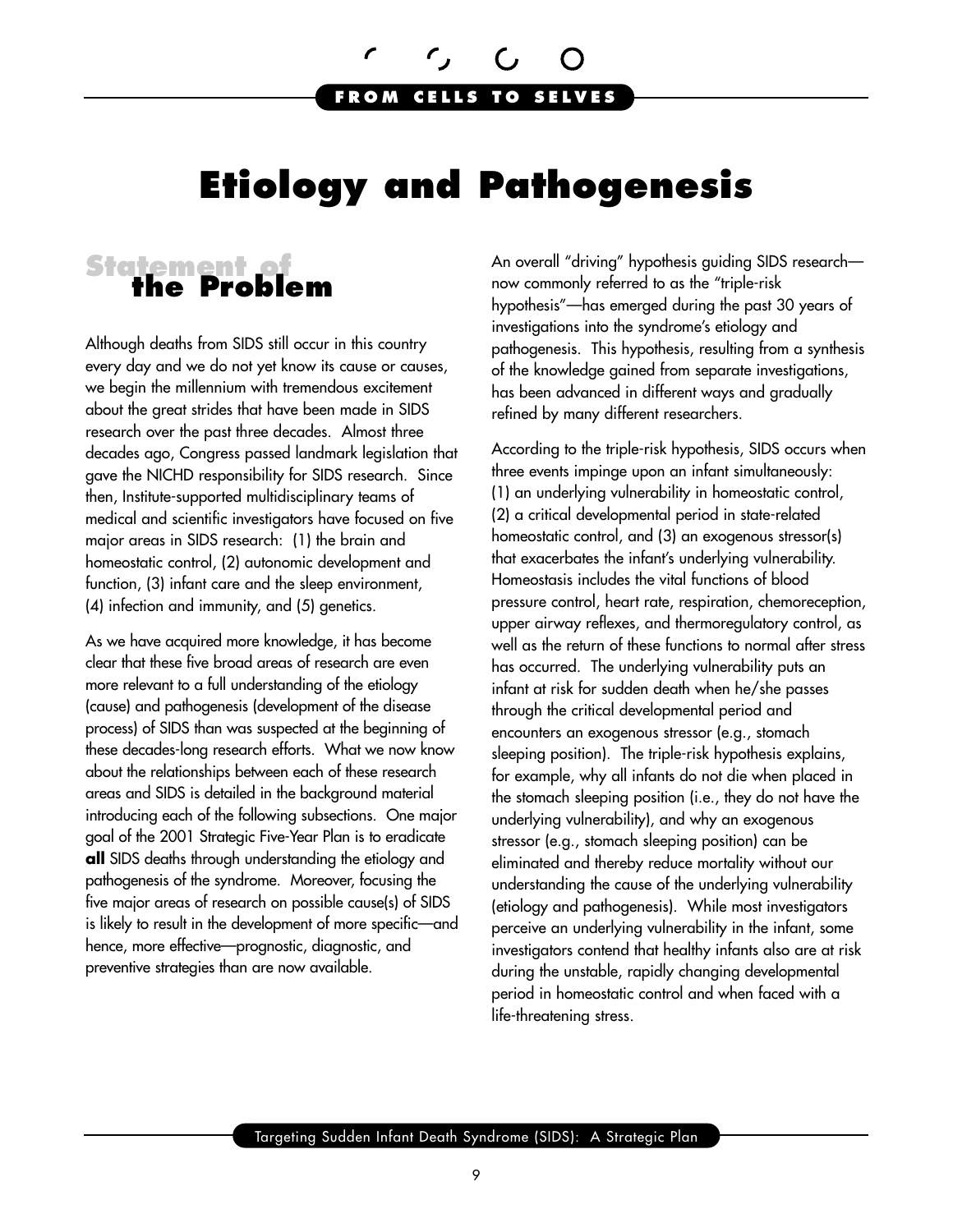<span id="page-11-0"></span>The past 30 years of research have been particularly exciting because different investigations have provided compelling evidence in support of the triple-risk hypothesis. We have learned that (1) the underlying vulnerability most likely resides within the nervous system, which regulates homeostatic control, (2) the critical period likely relates to the development of the nervous system, and its interactions with other physiological systems, e.g., immunologic, cardiovascular, and respiratory systems, and (3) exogenous risk factors most likely interact with neural mechanisms that protect the infant from life-threatening events. Moreover, there may be a continuum of sudden death in early life that encompasses the last weeks of gestation (stillbirths) and the first year of life (SIDS). Epidemiologic studies have shown that the underlying vulnerability may result from an adverse fetal exposure to cigarette smoke. Neuropathological studies indicate that the vulnerability may be due to a deficiency in a serotonergic network of the brainstem in many SIDS infants, thereby affecting regions of the brain involved in homeostatic control. Developmental behaviorists have identified clinical markers of autonomic function, arousal, and behavioral maturity in infants. Laboratory physiologists have demonstrated that the first 6 months of life, the major risk period for SIDS, are a critical period for the development of homeostatic mechanisms and learned protective behaviors in all infants. Epidemiologists and laboratory physiologists point to exogenous stressors in the risk for SIDS, e.g., asphyxia from the face-down sleeping position, soft bedding, infection, and hyperthermia. A very important but stillunanswered question is the role of genetic factors in the etiology of SIDS, particularly possible interaction(s) between genetic and environmental factors.

We have learned that SIDS is an extraordinarily complex problem, and eliminating SIDS requires a multidisciplinary approach involving the efforts of pediatricians, epidemiologists, pathologists, neuroscientists, geneticists, infectious disease experts, nurses, and investigators in the

behavioral and social sciences, as well as other disciplines. We have learned that daily infant-care practices play a critical role. In addition, we have made extraordinary technical advances in all fields, including, for example, infectious diseases, with molecular screening for microbial agents; genetics, with the human genome project; and neuroscience, with modern techniques for application directly to the human brain. Thus, the groundwork is laid for major progress during the next 5 years of SIDS research.

# **The Brain and Homeostatic Control**

### **Background**

• SIDS brains may look "normal" with conventional neuropathological techniques at autopsy. Powerful research tools in quantitative neuroanatomy and neurochemistry, however, have uncovered important abnormalities within and above the brainstem in SIDS brains.



Targeting Sudden Infant Death Syndrome (SIDS): A Strategic Plan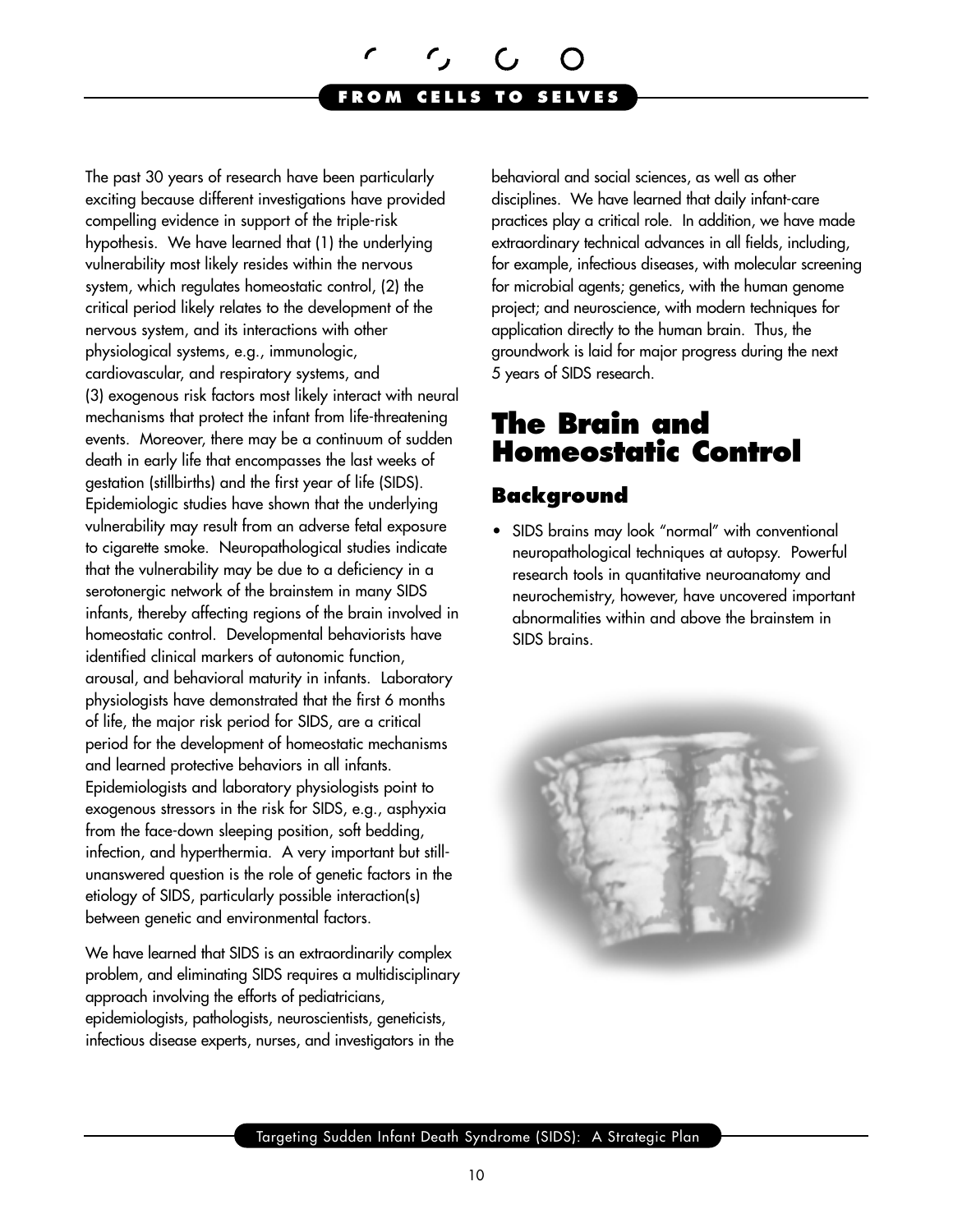- These include deficits in serotonin receptors in the medullary raphe, the arcuate nucleus, and related regions of the brainstem, along with structural and developmental delays in the cerebellum. All of these regions have a common embryonic origin in fetal life.
- Other brain abnormalities reported in SIDS babies include heavy brain weight, white matter injury and developmental delay, and structural and neurochemical abnormalities in the hypoglossal nucleus, a region involved in the control of the airway during waking and sleeping.
- It is unclear how all these findings relate to each other because they have not all been studied in the same brains. However, many of these findings are in regions related to homeostatic control, and their discovery in SIDS brains represents a critical first step.
- Brainstem regions in animals that are likely homologous with the human arcuate (ventral medulla) and raphe regions are known to be involved in the development and control of breathing and blood pressure, thermoregulation, sleep and arousal, and the modulation of sensory and motor activity.
- • Abnormal respiratory reflexes may explain the greater susceptibility to SIDS when infants are sleeping on their stomachs. Rebreathing of exhaled gas rich in carbon dioxide and poor in oxygen may fail to arouse and stimulate an infant with deficient chemoreception. Laryngeal receptors that cause apnea are more likely stimulated by reflux when the infant is in the prone position, an undesirable effect that may be exaggerated by brainstem abnormalities in the control system.
- Abnormal thermoregulation and sleep architecture may also contribute to risk because infants who sleep on their stomachs lose heat less effectively and experience fewer arousals.

#### **Goals and Objectives**

**Goal:** Elucidate the origin and range of brain abnormalities in SIDS and other forms of sudden death and reveal how these abnormalities are interrelated.

- **Objective:** Investigate the development of human brain regions involved in homeostatic control during gestation and early infancy, using neuroanatomic, neurochemical, cellular, and molecular techniques.
- **Objective:** Investigate the development of regions involved in homeostatic control in SIDS brains compared with postconceptionally age-matched control brains, including regions that have not been adequately tested with research tools—e.g., the hypothalamus, arousal systems, and the cerebellum using neuroanatomic, neurochemical, cellular, and molecular techniques. Compare lesions [collected and studied] before and after the beginning of the *Back to Sleep* campaign.
- **Objective:** Study cerebral white matter abnormalities indepth in SIDS infants, including subtle gliosis, periventricular leukomalacia, lipidladen macrophages, and hypomyelination. Attempt to correlate resultant findings with known biochemical deficiencies and histories of perinatal hypoxia and ischemia.
- • **Objective:** Assess the effects of environmental insults known to put infants at risk for SIDS on human fetal brain development. These environmental insults include prenatal exposures to tobacco smoke and alcohol.
- **Objective:** Analyze the neuropathology of known diseases of autonomic function—e.g., Prader-Willi, Congenital Central Hypoventilation Syndrome (CCHS)—for clues to guide the further analysis of SIDS brains. Clues derived from these known autonomic disorders will come from functional brain imaging.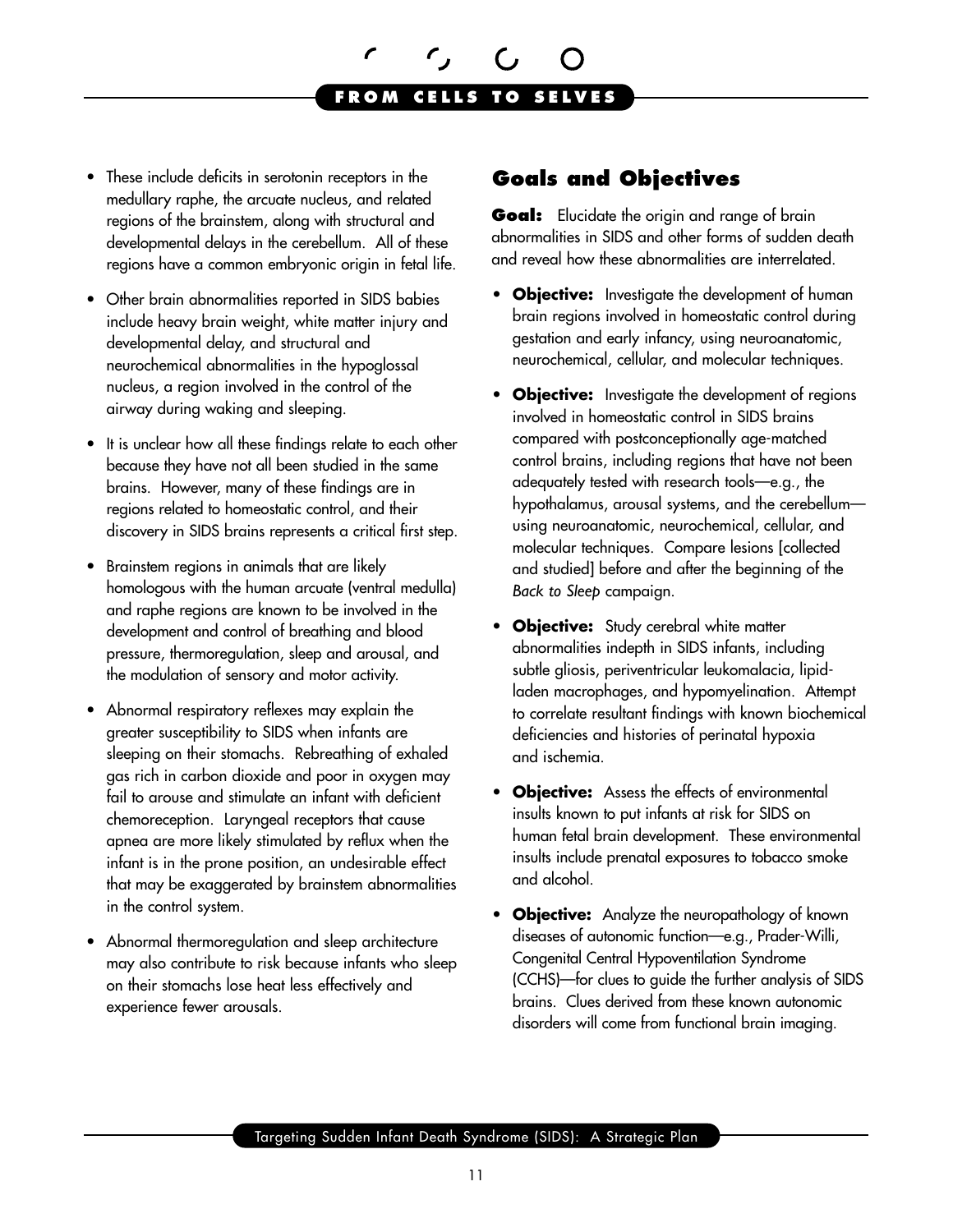#### **FROM CELLS TO**

<span id="page-13-0"></span>**• Objective:** Investigate the neuropathology of unexplained antepartum stillbirths in order to understand the relationship between such stillbirths and SIDS.

**Goal:** Understand the neurobiology of homeostatic processes, especially during different states of arousal and during development.

- **Objective:** Evaluate the functions of the ventral medulla and the medullary raphe in homeostatic regulation during various stages of development, beginning in fetal life. The degree of abnormal serotonin receptor binding and exclusivity to a substantial subset of SIDS victims provides a valuable clue; however, our current knowledge of the basic neurobiological role of the medullary raphe in a variety of homeostatic processes is incomplete.
- • **Objective:** Evaluate the role of homeostatic processes in nervous system development. Genetically engineered or mutant animal models will prove useful for this endeavor.
- • **Objective:** Investigate the functional maturation of sleep and arousal and how the arousal state influences homeostatic physiologic control.
- **Objective:** Investigate the interactions among homeostatic control systems because SIDS and related types of sudden death are likely to result from the inadequate function of more than one neurobiological process.
- • **Objective:** Model and study lethal scenarios and protective reflexes, such as the laryngeal chemoreflex, during development. Investigate the possibility that presumably homeostatic processes or protective responses, if exaggerated by the malfunction of modulatory neurons or initiated at an inopportune time, may become maladaptive.

**• Objective:** Further define the central nervous system sites of physiologic dysfunction by integrating postmortem findings with physiologic studies in both humans and animals.

# **Autonomic Development and Function**

#### **Background**

• The autonomic nervous system (ANS) regulates many of the rescue responses to potentially life-threatening events, including responses to respiratory, cardiac, thermal, and blood pressure challenges. These cardiorespiratory challenges frequently occur during sleep and during transitions between sleep states.

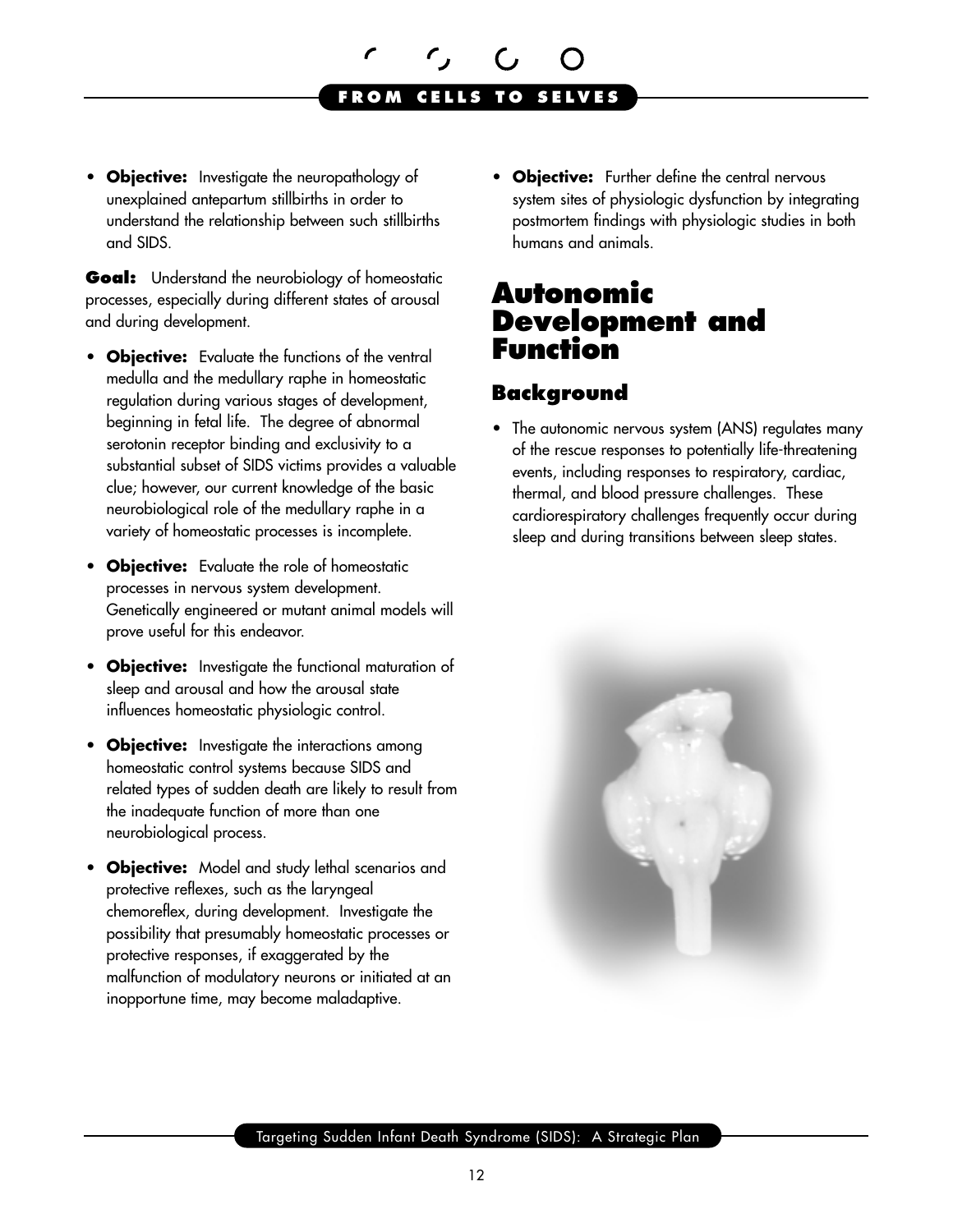- ANS dysfunction and/or an altered trajectory in the development of this system are features found in many infants who have subsequently succumbed to SIDS. This ANS dysfunction appears to arise before birth owing to a compromised fetal environment.
- The peak incidence of SIDS occurs during a period of major reorganization of the autonomic nervous system. Measures of autonomic control show dramatic changes and instability during this transition period.
- An infant's defensive behaviors to respiratory challenges, such as rebreathing expired air, are compromised in the facedown position or when covered by loose bedding. Vulnerable infants also may have altered responses to changes in oxygen levels associated with sleeping under these risk conditions.
- Several physiologic responses mediated by the ANS are depressed when infants sleep on their stomachs. These include reactivity to noise, sudden decreases in blood pressure, and tactile stimulation. There is also a reduction in heart rate control in the prone position, as well as decreased movement, less wakening, longer periods of deep sleep, and higher arousal thresholds.
- The heart rate response following postural adjustment (tilt) is a reliable measure of the competence of neural mechanisms to process and respond to sudden changes in blood pressure. During the vulnerable period for SIDS, infants have diminished responses to this challenge.
- Epidemiologic studies have reaffirmed a strong relationship between amounts of cigarette smoking during pregnancy and SIDS. The development of neural substrates for autonomic control is susceptible to the known toxic effects of exposure to alcohol and smoking during gestation. Basic research has pointed to a relationship between nicotine exposure and autonomic function during the fetal period.

Smoking has also been shown to lead to low birthweight, alterations in baseline heart rate and blood pressure, and blunted responses to hypoxia, which are characteristics of many SIDS victims.

• Recent psychobiological research findings suggest that important continuities exist in fetal and infant neurobehavior. Individual differences in patterns of fetal heart rate, movement, and sleep-state organization predict similar patterns in newborns and older infants.

# **Goals and Objectives**

**Goal:** Elucidate the role of the continuity of fetal and infant autonomic development and dysfunction in the etiology of sudden unexplained deaths.

- • **Objective:** Study the longitudinal development of fetal-to-infant cardiorespiratory and cardiovascular control. In addition to illuminating the origin and nature of the pathogenic process, these studies may help to identify the most vulnerable infants before they enter the period of greatest risk.
- • **Objective:** Investigate the role of prenatal environmental factors (e.g., smoking, nutrition, toxins) that function to degrade or improve the capability of the ANS to respond to potentially lifethreatening challenges.
- • **Objective:** Initiate multidisciplinary approaches to investigate interactive effects of smoking with other prenatal risk factors, such as alcohol, stress, and fetal nutrition.
- • **Objective:** Extend investigations of developmental neurobehavioral deficits to other clinical entities, such as fetal demise, stillbirth, or childhood syncope (fainting), which may share similar risk profiles as well as central nervous system (CNS) deficits with SIDS.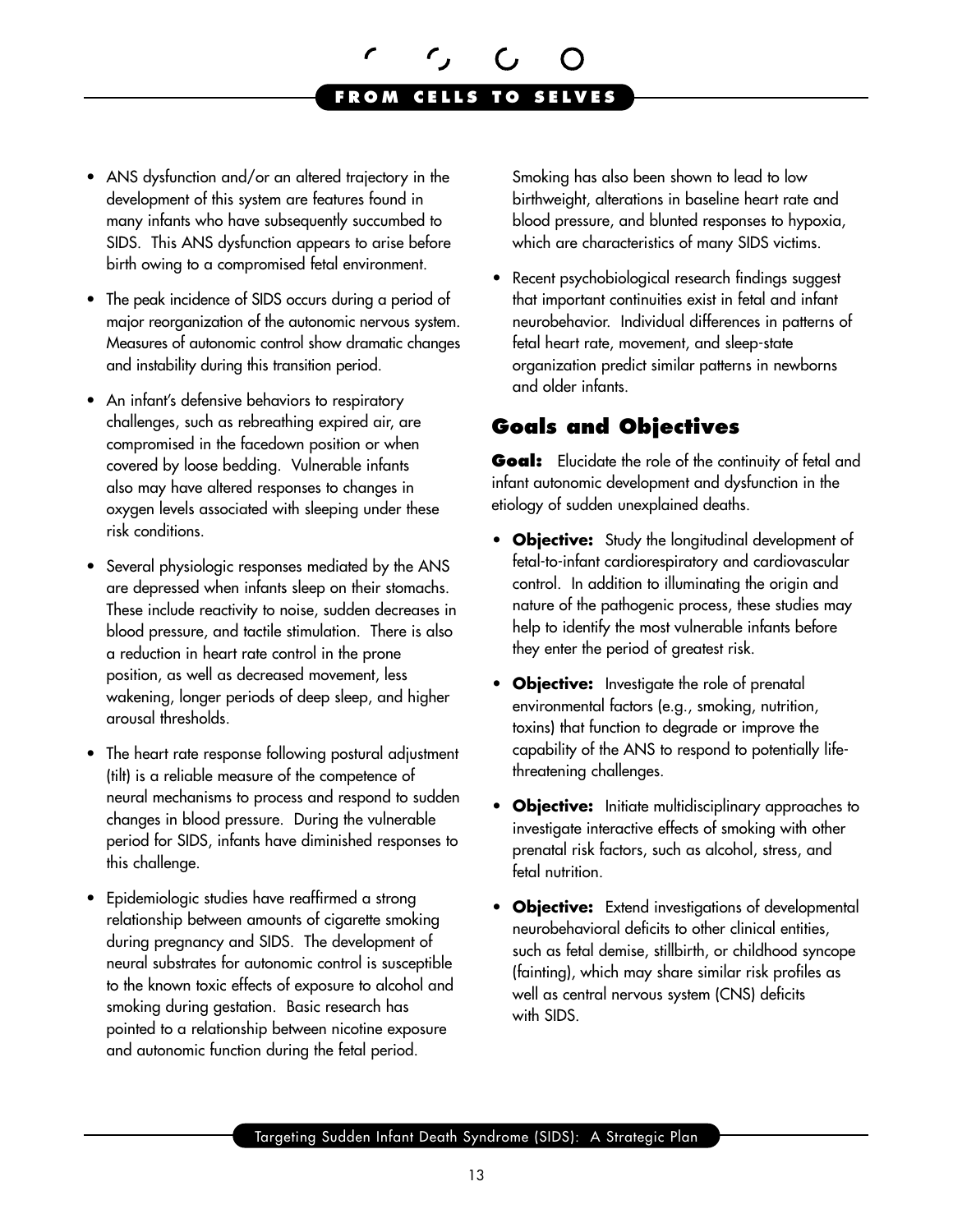#### **F R O M C E L L S T O S E L V E S**

<span id="page-15-0"></span>• **Objective:** Investigate the contribution of preterm birth to autonomic dysfunction and SIDS pathogenesis.

**Goal:** Investigate the repertoire of responses to lifethreatening challenges in the infant's environment.

- **Objective:** Continue to study the developmental changes in control of breathing as well as the compensatory behavioral changes required under conditions of reduced oxygen and increased carbon dioxide (rebreathing of expired air).
- • **Objective:** Evaluate mechanisms required to mount adequate cardiovascular responses to hypotensive challenges during the vulnerable period for SIDS.
- **Objective:** Understand the mechanisms underlying a possible shock-like response leading to sudden death in infants. Include studies of related autonomic disorders, such as Congenital Central Hypoventilation Syndrome, which is characterized by a number of physiologic deficits similar to those of infants who later succumb to SIDS, including lower heart rate variability and cardiorespiratory responses to blood pressure challenges.
- **Objective:** Investigate the long-term effects of postnatal environmental factors (e.g., sleep position, thermal stress) on the development and function of the ANS.

# **Infant Care and the Sleep Environment**

#### **Background**

• Depending on the study, between 10 and 60 percent of SIDS infants are found with their face, head, or entire body covered by a blanket, comforter, pillow, or other form of bedding. Between 25 and 50 percent

are found dead facedown in the bedding. Laboratory studies have shown that these situations can cause fatal asphyxia and/or dangerous overheating; these are presumed to be the lethal mechanisms underlying the increased risk of sudden death that is associated with a prone sleeping position.

- Epidemiologic studies have shown that soft bedding, such as sheep skins, pillows, quilts, or soft mattresses of several types, are risk factors for SIDS, particularly in infants who sleep prone.
- • "Accidental suffocation" is a preventable cause of death in infancy that occurs somewhat less frequently than SIDS: 0.1-0.5/1,000 live births affected by accidental suffocation versus 0.7/1,000 live births affected by SIDS. Accidental suffocation is difficult to distinguish from SIDS because postmortem findings may be similar and the age of peak risk overlaps between the two. The diagnosis often depends on an estimation of whether an infant would have been physically capable of escaping entrapment. Since this is often a subjective assessment, such judgments tend to further obscure differences between SIDS and accidental suffocation cases.
- Use of adult furniture, such as sofas or adult beds, is a risk factor for both SIDS and accidental suffocation. The potential for entrapment created by crevices in bedding, the presence of bed partners, and the lack of protective barriers may, in part, underlie this risk.
- Infants who are unaccustomed to sleeping on their stomachs are at risk for SIDS when they are put down prone or turn onto their stomachs spontaneously. A high percentage of such infants are found facedown at death. Studies suggest that head turning to avoid airway obstruction or rebreathing is a learned behavior.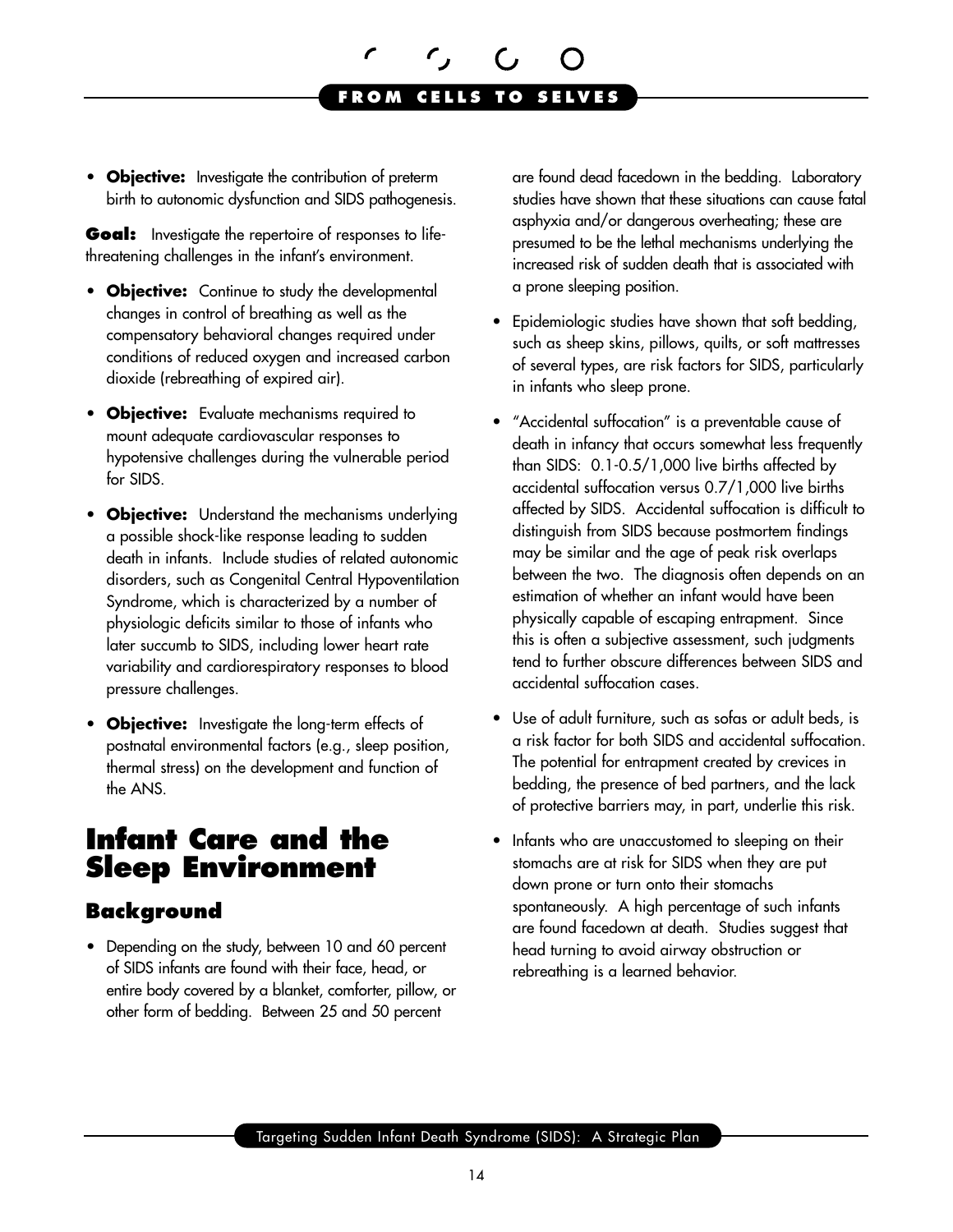- Some studies have shown that if an infant is sleeping in the same room with the mother but in a separate bed space (crib or bassinet), the risk for SIDS is lower in comparison with putting the infant to sleep in a separate room.
- Mothers and infants sleeping together on a shared surface (e.g. bed, mat, floor) is widely practiced throughout the world. Factors that increase the risk for SIDS or accidental suffocation under bed-sharing conditions include characteristics of the bed or bedding that create a potential for falling to the floor or entrapment, maternal cigarette smoking, maternal use of alcohol in moderate to large amounts, excessive maternal fatigue, and bed-sharing with individuals other than the mother.
- • Intentional suffocation is often impossible to distinguish from SIDS and may be the true diagnosis in no more than 5 percent of SIDS cases.

### **Goals and Objectives**

**Goal:** Elucidate the infant's neural capacity to avoid risky sleeping situations.

- • **Objective:** Develop reliable examination techniques to determine an infant's capacity to arouse, and avoid facedown or other potentially asphyxiating situations.
- • **Objective:** Investigate thermal control in infants and potential thermal stressors.
- • **Objective:** Consider collaborations with other Federal agencies to develop practical standards for assessing bedding softness, rebreathing, and thermal insulation characteristics (togs) that can be interpreted readily by industry and infant caregivers.
- • **Objective:** Determine whether "tummy time" or other types of experience improve an infant's ability

to avoid potentially asphyxiating situations (e.g., lying facedown with the head covered).

• **Objective:** Perform studies of infant behaviors and neurologic development predisposing to entrapment and to the ability to evade or escape entrapment in order to improve the design of safe child furnishings.

**Goal:** Elucidate traditional and new methods of child care and the use of bedding with the potential to reduce the risk of sudden death.

- **Objective:** Investigate types of bedding that provide adequate insulation without rebreathing or thermal-stress risks.
- • **Objective:** Investigate methods of child care that might minimize the risk of infants spontaneously turning to the prone position, covering their heads, or suffering from "wedging" deaths during sleep. Examples include the use of the Dutch sleeping sack, Polynesian hammocks, modern car seats, and Native American cradle boards.

**Goal:** Elucidate differences between SIDS and accidental suffocation.

- **Objective:** Develop new forensic tools that will assist in distinguishing SIDS from accidental and/or intentional suffocation.
- • **Objective:** Perform forensic studies to clarify and standardize the diagnoses of SIDS, accidental suffocation, positional asphyxia, intentional suffocation, overlaying, and cause of death undetermined.
- • **Objective:** Perform epidemiologic studies of SIDS, accidental suffocation, and cause of death undetermined with particular emphasis on child care practices (e.g., room sharing, bed sharing).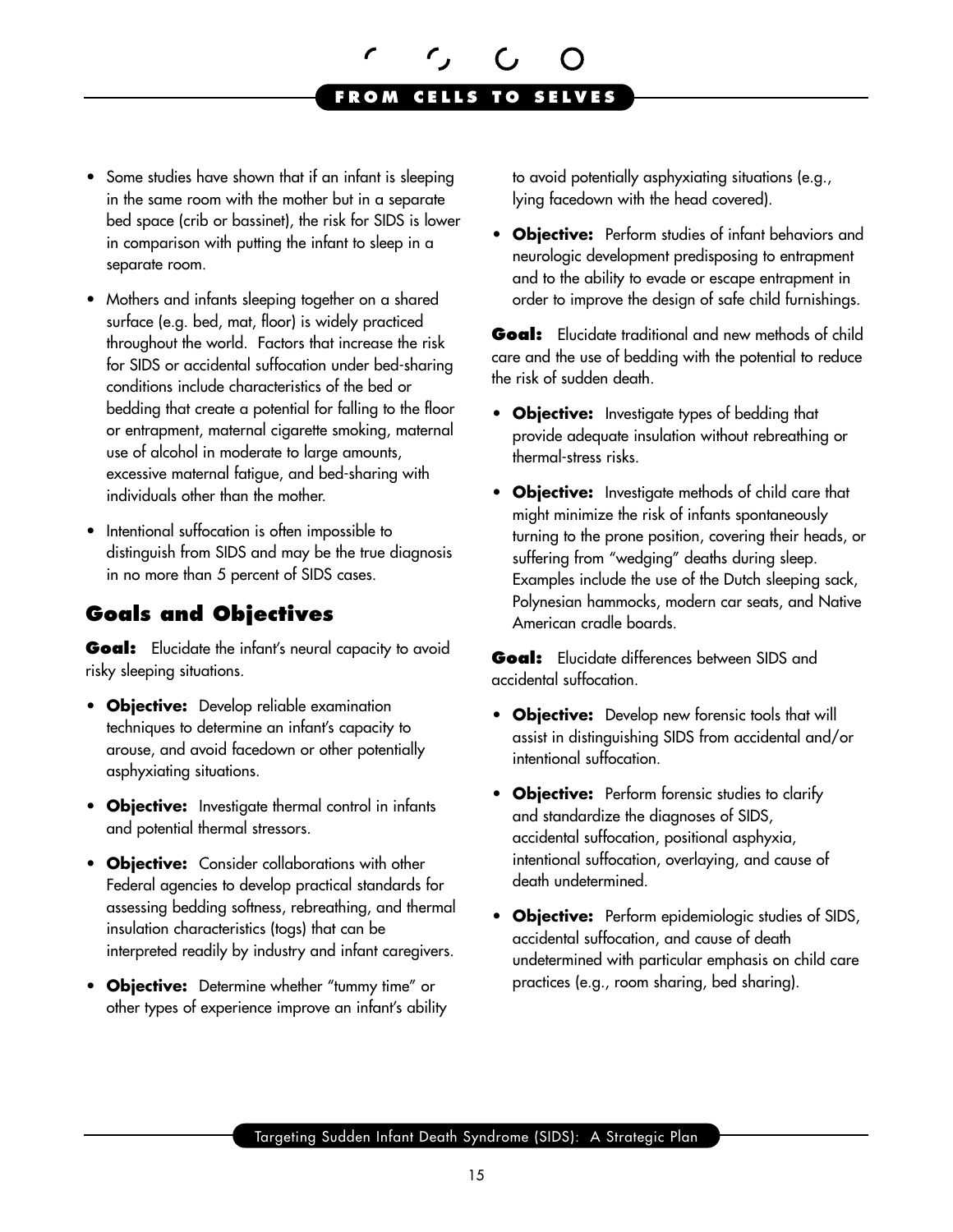

<span id="page-17-0"></span>**Goal:** Elucidate the role of child care practices prevalent in day care in relationship to SIDS.

**• Objective:** Study sudden unexpected deaths that occur while infants are being cared for by day-care providers (licensed and unlicensed) in order to identify specific risk factors that might be increased in these settings. A case-controlled setting might uncover novel risk factors, such as the timing or frequency of infant observation.

# **Infectious Disease and Immunity**

### **Background**

- Several factors suggest a role for infection in the pathogenesis of SIDS: (1) the increased occurrence of SIDS in winter and spring when increased infectious respiratory and gastrointestinal diseases are seen in infants, (2) the peak occurrence of SIDS with the waning occurrence of maternal immunity and first exposures to many pathogens, and (3) the association of SIDS deaths with recent upperrespiratory-tract and gastrointestinal infections.
- A role for infection in SIDS is also suggested by autopsy findings of mild inflammatory changes at a variety of levels of the respiratory tract and elevations of specific inflammatory cytokines, chemokines, and/or pathogen- or toxin-specific antibodies in a variety of body fluids or tissues in SIDS babies.
- The increased risk for SIDS associated with lower socioeconomic status may relate to an increased exposure to infectious agents at a younger age.
- The decreased risk for SIDS associated with breastfeeding may relate to immune factors passed to the infant through breast milk.
- Over the past 30 years, multiple attempts have been made to *directly* link pathogens (such as respiratory syncitial virus, enteroviruses, *Staphylococcus aureus,*  and *Clostridia* species) to SIDS, but numerous methodological and technical problems have characterized these studies, and they all remain inconclusive. Their weaknesses include small sample size and the lack of appropriate controls. Many of the infectious agents are ubiquitous, with only loose associations with SIDS. No single pathogen has been proven to cause SIDS or a subset of SIDS.
- Proposed potential mechanisms for the role of infection in SIDS include partial airway obstruction by respiratory tract infection, which may lead to disorders of sleep arousal, sleep deprivation stress, or apnea, and complex theories of inflammation (i.e., cytokine-induced changes affecting the central nervous system). The studies performed to date often attempt to implicate infectious agents working in conjunction with other cofactors, such as prenatal nicotine exposure and sleep position. Direct evidence for these theories is lacking.

# **Goals and Objectives**

Goal: Elucidate immunologic/inflammatory responses influenced by a variety of infectious agents and their interactions with the host, the developing infant.

• **Objective:** Determine the common pathways of the inflammatory response incited by a wide variety of infectious agents, and the mechanisms that may affect other known developmental physiological factors, such as sleep patterns and arousal.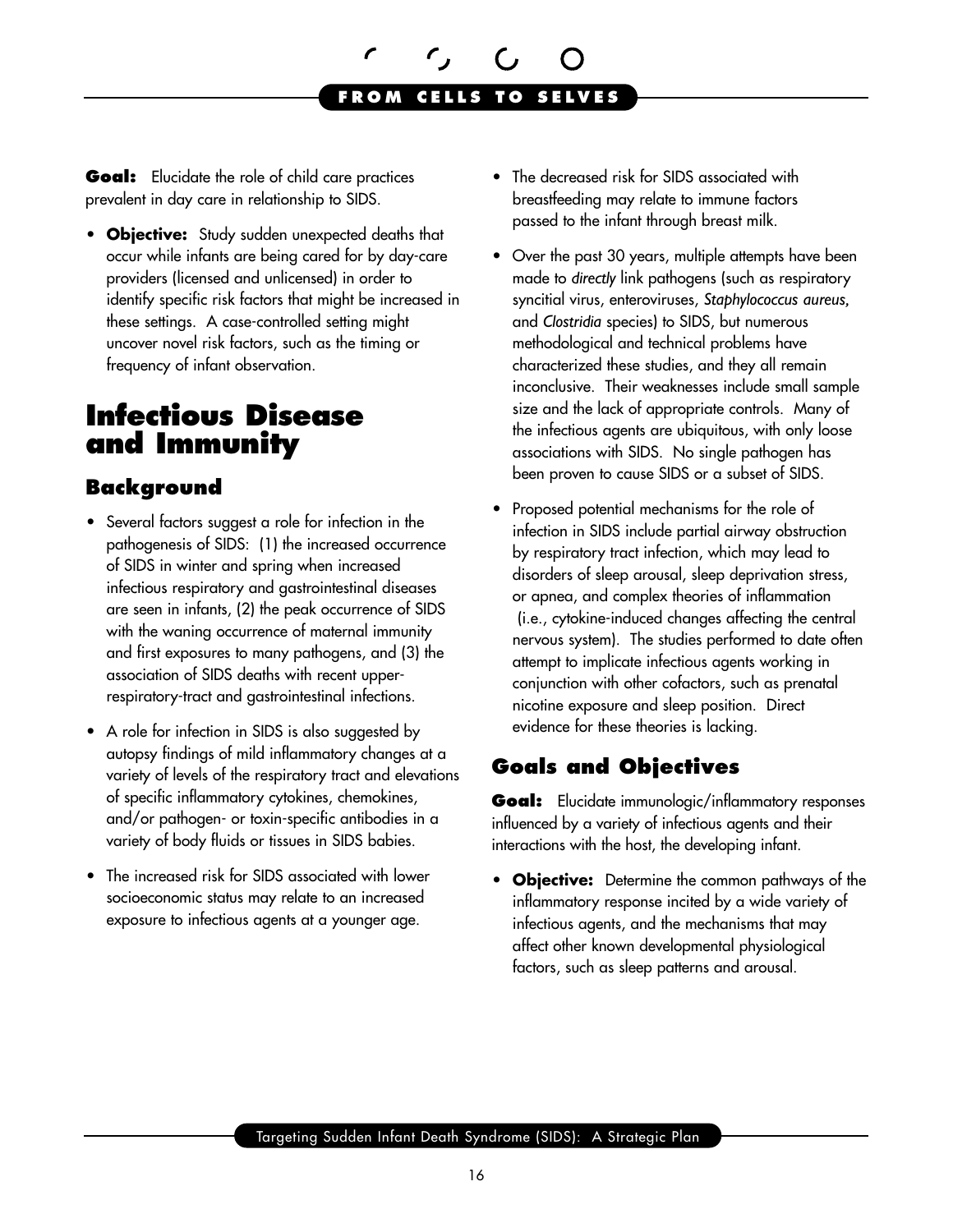- <span id="page-18-0"></span>• **Objective:** Determine developmental aspects of the immune system that may alter the inflammatory response in the SIDS age range.
- • **Objective:** Determine novel pathophysiologic mechanisms of particular pathogenic agents that involve one or more homeostatic systems and result in sudden death in infancy.

**Goal:** Examine the contribution of infectious agents in the context of carefully designed large-scale, prospective epidemiologic (case control) studies of SIDS.

- **Objective:** Analyze a wide variety of infectious agents, looking for common pathways and interactions with known SIDS risk factors and current etiologic hypotheses. Avoid bias towards identifying a role for a specific pathogen unless a particularly unique mechanism can be elucidated.
- **Objective:** Delineate the natural history (rates of infection and colonization) of potentially contributing infectious agents in the infant population, and their interactions with the host immune system (inflammatory response).

# **Genetics**

### **Background**

- Studies to determine whether SIDS is hereditary show that SIDS does not behave like a classical genetic disease with a 25- to 50-percent risk of occurrence among siblings. There is controversy over whether SIDS recurs in families, but if it does, the risk for subsequent siblings is probably less than 0.5 percent.
- Since SIDS is a syndrome, genetic factors will likely be of variable importance, playing a small role in some cases and being of major importance in others.

As environmental risk factors, such as sleep position, are identified and minimized through public education campaigns, genetic causes of SIDS may play an increasingly more decisive role in the remaining cases.

- Known genetic disorders of metabolism likely account for up to 5 percent of SIDS cases. Other genetic diseases, such as prolonged QT syndrome, may contribute to SIDS in a small percentage of cases.
- Increasing knowledge of SIDS-associated abnormalities, such as developmental brainstem anomalies or association with upper respiratory infections, is suggesting possible genetic risk factors (i.e., "susceptibility genes") that may predispose an infant to SIDS.
- Genetic factors or their interactions with environmental factors may account in part for the variations in SIDS incidence observed across subgroups of the population. The incidence of SIDS varies widely among racial and ethnic groups in the United States, yet it is not clear to what extent genetic factors may contribute to this variation.
- The successful completion of a complete DNA sequence of the human genome is providing research opportunities to identify genes that may influence an infant's risk for SIDS.
- • Knowledge of the structure and sequence of all human genes has made it possible to screen rapidly and easily any potential SIDS-related gene for mutations.
- The development of rapid and efficient methods for identifying natural variations in the human genome is making genomewide searches for SIDS-susceptibility genes possible.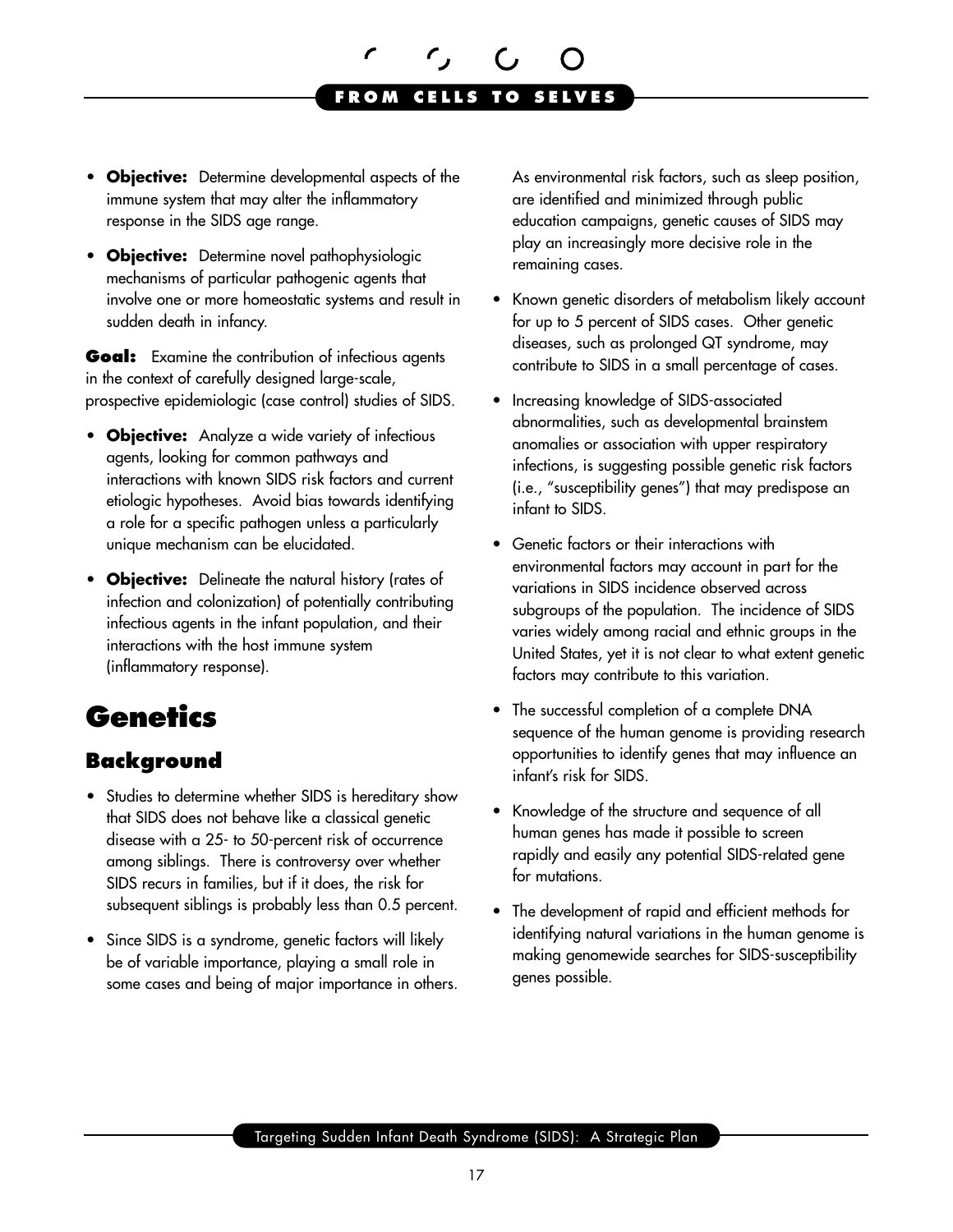# **F R O M C E L L S T O S E L V E S**

捃

• Identification of the complete repertoire of human genes and the development of high-throughput microarray-based methods to measure gene expression have made it possible to examine the complete pattern of gene expression in the tissues of SIDS victims.

### **Goals and Objectives**

**Goal:** Elucidate the role of gene-environment interactions in SIDS and related disorders.

**• Objective:** Conduct genetic epidemiologic studies to characterize the distribution of genetic traits and outcomes related to SIDS in populations or families to include disorders of fetal development, autonomic disorders, stillbirths, and other infant and childhood deaths.

**• Objective:** Conduct epidemiologic studies to characterize the determinants of the distribution of genetic traits and their relation to disease in populations or families.

**Goal:** Evaluate potential "SIDS genes" through mutation searches and association studies of potential candidate genes to be selected based on their known relationships to physiologic processes relevant to SIDS.

- • **Objective:** Evaluate the incidence of known genetic disorders, such as metabolic diseases of fatty acid metabolism or inherited cardiac arrhythmias, including long-QT syndrome, among cases of SIDS. Encourage multidisciplinary studies that utilize genetic, biochemical, and pathologic approaches to identify and characterize SIDS cases attributable to single-gene disorders.
- • **Objective:** Identify and evaluate potential associations between genotypic polymorphisms in candidate SIDS-susceptibility genes and SIDS. Candidates will be chosen based on knowledge of SIDS epidemiologic risk factors, such as recent infection (e.g., cytokines, complement genes) and overheating (e.g., heat shock genes) as well as neuropathologic studies implicating abnormal brainstem development and cranial dysmorphism (e.g., homeobox and other developmental genes).

**Goal:** Identify SIDS-susceptibility genes through large-scale genomewide association studies in clearly defined high- and low-risk populations.

• **Objective:** Collaborate with other Institutes to encourage the development of methods for highthroughput genotyping methods for the analysis of functional genetic polymorphisms and silent single nucleotide polymorphisms (SNPs).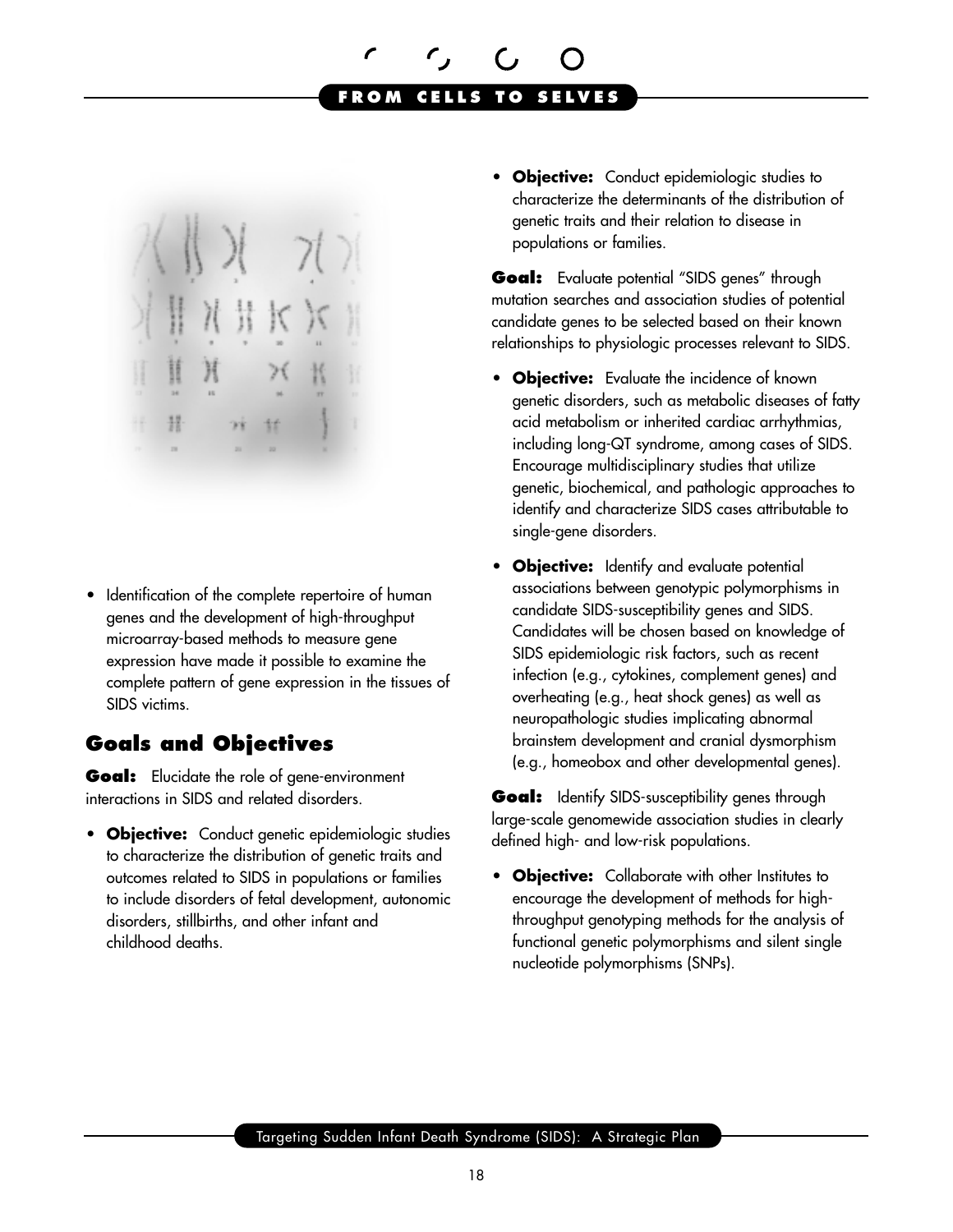- <span id="page-20-0"></span>**• Objective:** Support one or several large-scale genetic association studies using high-density maps of functional and nonfunctional SNPs to identify genes and regions associated with increased susceptibility to SIDS.
- • **Objective:** Conduct followup studies to determine the role(s) played by these genes in normal development and/or homeostasis, and identify particular environmental risk cofactors that may act in concert with each susceptibility gene.

**Goal:** Understand the "vulnerable" physiologic state of dysfunctional tissues associated with SIDS and related deaths in order to elucidate interactions with known environmental risk factors.

- **Objective:** Support research utilizing the latest advances in microarray-based gene expression studies to characterize global patterns of gene expression in the tissues of SIDS victims and normal controls. Anatomic areas to be examined will be selected on the basis of current anatomic studies implicating abnormal development of specific regions.
- **Objective:** Support second-generation proteomic studies of SIDS and control tissues to confirm and extend the results of the gene expression studies.
- • **Objective:** Facilitate multidisciplinary collaborations to correlate patterns of gene and protein expression with epidemiologic, clinical, physiologic, and pathologic data for a more complete understanding of the role of gene expression in the disease process.

# **Sudden and Unexpected Death in Childhood**

### **Background**

- About 175 children between the ages of 1 and 4 die in the United States each year from unknown causes, a substantial fraction of these are sudden and unexpected.
- Sudden and unexpected death in childhood, although rare, is devastating.

# **Goals and Objectives**

**Goal:** Understand the underlying causes and mechanisms of sudden unexpected death in children between 1 and 4 years and their relationship to SIDS.

- • **Objective:** Evaluate trends in the incidence of sudden and unexpected childhood deaths in the United States and abroad from 1985 to the present.
- **Objective:** Evaluate the relationship between these deaths and SIDS by investigating the epidemiology, genetics, and pathology of these cases.
- • **Objective:** Evaluate the contribution of inborn errors of metabolism and cardiac arrhythmias to the cause of death in these cases.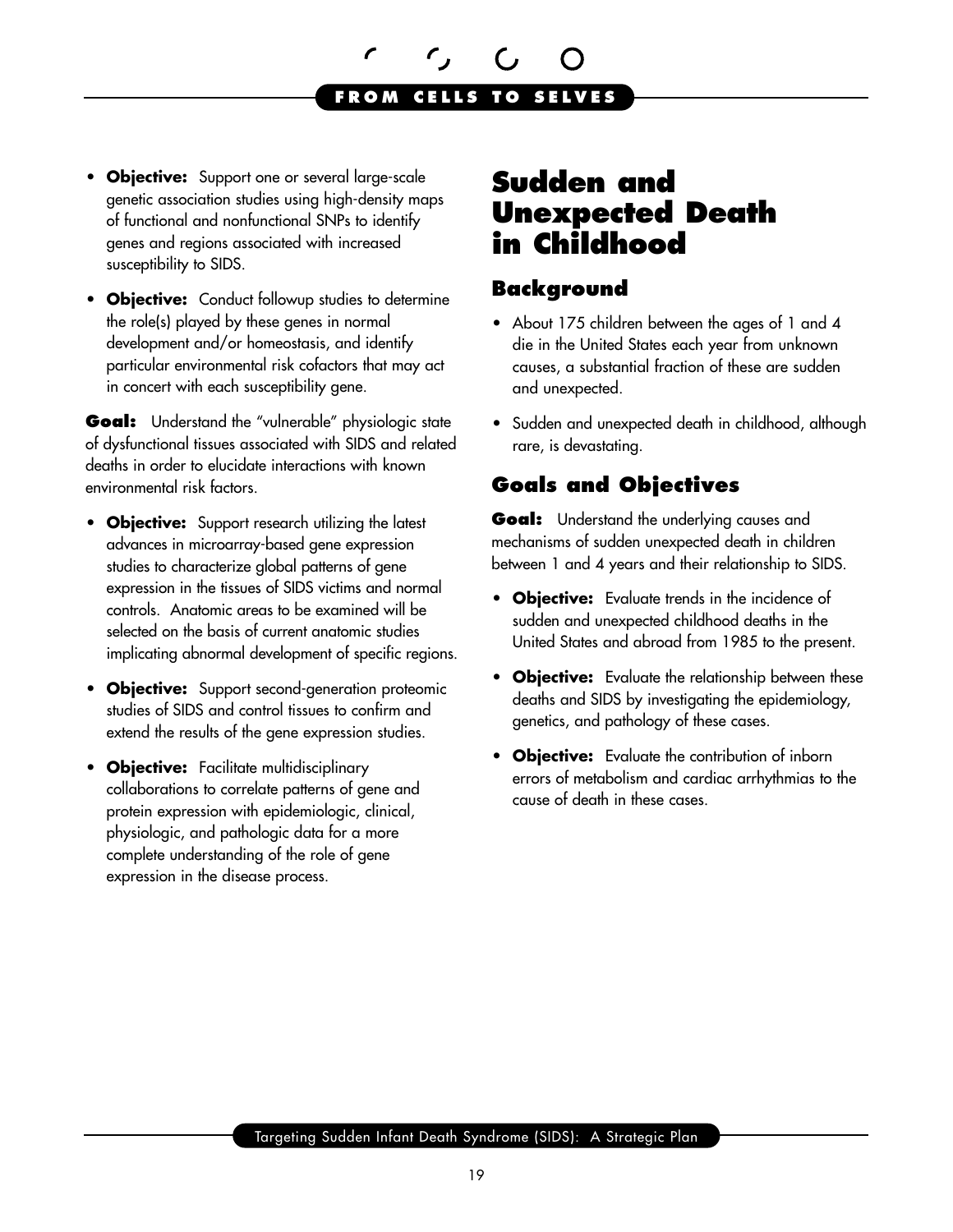# <span id="page-21-0"></span>**Infrastructure: DNA and Tissue Banks**

## **Background**

- Developmental banks provide an opportunity for investigators to obtain samples from victims of rare disorders and deceased normal controls, which are equally rare.
- Establishing banks permits adequate sample sizes to be collected more quickly than any individual researcher is capable of doing alone.
- Banks follow standard clinical, pathologic, and biochemical protocols, which facilitate uniformity in the quality of the research material and ensure the collection of necessary case information.

# **Goals and Objectives**

Goal: Continue the NICHD-sponsored "Brain and Tissue Banks for Developmental Disorders" program, which banks samples of normal and diseased brain tissues from fetal life through adolescence. These brain banks make clinicopathologic data available for correlation with brain findings and have proven to be useful for SIDS research.

• **Objective:** These banks should have provisions to permit different investigators working on different parts of the same brain to compare their findings; similarly, they should facilitate the correlation of investigators' systemic findings in different organ systems of the body. In this way, all the findings

relating to one case could be integrated, and a more complete clinicopathologic picture would emerge.

• **Objective:** Encourage the collection and annotation of pathologic specimens for biochemical studies of gene and protein expression, and infectious agents. Support the development of a centralized database listing availability and clinical and pathologic characteristics of specimens from critical tissues of SIDS victims, such as the brainstem, liver, bone marrow, and blood.

**Goal:** Facilitate future genetic studies of SIDS through the development of DNA and tissue banks for specimens from SIDS victims and relatives, including full and half-siblings.

- • **Objective:** Support the development of a comprehensive DNA bank to include specimens from SIDS victims, their parents, and siblings. DNA samples should be linked to phenotypic data collected through new and existing NICHD-supported clinical studies. Coded DNA samples should be made available to qualified investigators for genetic studies of candidate SIDS-related genes and genomewide searches for genetic risk factors for SIDS. Prospective informed consent will allow recontact of families for appropriate followup studies.
- **Objective:** Consider utilizing nontraditional sources for the collection of biologic specimens, such as banked blood spots, or specimens banked from past or ongoing epidemiologic studies of pregnant women and their offspring.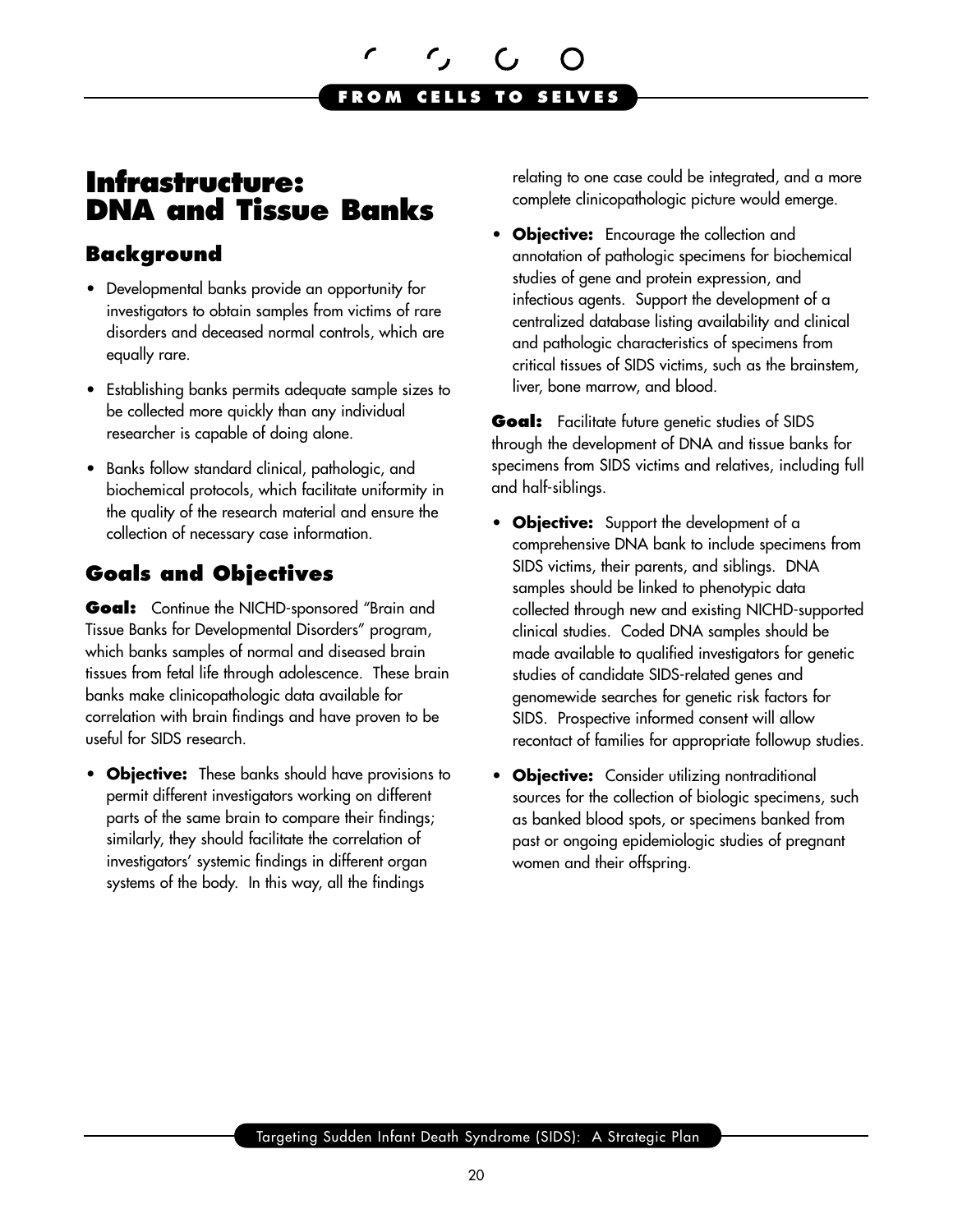# <span id="page-22-0"></span>**Prognostics and Diagnostics**

# **Statement of the Problem**

Despite our knowledge of selected SIDS risk factors, no population characteristics have been identified that provide sufficient predictive value to permit the prospective identification of an individual infant at risk for SIDS. Although geographic and socioeconomic disparities exist, most infants who die from SIDS do not fall into any well-defined risk group. Although the majority of SIDS deaths may be associated with a single underlying mechanism, infants currently considered to have died from SIDS include deaths from a number of distinct causes. Therefore, the sensitivity of any screening test based on one mechanism of death would be limited since it would not be expected to identify infants at risk of death from alternative causes. In addition, the specificity of screening may be limited since it is likely that only a fraction of those infants who have an underlying vulnerability for a particular cause of SIDS will go on to die.

Based on the studies available to date, it may be unrealistic to expect an individual screening test to have a sensitivity surpassing 50 percent or a specificity greater than 97 percent. If such a screening test were implemented, based on the current SIDS rate in the United States of 0.7 per 1,000, the proportion of SIDS deaths even among infants testing positive would be approximately 1 percent. The low rate of occurrence of SIDS makes it particularly difficult to perform the prospective studies needed to validate screening tools. However, the development of methods of identifying infants at higher risk of SIDS would greatly enhance

research efforts. Following an initial screening, which would have to test large numbers of infants efficiently in order to be useful, those with a high risk of SIDS (e.g., 1 percent or greater) would then become candidates for more intensive study.

Without a means of identifying infants or groups of infants at high risk for SIDS, studies that are invasive, expensive, and/or time consuming are not practical. For example, studies that have used home cardiorespiratory monitoring have been able to shed light only on the nature of the cardiorespiratory events experienced. Home monitoring as currently performed is not a practical approach for the study of a population

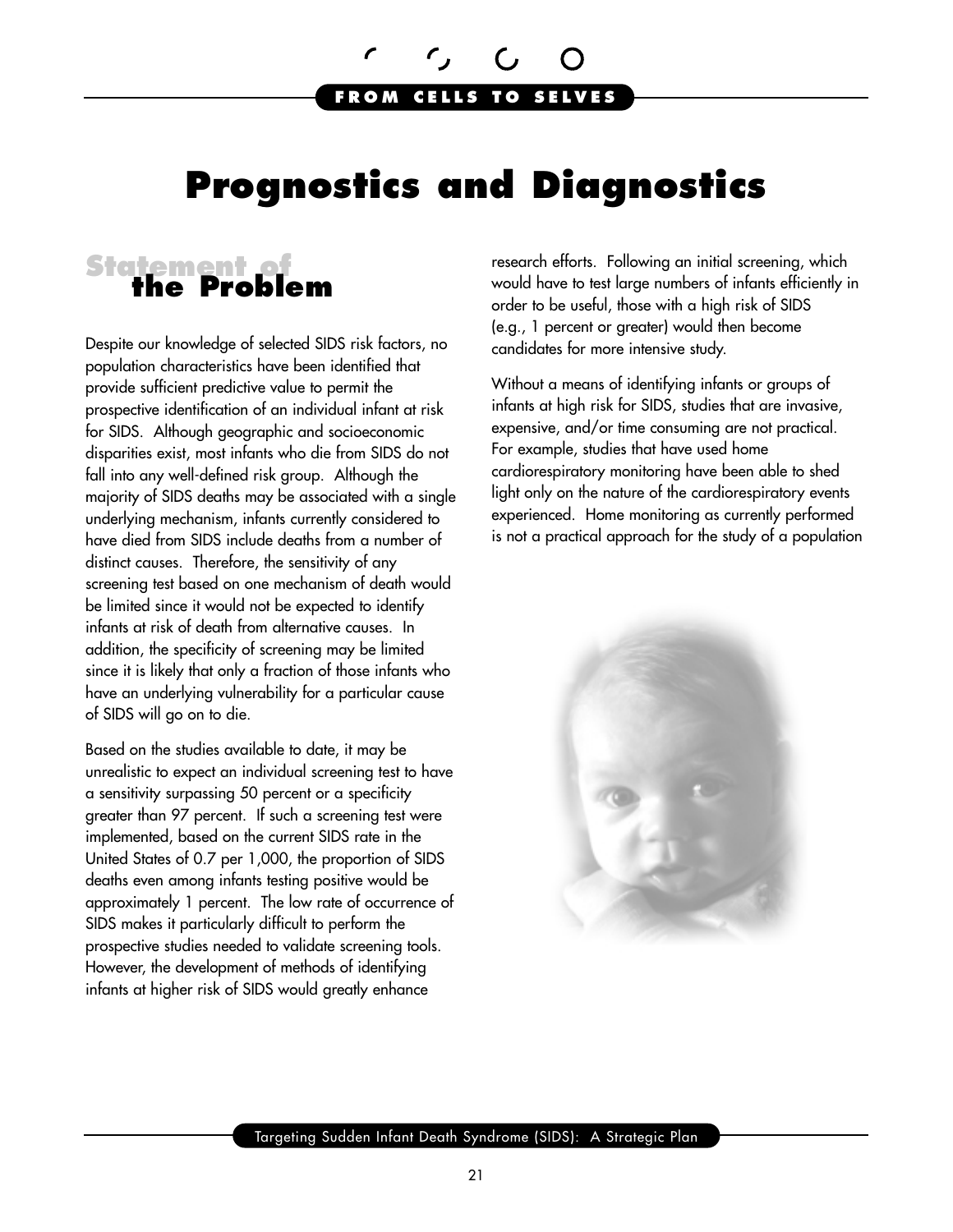sufficiently large enough to draw meaningful conclusions with regard to SIDS. However, data gathered from infants who succumbed while on monitors have helped shape investigations into certain physiologic deficits that may lead to SIDS.

It is likely that continued research into the basic mechanisms underlying SIDS will nourish developments in prognostics and diagnostics. For example, neuropathologic studies of SIDS victims point to likely candidates for markers of autonomic deficits. In addition, investigations of possible genetic contributions may ultimately lead to prenatal and neonatal screening procedures for diseases and disorders associated with SIDS.

Continued epidemiologic investigation of genetic and environmental factors, in concert with investigations of developmental physiology and neuropathology associated with SIDS, will provide far greater specificity than possible today to define risk groups. Studying infants from high-risk groups may then offer an opportunity to identify potential markers or profiles that may be associated with an individual's vulnerability for SIDS. Preventative or therapeutic strategies could then be designed based on rigorous diagnostic criteria and could be targeted at the specific underlying deficits found in high-risk populations or individuals.

#### **Background**

• Prospective studies of large numbers of infants have identified characteristics that are more common in newborns who subsequently died of SIDS compared with living newborns, including higher heart rates, reduced heart rate variability associated with respiration, increased variability of breathing during quiet sleep, abnormalities in the beat-to-beat dynamics of cardiac control, prolonged QT intervals, and abnormal acoustical cry characteristics.

- Prospective studies replicating these findings and evaluating the relationship of each of these variables to one another have not been done.
- • Alternative linear and nonlinear methods of measuring heart rate variability have been proposed as markers of autonomic instability. Among linear analyses, time and frequency domain approaches are used to exploit heart rate rhythms as a means of assessing maturation of cardiac and ANS control during the fetal and early infant period. Since decreased heart rate variability under different conditions—e.g., during deep sleep or in the prone position—may be a sign of autonomic impairment, this measure may provide a means of very early assessment of risk for autonomic dysfunction during the late fetal and neonatal periods.
- Nonlinear analyses of instantaneous heart interval have been useful in identifying adults with cardiac disease who are at imminent risk of heart attack. These alternative approaches for evaluating heart rate variability may provide an opportunity to better quantify disturbances in heart rate variability that have been found using more conventional approaches to study SIDS.
- The heart rate response following postural adjustment (tilt) is a reliable measure of the competence of neural mechanisms to process and respond to sudden changes in blood pressure. The degree of vasoconstriction in response to tilt is also emerging as a promising measure of ANS development. During the vulnerable period for SIDS, infants have diminished responses to this type of challenge.
- Studies that have utilized home monitoring have been able to shed light only on the nature of cardiorespiratory events experienced. Home monitoring as currently performed is not a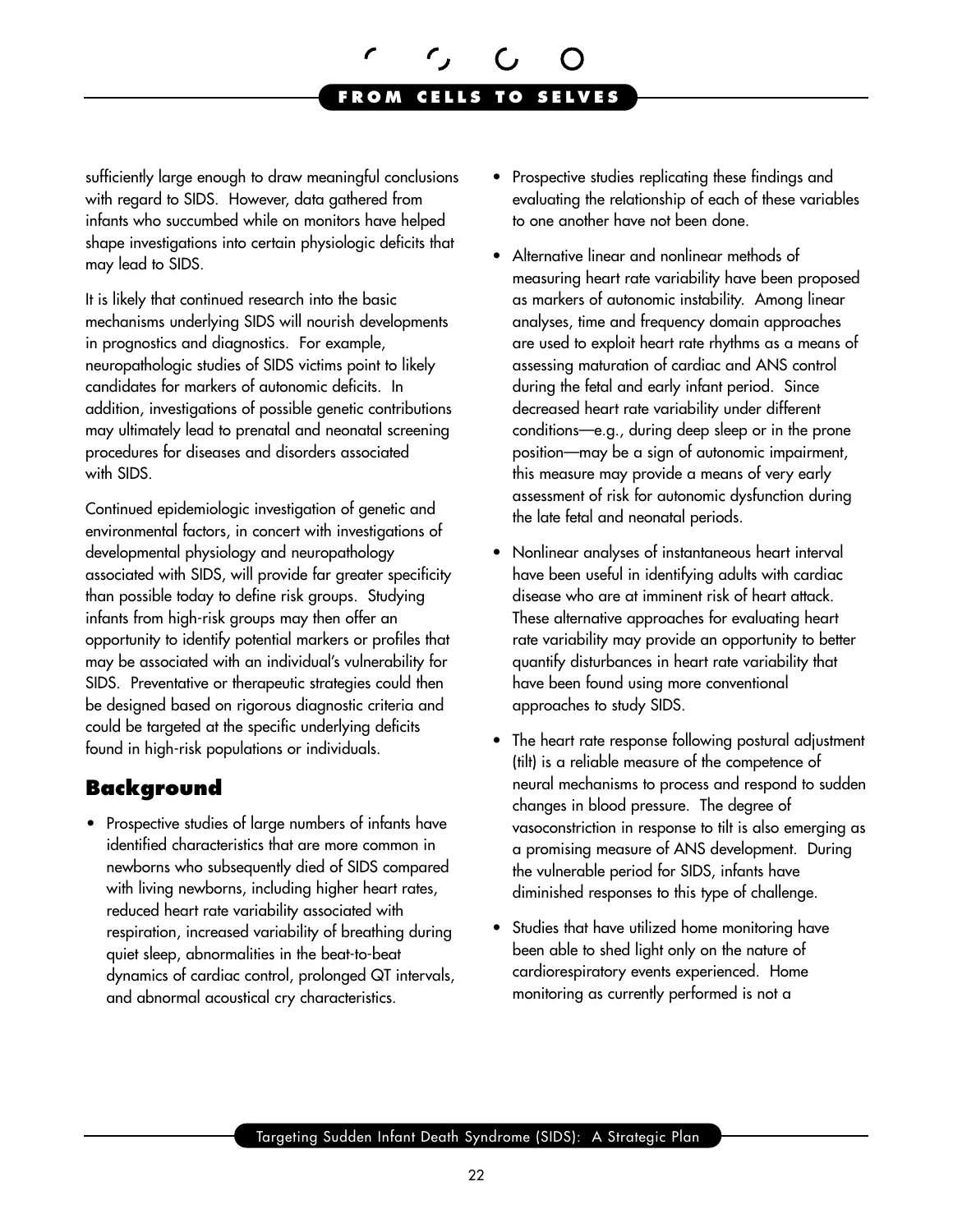practical approach for the study of a sufficiently large population to draw meaningful conclusions with regard to SIDS.

**FROM CELLS TO SELVES** 

### **Goals and Objectives**

**Goal:** Develop technology for assessing SIDS risk factors in large populations.

• **Objective:** Utilizing advances in technology, including digital storage capacity and signal processing techniques, develop systems capable of efficiently processing physiologic and other signals that have been or may be described as associated with increased risk for SIDS, including heart rate and blood pressure coherence and variability, QT interval, breathing rate variability, and cry acoustics.

**Goal:** Identify screening tests for SIDS capable of identifying infants at high risk of SIDS in whom indepth prospective studies would be feasible.

- • **Objective:** Encourage and support research that would utilize experimental designs, such as randomized clinical or community trials, to evaluate screening tools empirically. This would include, but not be limited to, measurement issues such as sensitivity, specificity, and predictive value of existing or promising new screening tools. Trials that are sensitive and responsive to the characteristics of the target population (such as racial/ethnic and sociocultural factors) should be especially encouraged.
- • **Objective:** Based on existing data sets and new studies, assess developmental patterns in characteristics that have been reported as associated with increased risk for SIDS.

**• Objective:** Assess the interrater reliability and validity of proposed infant assessments, and develop and disseminate guidelines for the appropriate performance of proposed infant assessment techniques.

**Goal:** Develop assessments derived from the integration of postmortem findings with physiologic studies.

• **Objective:** Support research for the development of noninvasive probes of function known to be associated with deficits in brainstem areas, e.g., thermoregulation, sensory and motor activity, control of breathing, sleep arousal, and cardiovascular reactivity.

**Goal:** Encourage methodologies for assessments of developmental neurobehavioral deficits of clinical entities possibly related to SIDS, such as fetal demise and childhood syncope (fainting), which may share similar risk profiles as well as central nervous system deficits.

- • **Objective:** Support research for the development of tools to assess the competencies required to mount adequate cardiovascular responses to hypotensive challenges during the vulnerable period for SIDS.
- • **Objective:** Quantify continuities in fetal-to-infant cardiorespiratory control in order to identify the most vulnerable infants before they enter the period of greatest risk.
- **Objective:** Develop noninvasive techniques to assess the maturation of compensatory mechanisms in high-risk groups, including gasping ability, the ability to arouse to a safer state, and somatomotor adjustments needed to respond to challenges during the vulnerable period.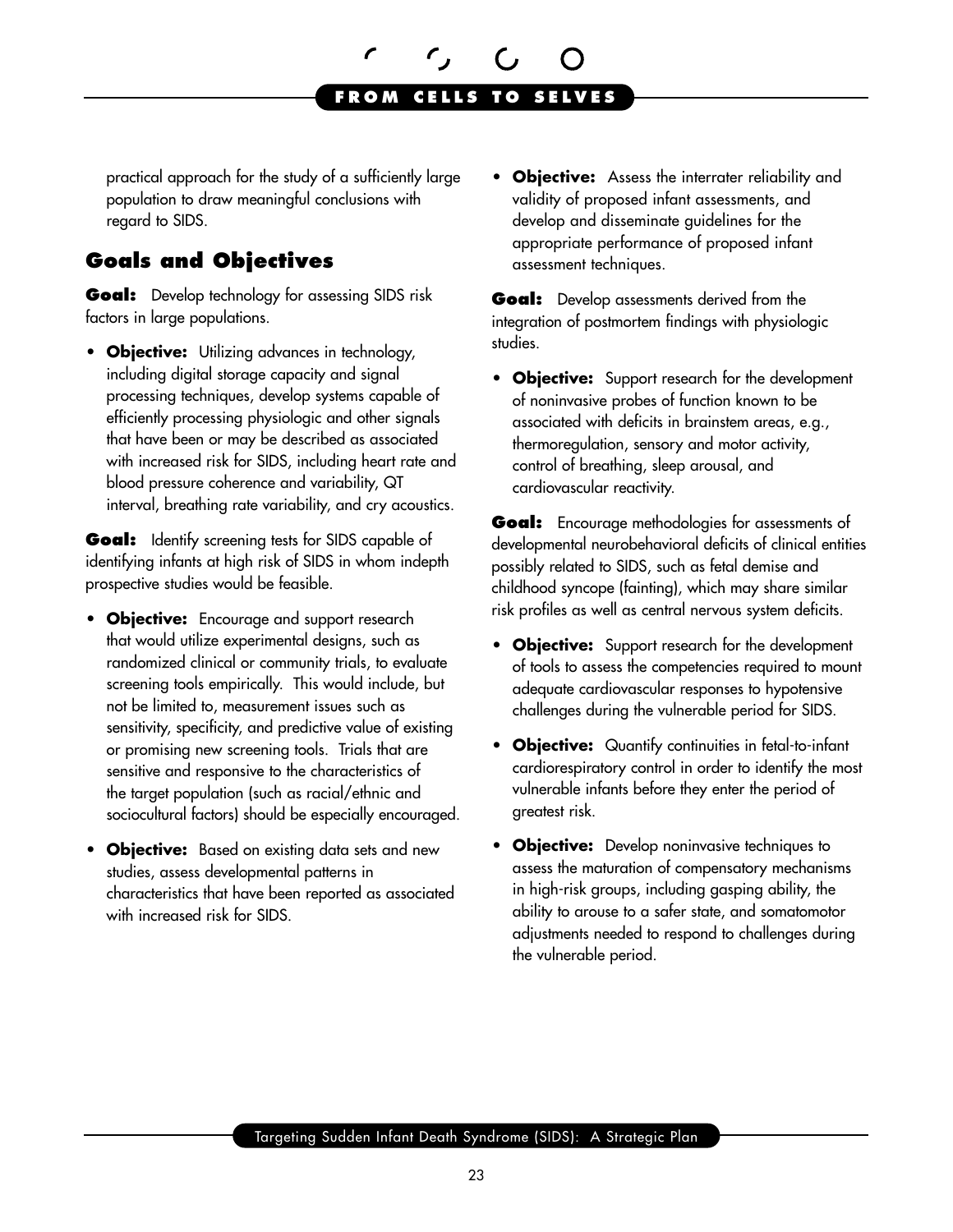**• Objective:** Perform studies to elucidate underlying physiologic vulnerabilities in infants of mothers who smoked during pregnancy and in low-birthweight infants, both of which are at increased risk of SIDS according to epidemiologic studies.

Goal: Evaluate prenatal and neonatal screening procedures for diseases and disorders associated with SIDS.

• **Objective:** Development of improved methods for the early detection of fatty acid oxidation disorders is needed to allow for interventions to prevent metabolic crises that can lead to sudden infant deaths.

- Encourage development and evaluation of highthroughput, high-sensitivity screening tests, e.g., tandem mass spectroscopy, to detect fatty acid oxidation disorders as a group.
- Support development and evaluation of efficient and sensitive genetic mutation detection methods for each of the fatty acid oxidation pathway genes associated with SIDS.
- **Objective:** Evaluate the contribution of prolonged QT syndrome and associated genotypes to sudden deaths in infancy.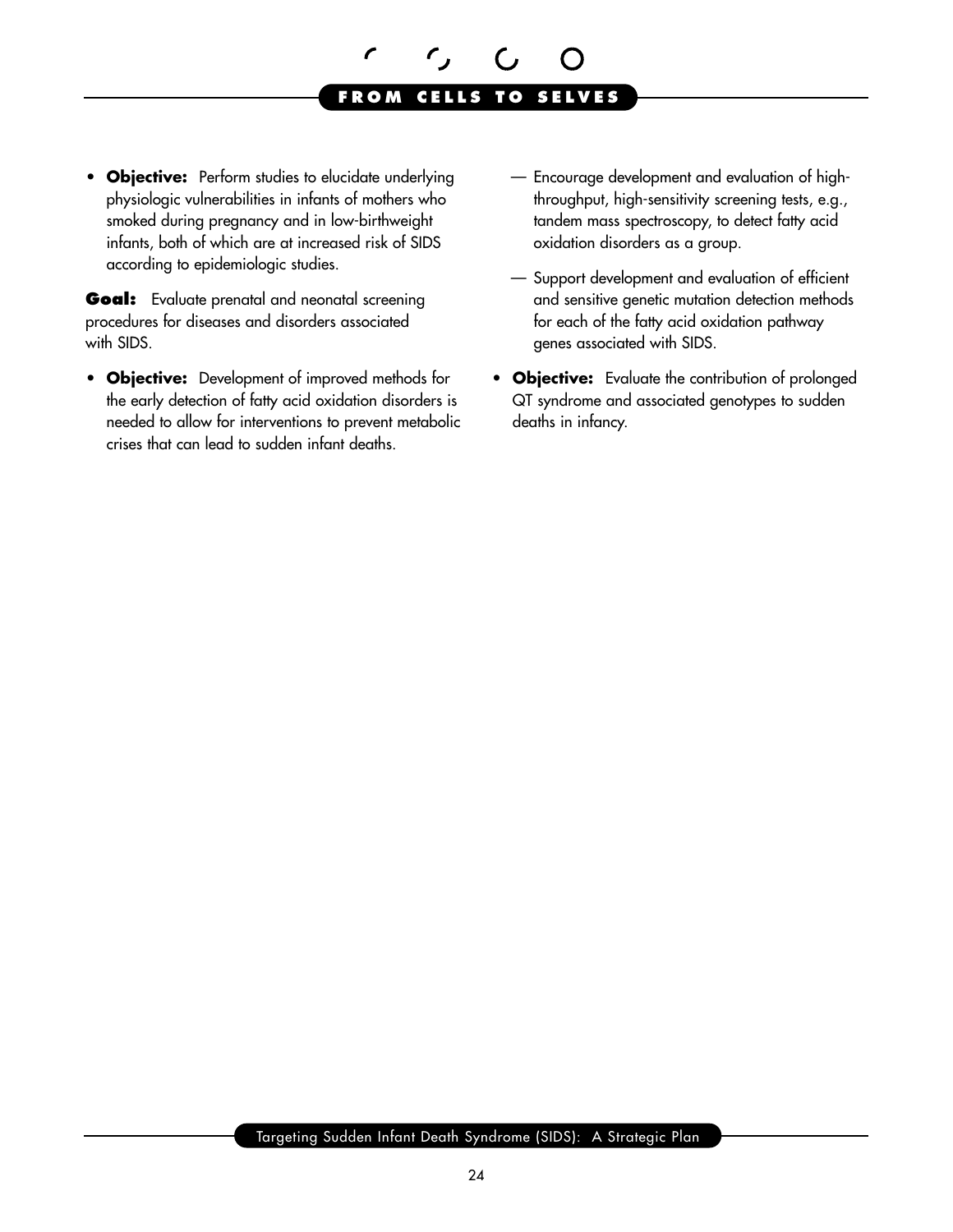# **Preventive Strategies**

# <span id="page-26-0"></span>**Statement of the Problem**

When we think of preventing disease, the classic example is infectious disease. In this case, vaccination and public health strategies to reduce the exposure to an infectious agent protect individuals from contracting the infection. However, most human diseases and disorders result from multiple interacting factors that include individuals' genetic makeup, their lifestyles, and the physical and cultural environment in which they live. Thus, when we are concerned with prevention strategies, we must understand the extent to which particular factors in the population increase or decrease the probability of disease development. Those factors deemed to most strongly influence the degree of risk are targeted for intervention.

In the section on Etiology and Pathogenesis, we presented a triple-risk model for SIDS. According to this model, if we can eliminate prenatal factors that increase the risk of developmental abnormalities in the fetus, we may reduce the likelihood of a SIDS death. If we can positively alter the developmental trajectory during the critical period, we may also reduce the likelihood of a SIDS event. Removing environmental risk factors in the critical period that are hazardous to the infant may also be effective in reducing risk. Placing an infant on the back to sleep is an excellent example of reducing a major environmental risk factor.

The more we know about how risk factors contribute to SIDS pathogenesis, the more confident we can be that an infant will not succumb to SIDS. SIDS occurs during the early months of an infant's life, when he or she is

extremely dependent on the caregiver. It is a time of adjustment and learning for the infant and the caregiver, as each gets to know the other and the baby becomes familiar with the extrauterine environment. The early months are also a time of rapid growth and development, with changing nutritional and sleep requirements.

To prepare for these changes, the baby needs a healthy start during the prenatal period. What are the requirements for normal development? What factors increase the likelihood that the developmental process will go awry? How can we reduce the risk that they might? Our knowledge of human development in fetal life and early infancy is still quite limited. Although research on SIDS risk factors has identified prenatal and postnatal environmental characteristics and care practices that are critical to healthy outcomes, more research is needed.

Historically, women are the primary decision-makers for family health care and the major caregivers for infants, children, and elderly relatives. In modern times, additional demands and stresses occur as more and more women work outside the home as well as within it. Furthermore, the proportion of single-parent households headed by women continues to increase. Therefore, preventive strategies targeting SIDS must, of necessity, also address issues of women's health. Women's health during the periconceptional, prenatal, and postnatal periods profoundly influences the health of the developing fetus and the newborn.

Since we cannot presently identify those individual infants who are predisposed to SIDS, any intervention aimed at reducing the risk of SIDS must be designed for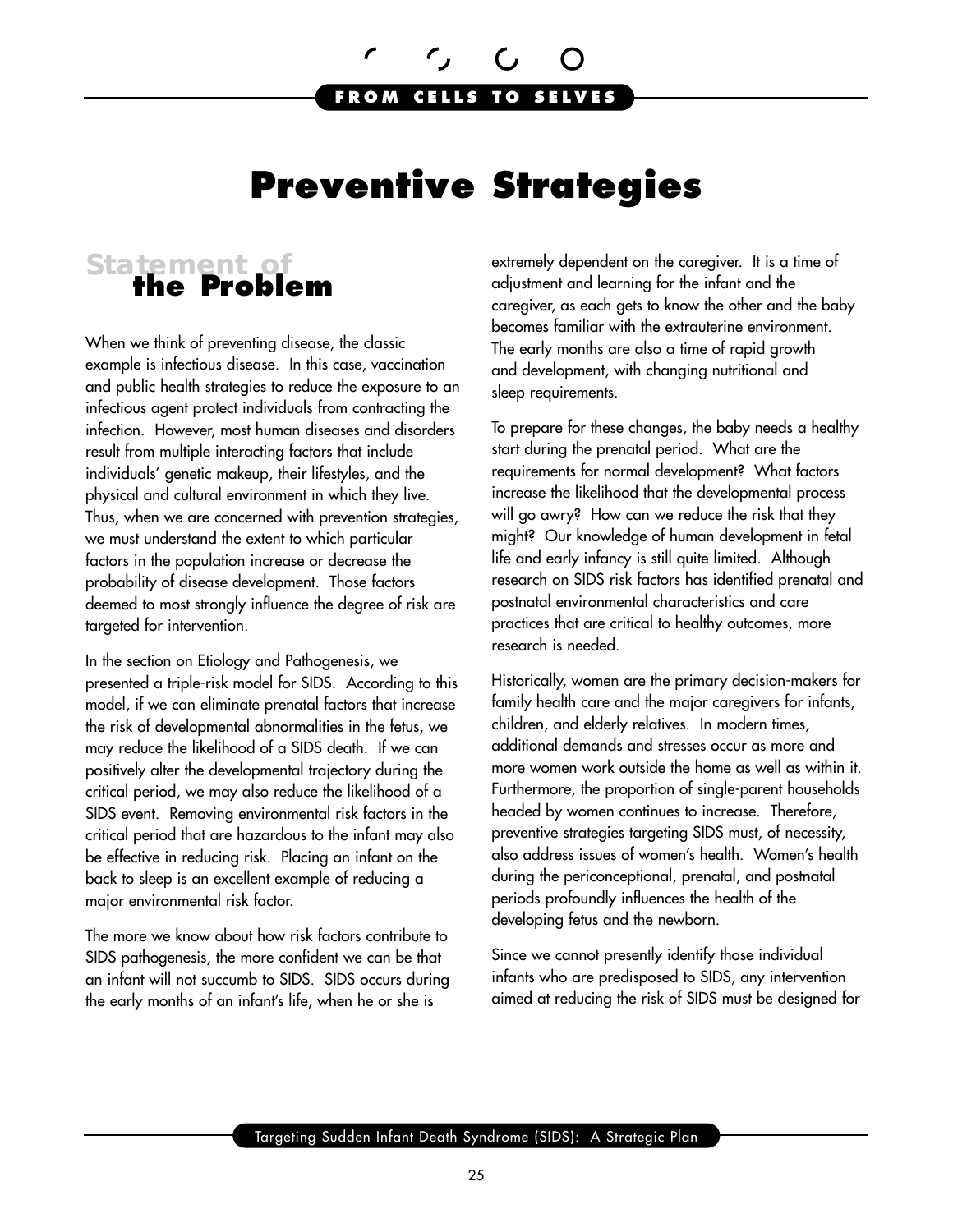<span id="page-27-0"></span>the entire population of babies and/or pregnant women. In the United States, our society is heterogeneous. Subpopulations can be defined by many criteria, such as geography, race, ethnicity, or socioeconomic characteristics. We have learned that the definition of a population will influence the development of the risk profile, the nature of the intervention, and the way in which an intervention is implemented. During the next 5 years, efforts to improve the effectiveness of SIDS riskreduction interventions will need to harness the strengths that lie within communities and cultures.



# **Research**

### **Background**

- Case-control studies have identified the following maternal characteristics as increasing the risk for SIDS: maternal age under 20 at first pregnancy, a short interval between pregnancies, late or no prenatal care, placental abnormalities, and urinary tract infection during pregnancy.
- Maternal cigarette smoking during pregnancy increases the risk of SIDS about threefold, independent of the birthweight of the baby. The risk increases with the number of cigarettes smoked per day.
- Some studies have shown that cigarette smoke in the baby's environment after birth also increases SIDS risk. The risk has been shown to increase with either the number of cigarettes smoked by the parents or the number of hours the infant spends in the presence of smokers. However, it is difficult to separate the contribution of prenatal and postnatal smoke exposure.
- Maternal drug abuse during pregnancy increases the risk for SIDS, and preliminary findings suggest that maternal binge drinking also increases risk.
- Low birthweight and prematurity increase the risk of SIDS; the risk increases with decreasing birthweight and gestational age.
- If an infant is placed to sleep in the prone position, the risk for SIDS is increased threefold to ninefold. Most studies have found that infants placed to sleep on their sides are at twofold increased risk compared with those placed on their backs.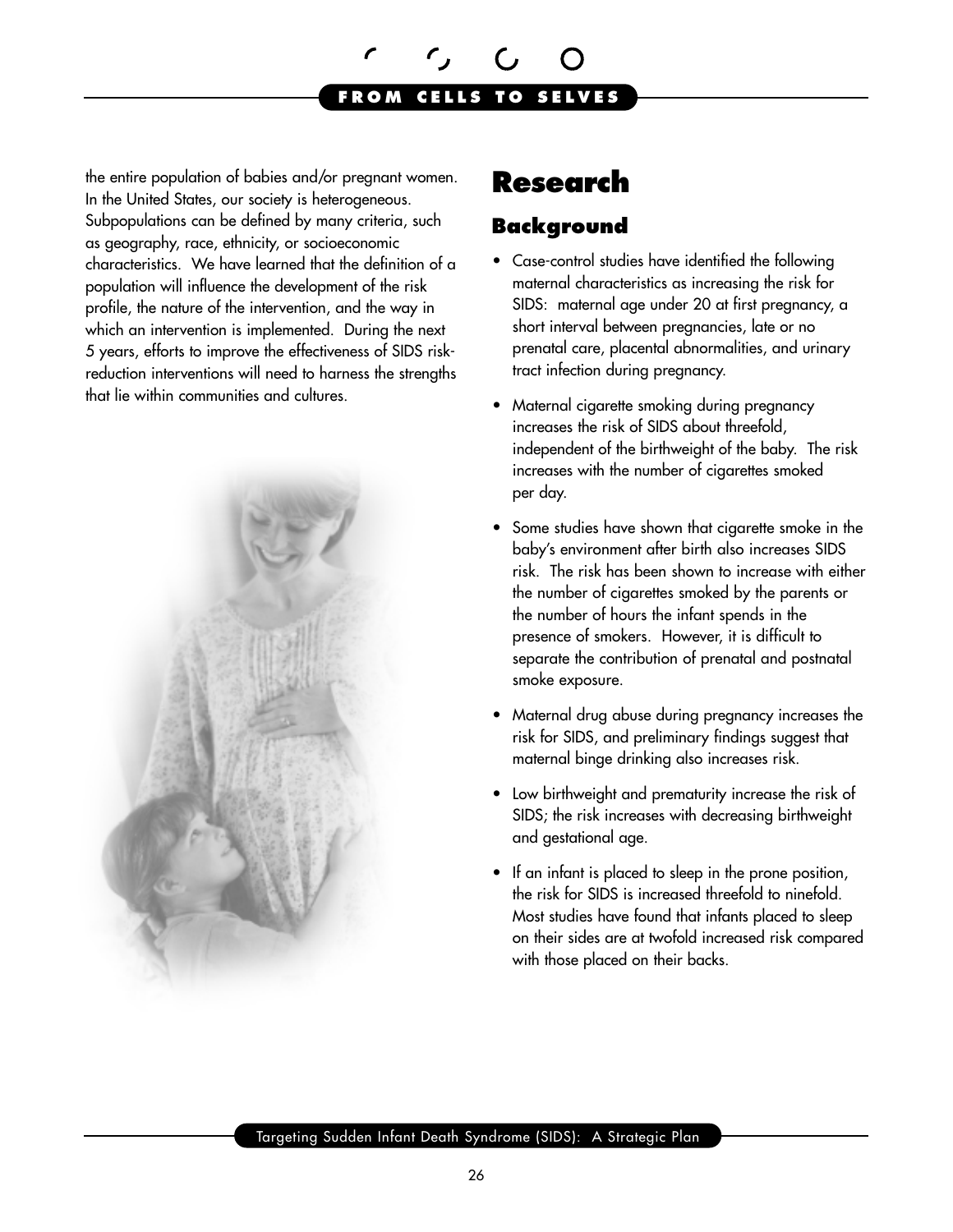- If an infant is placed to sleep on soft bedding, including blankets, pillows, sofas, and adult bed mattresses, the risk for SIDS increases. The use of a quilt increases the risk of SIDS for infants placed to sleep on their backs. Many SIDS infants are found dead with the head or face covered with bedding.
- The presence of recent viral, respiratory, or gastrointestinal illnesses enhances the risk for an infant placed to sleep on the stomach or for an infant who is over bundled (i.e., covered by more clothes and blankets than necessary for the room temperature).



- Although sharing a room with the parents may be protective, sharing a bed appears to increase risk under certain conditions. These include maternal smoking, recent maternal alcohol consumption, and parental fatigue, as well as the use of a quilt to cover the infant and the infant sleeping with individuals other than parents.
- Some studies have found that infants who are breastfed are less likely to die from SIDS. However, other studies have failed to find a protective effect after other factors have been taken into account. Infants who are bottle-fed are not at increased risk for SIDS.
- Several studies have shown that infants who use pacifiers are at decreased risk of SIDS.
- Preliminary results from a study of infant mortality among Northern Plains Indians demonstrate that home visits by public health nursing personnel have a strong protective effect on infants at risk of SIDS.

# **Goals and Objectives**

Goal: Continue to elucidate environmental risk factors and the timing of exposures that are amenable to public health action.

**• Objective:** Foster multidisciplinary research focusing on known risk factors for SIDS (e.g., smaller birth size, earlier maternal age, multiple births) and relatively unstudied environmental agents, including chemicals (e.g., pesticides, heavy metals, persistent organochlorines) and physical agents (e.g., temperature, air particulate matter) in order to delineate the role of each in the pathophysiology of SIDS. Certain environmental agents have been linked to reduced birth size and developmental delays in infants, both of which are associated with an increased risk of SIDS.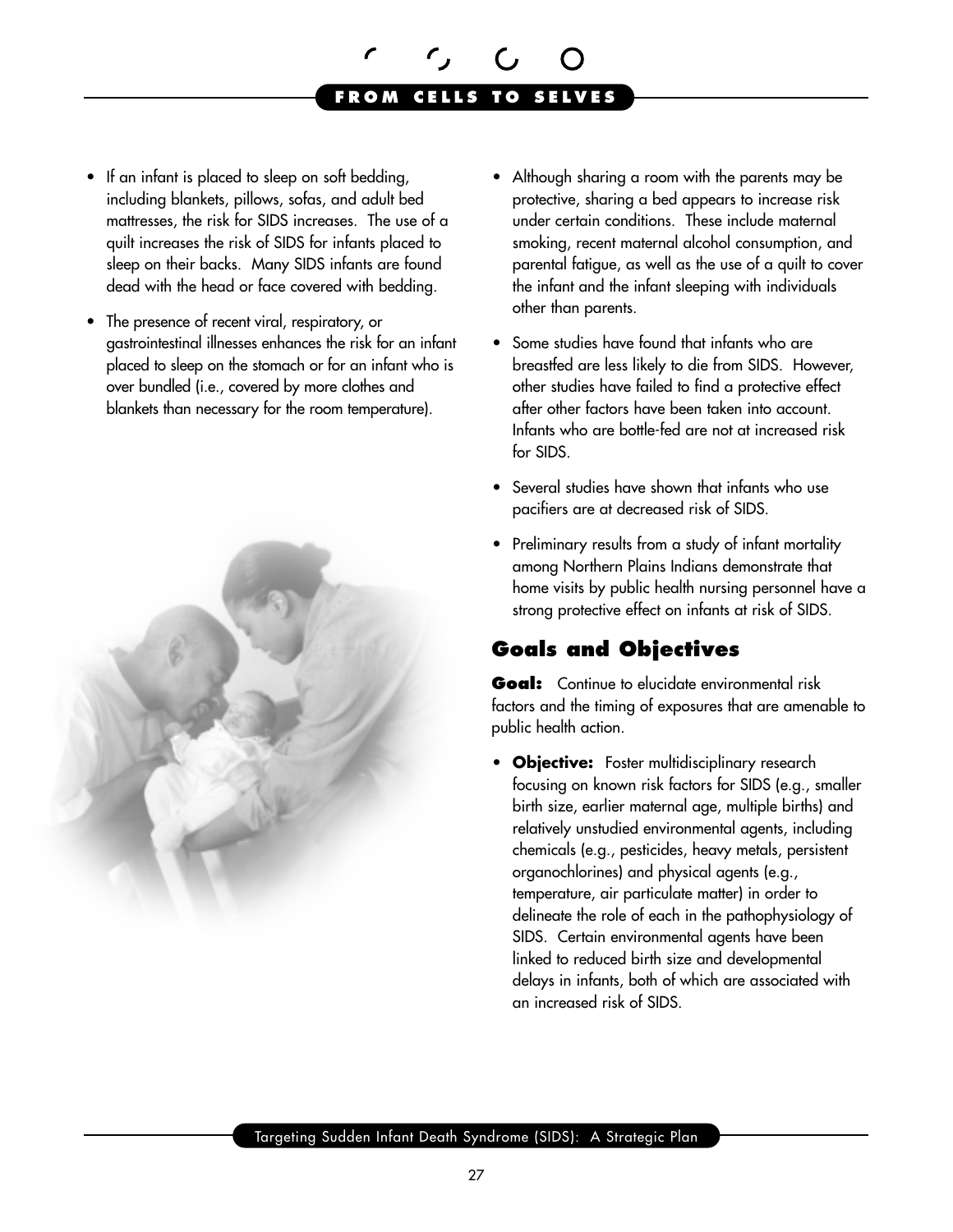**• Objective:** Support research to determine the period of fetal or infant vulnerability or susceptibility to environmental agents. Research designs that support the use of statistical techniques to assess methodological issues such as the timing and duration of exposures (before, during, and after pregnancy) are needed.

Goal: Continue to examine the role of maternal health before and after birth in influencing SIDS risk and the risk for unexplained stillbirths.

- • **Objective:** Foster multidisciplinary research to investigate the role of abnormal placental function in SIDS risk prospectively.
- • **Objective:** Further investigate the association of genitourinary tract infections with increased SIDS risk by examining the pathogens, timing of infection, and relationship of infection to preterm births, potential placental or fetal pathologies, and maternal age.
- **Objective:** Examine the role of maternal chronic diseases such as asthma and diabetes in influencing SIDS risk.
- **Objective:** Investigate the contribution of health programs designed to improve maternal and infant health—e.g., home visits by public health nurses before and after birth—to decreases in SIDS risk.
- **Objective:** Further investigate the effects of prenatal and postnatal cigarette smoke exposure on SIDS risk in order to understand the pathogenic mechanisms involved and to refine public health messages.
- **Objective:** Support multidisciplinary studies elucidating the contribution of prenatal and postnatal alcohol consumption to SIDS risk, including the timing

and pattern of alcohol use, as well as determinants of maternal drinking behaviors.

**Goal:** Encourage research that simultaneously addresses a multitude of risk factors for SIDS and related outcomes in order to determine the nature and magnitude of known (e.g., sleep position and bed sharing) and potential interactions and to develop a rank ordering of risk factors amenable to public health intervention. This avenue of research should consider genetic, lifestyle, behavioral, and environmental factors in order to model infants' postnatal lives more accurately.

- **Objective:** Further examine the interactions among characteristics of the sleep environment, including sleep position, bedding, environmental temperature, infant clothing, bed sharing, and room sharing.
- • **Objective:** Describe patterns of bed sharing and elucidate the risk of SIDS and accidental suffocation under a variety of environmental conditions, including phenomena such as overlay.
	- Investigate the role of infant characteristics (e.g., age, arousal characteristics, and protective behaviors) and maternal characteristics (e.g., postnatal smoking and alcohol consumption) in determining the levels of risk associated with bed sharing.
- • **Objective:** Determine the role of pacifiers in reducing SIDS risk and assess the risks versus benefits in order to formulate recommendations regarding pacifier use.
- • **Objective:** Continue to monitor the influence of prevention messages on health outcomes in order to identify unintended consequences, both positive and negative.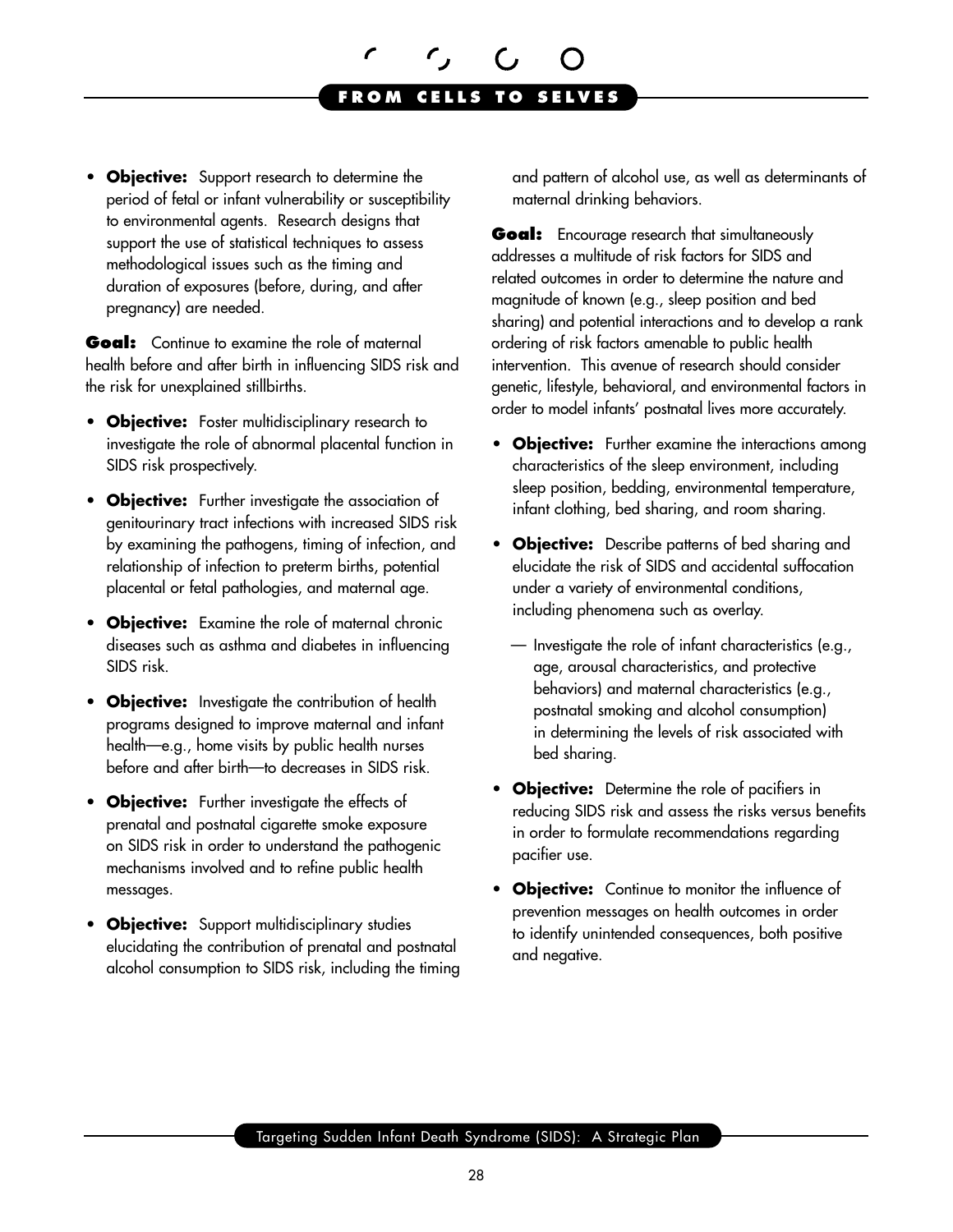# <span id="page-30-0"></span>**Interventions**

# **Background**

- In 1992, the American Academy of Pediatrics (AAP) released a recommendation that healthy infants should be placed to sleep on their sides or backs to reduce the risk of SIDS.
- In 1994, the national public education campaign, *Back to Sleep*, was launched by a coalition consisting of the U.S. Public Health Service, the AAP, the SIDS Alliance, and the Association of SIDS and Infant Mortality Programs. The campaign recommended that infants be placed on their backs or sides to sleep to reduce SIDS risk.
- The campaign also recommended that babies should be placed to sleep on a firm mattress. Blankets and

comforters should not be placed under the baby, and pillows and stuffed toys should not be placed in the crib.

- Secondary campaign messages included maintaining a "smoke-free" zone around the baby before and after birth, and regular prenatal and well-baby care.
- The campaign disseminated information to hospital nurseries, physicians, and licensed day care centers and initiated public media campaigns nationwide.
- • In 1996, the AAP and the *Back to Sleep* campaign revised the basic recommendation to state that the back is the preferred sleeping position and safer than sleeping on the side.
- In 1999, in collaboration with the Consumer Product Safety Commission, a safety alert was released to remove all soft bedding, including quilts and comforters, from cribs.
- Between 1992 and 1998, the proportion of infants placed to sleep on their stomachs declined from about 70 percent to about 17 percent.



Targeting Sudden Infant Death Syndrome (SIDS): A Strategic Plan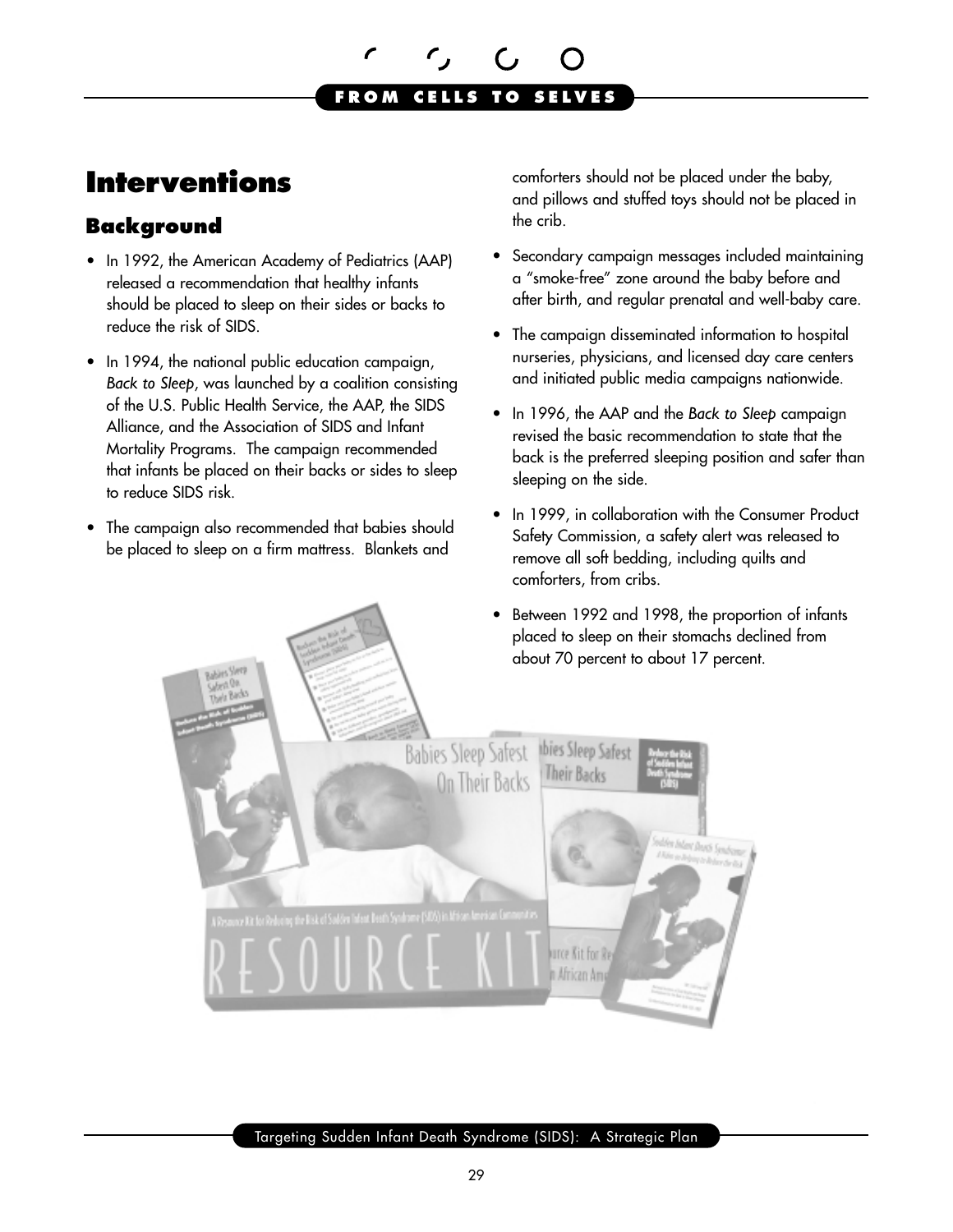#### **F R O M C E L L S T O S E L V E S**

- About one-third of caregivers who placed infants on their sides or backs at 1 month of age switched to placing infants on their stomachs by 3 months of age.
- • By 1998, almost 95 percent of the survey population reported receiving a recommendation encouraging back or side position. Of those who placed their babies on their stomachs, 86 percent had only received a recommendation for back or side sleeping positions. The majority said the reason for choosing the riskier position was that the baby liked it better or slept better that way.
- Between 1992 and 1998, the SIDS rate declined by about 40 percent, from 1.2/1,000 live births to 0.72/1,000 live births.
- The prevalence of soft bedding being placed under the baby has not decreased since 1992.

### **Goals and Objectives**

**Goal:** Actively work with communities to obtain information on cultural variances with regard to the *Back to Sleep* campaign messages. Obtain feedback and advice from communities on ways to address cultural variances effectively and to identify ways to refine campaign messages in light of cultural differences.

- • **Objective:** Conduct research to identify social, cultural, and behavioral factors that influence SIDS risk reduction.
- • **Objective:** Target barriers that may exist in various communities. Design interventions and education programs about safe sleep practices for infants that take into account the influence of such barriers.
- • **Objective:** Develop materials with tailored messages to address specific actions in order to reduce the risk of SIDS. Such messages should include concrete statistical information describing

relative degrees of risk and ensure clarity in conveying information on SIDS. Conduct focus groups to test whether messages are appropriate for specific populations and subpopulations.

**Goal:** Promote research to broaden the understanding of cultural variations existing among communities with high rates of infant deaths. Such variations should also be studied among communities where risk-reduction messages may not have penetrated, such as the child-care provider community.

- **Objective:** Encourage studies aimed at identifying relationships between risk factors and existing cultural practices. Research should include strategies to enhance our understanding of how the reception of risk-reduction messages is influenced by different cultural practices.
- • **Objective:** Foster studies to explore methods for effectively crafting culturally appropriate messages.

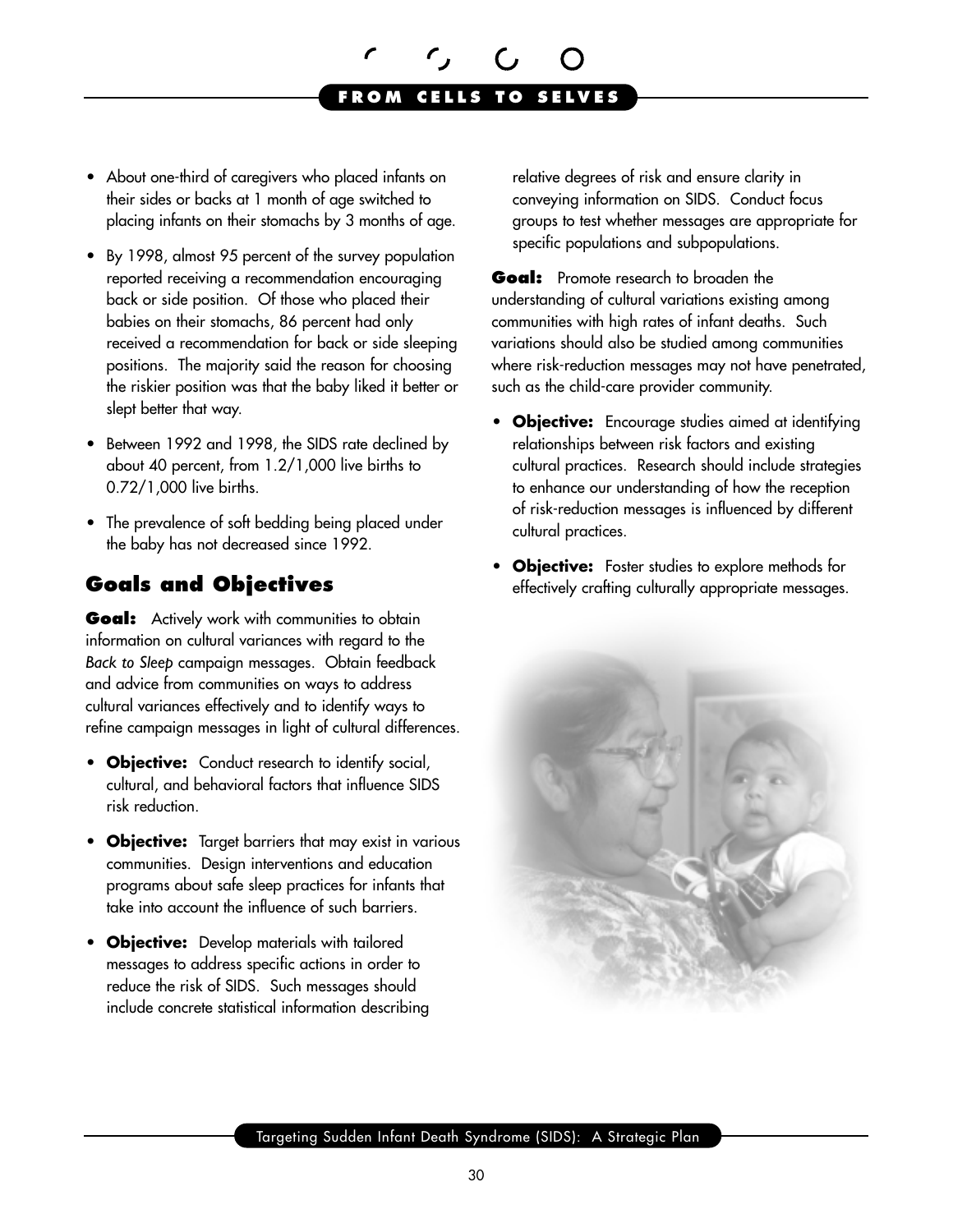<span id="page-32-0"></span>Measures should be studied to disseminate culturally appropriate messages that identify effective processes to tailor communications that target diverse groups.

- • **Objective:** Encourage research to study long-term effects of risk-reduction messages on populations in the context of varying cultural practices.
- • **Objective:** Assure methods are implemented to evaluate risk-reduction communications and their effects on cultural groups.

**Goal:** Ensure that the *Back to Sleep* campaign messages are sustained and remain consistent throughout all outreach activities and initiatives. Actively seek out other agencies and organizations and collaborate with them to assist with continued campaign efforts.

- • **Objective:** Ensure that the *Back to Sleep* campaign messages are updated to reflect current SIDS research. Keep campaign partners informed of SIDS research and changes in campaign messages.
- • **Objective:** Conduct process evaluation to assess efficacy of ongoing campaign activities. Share information and findings with the collaborative partners to maintain the campaign's cohesiveness.
- • **Objective:** Enhance the NICHD's partnerships with agencies, community leaders, and organizations to communicate *Back to Sleep* messages in the communities these entities serve.
- • **Objective:** Develop and implement strategies with partner organizations and the Consumer Product Safety Commission to decrease the use of soft bedding in the infant sleep environment.

**Goal:** Develop and implement interventions that are favorable to women's health.

- **Objective:** Education and prevention activities and services should be offered to people where their daily activities take place, such as Women's Wellness clinics, well-child clinics, and school prevention programs. The staff providing such services should work closely with school nurses, where available. Often, mobile clinics and flexible clinic hours are necessary to accommodate working mothers and their families. Human and financial resources need to be identified and coordinated to improve the health status of women and their families.
- • **Objective:** Collaborate with other programs inside and outside the Institute to promote smoking cessation before and after birth.

# **Infrastructure**

# **Background**

- Perinatal infant mortality review is not conducted consistently throughout the country. Some local jurisdictions lack review teams.
- Perinatal infant mortality review under uniform conditions provides information on trends and patterns of fetal and child deaths; when coupled with standardized data collection, it can inform about public health policy and guide research and prevention activities.
- Perinatal infant mortality review provides a forum for the uniform diagnosis of unexpected and/or preventable deaths, and the expedited follow-up of cases.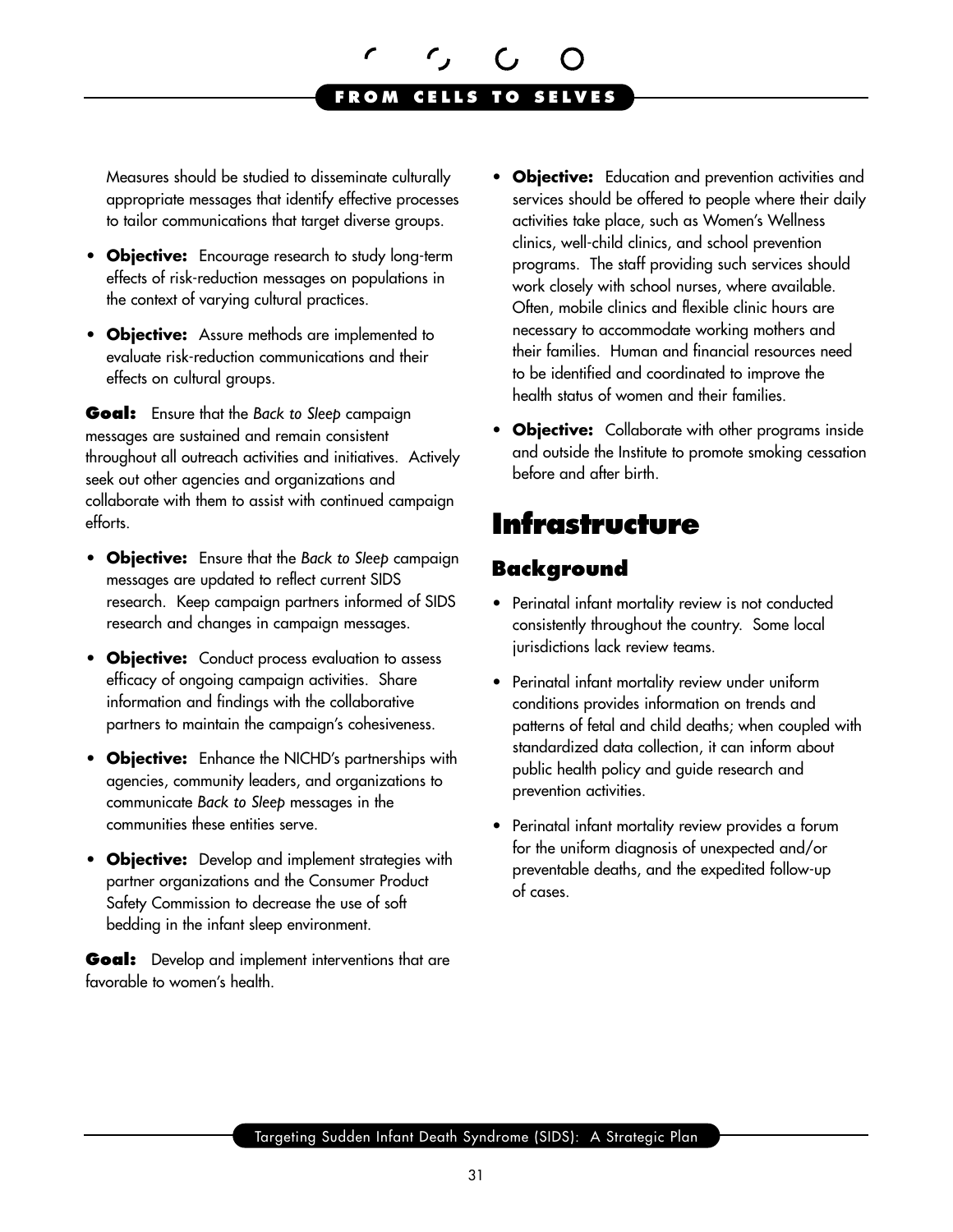# **Goals and Objectives**

**Goal:** Improve the diagnosis and surveillance of sudden unexpected fetal and infant deaths to optimize the development and monitoring of prevention efforts.

- • **Objective:** Work with other agencies at the national and local levels to provide uniform guidelines and training for perinatal infant mortality review personnel that take the limited resources of many small or rural communities into account.
	- — Educate health professionals and involved community members in the conduct of the reviews, with guidelines describing methods of data collection, analysis, review, and follow-up. Emphasize multiagency efforts that include infant and toddler health as well as high-risk pregnancies.
	- Develop expanded information systems to facilitate comprehensive reviews.
- **Objective:** Continue to work with other agencies and nongovernmental organizations to improve the diagnosis of sudden unexpected infant deaths through coroner mentoring programs and healthprofessional education.
- **Objective:** Review the knowledge accrued over the next 5 years to determine whether the standard SIDS definition should be revised to increase the specificity of diagnosis, including possibly changing the age range.

**Goal:** Continue to strengthen the *Back to Sleep*  Coalition.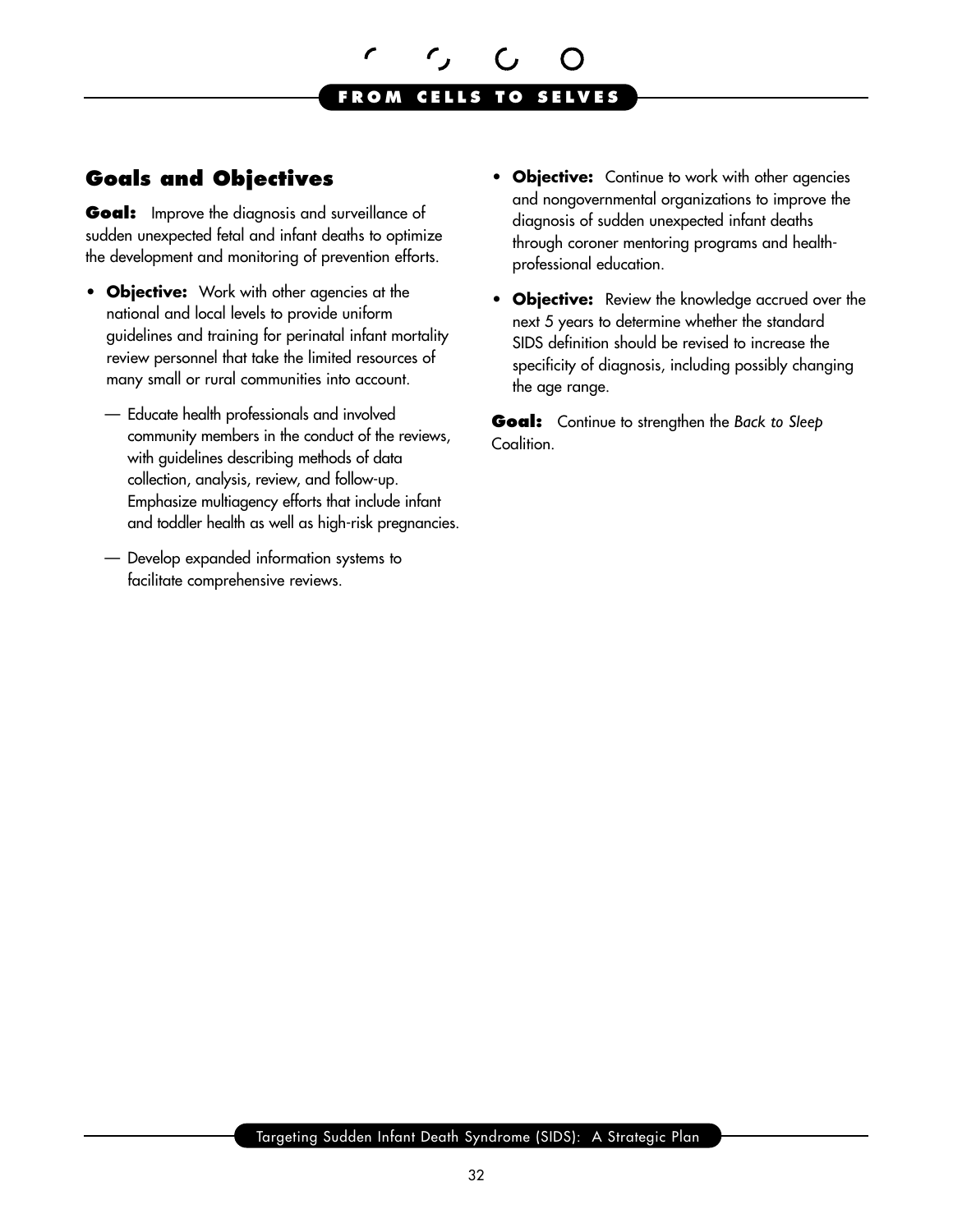

# **Health Disparities**

# <span id="page-34-0"></span>**Statement of the Problem**

Eliminating the disparities in SIDS rates among minority communities is one of the most important and challenging problems facing SIDS researchers in the new millennium. The NICHD defines health disparities as differences in health and developmental outcomes, particularly between and among racial and ethnic groups. The facts: despite a 40-percent overall decline in SIDS deaths, the rate among American Indians (1.5/1,000) and African Americans (1.4/1,000) remains more than twice that of Whites (0.6/1,000). In addition, many of the risk factors for SIDS are more prevalent among American Indians and African Americans than Whites. In contrast, infants born to Hispanic and Asian or Pacific Islander mothers have among the lowest SIDS rates (0.4/1,000) of any racial or ethnic group in the United States. Moreover, overall rates vary within racial and ethnic groups. The Indian Health Service reports, for example, that the SIDS rate is 3.5/1,000 in the Aberdeen area of North and South Dakota, Iowa, and Nebraska, 1.6/1,000 in the Phoenix area, and 0.78/1,000 among the Navajo.

Research and intervention into this complex problem require new ways of thinking and multidisciplinary approaches. The overall goal guiding research into health disparities is to understand the mechanisms through which racial and ethnic differences occur due to complex interactions between basic biological processes and factors such as poverty, education, and "community" with its distinct geographic, environmental, and cultural realities. Disparities between American Indians and Whites and between African Americans and Whites in regard to SIDS have, in part, been attributed to the higher level of poverty in these minority populations. The poverty rate, for example, among African Americans is more than twice that among Whites. For American Indians residing on a reservation, the poverty rate is 2.4 times that of the general U.S. figure of 13.1 percent. Aberdeen, Navajo, Billings, Albuquerque, and Phoenix all have poverty rates exceeding 40.0 percent. More specifically, 13.4 percent of American Indian women age 16 and older are unemployed, in contrast with 6.2 percent of women of all races nationwide.



Targeting Sudden Infant Death Syndrome (SIDS): A Strategic Plan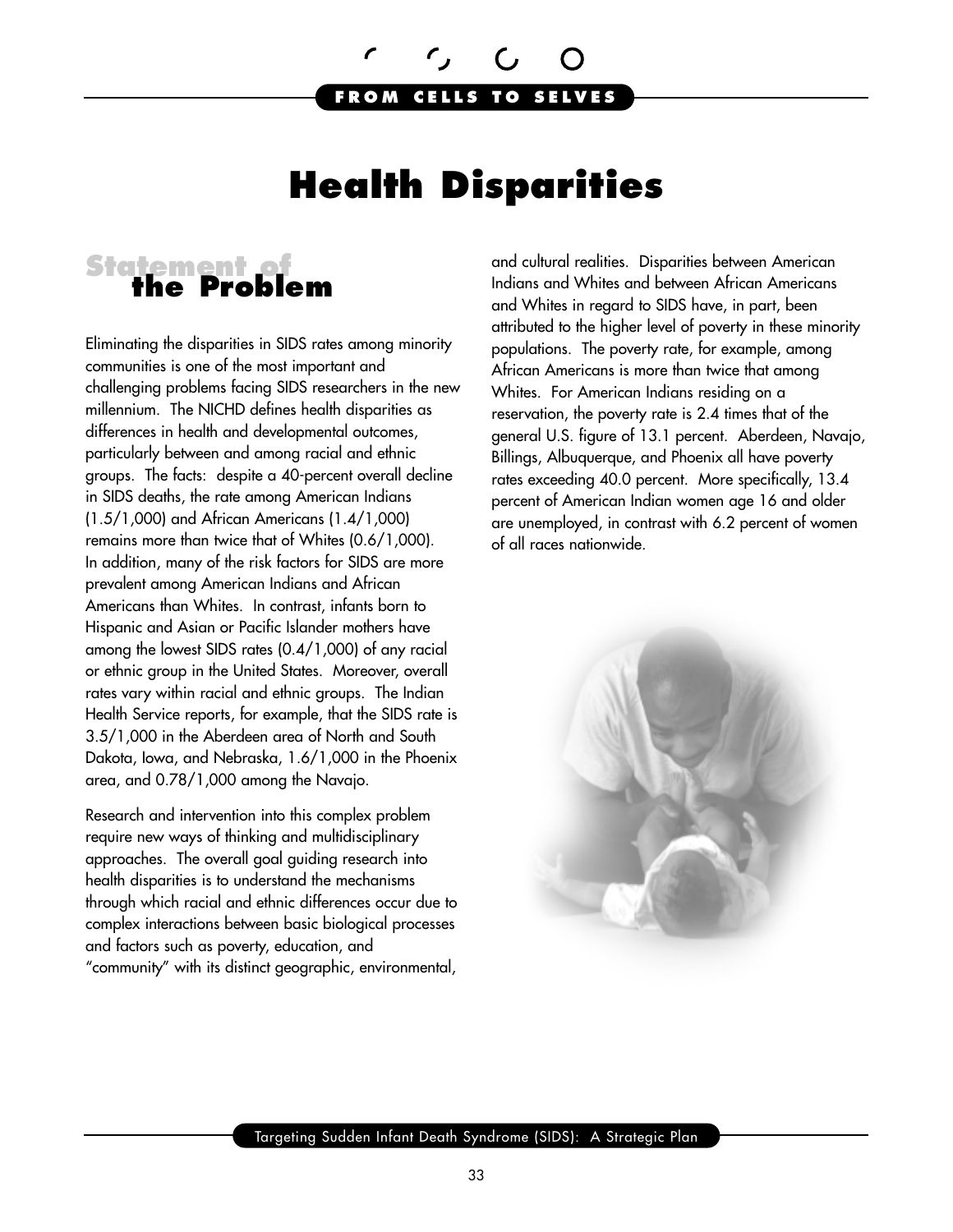Epidemiologic studies of SIDS prevalence rates have demonstrated the relevance of the following risk factors for SIDS: low family income; low parental educational levels; young (teenage) maternal age; maternal single marital status; few and often late prenatal healthcare visits; maternal illicit drug, alcohol, and/or cigarette intake during pregnancy; the presence of sexually transmitted diseases in mothers; and the absence of a telephone in the home. These risk factors are more common in impoverished communities than in the general population as a whole. Another major risk factor for SIDS is low birth weight. Disparities among different racial and ethnic groups likewise occur here: African American infants are more than twice as likely to be born with a low birthweight (<2500g) and more than 3 times as likely to be born with a very low birthweight (<1500g) than are white neonates. Of note, the higher incidence of low birthweight rate among African American infants cannot be explained by socioeconomic factors alone.

The remoteness of many American Indian reservations and other types of rural communities frequently affects access to preconceptional, prenatal, and postnatal health care. It likewise affects the coroner's system and the correct diagnosis of SIDS, since it magnifies the difficulties in performing a proper death scene investigation. In addition, the inequity of care evident in the coroner's system on the reservation is exacerbated by improper, and in some instances a complete lack of, training of the coroner and other personnel responsible for examining sudden infant deaths. Inconsistencies in death scene investigations also often result from the frequent turnover of coroners in rural areas.

Lack of access to care, inequities in the quality of care, and other barriers are more common in minority communities. It is not known to what extent these factors contribute to disparities in SIDS risk and prevalence rates. Such factors need to be examined through further research. Moreover, it is unclear whether perceptions of racial discrimination or reported incidences of discrimination affect the maternal-fetal environment. Given the complexity of our social systems and the potential negative effects these factors may have on the lives of infants and their families, it is imperative that we continue to support efforts exploring these issues.

Little is also known about the protective factors that operate within certain poor minority communities to decrease SIDS risk. Why do Hispanics and some American Indian populations have low SIDS rates, despite adverse socioeconomic circumstances?

Differences in SIDS rates among racial and ethnic groups cannot be explained by social or economic inequalities alone. For example, when epidemiologists correct for socioeconomic factors, an excess risk for SIDS remains in the African American and American Indian populations. This observation suggests that biological factors—e.g., susceptibility genes—may play important roles in the pathogenesis of SIDS in specific racial and ethnic groups; certain genes predisposing infants to premature birth or sudden death may prove to be more prevalent in some populations than in others.

Such susceptibility genes may interact with environmental factors to trigger a cascade of intrinsic biological events that lead to sudden death. It has been reported, for example, that nicotine from tobacco smoke is metabolized more slowly in African American populations. This putative genetic variation suggests that toxic levels of nicotine may accumulate more rapidly in African American fetuses exposed to maternal cigarette smoking during pregnancy, thereby having a more deleterious effect on their growth and development. Thus, maternal cigarette smoking during pregnancy may make a greater contribution to the risk of SIDS among African Americans than it does among whites. It is also well recognized that SIDS is a syndrome and that there may be more than one mechanism of sudden death.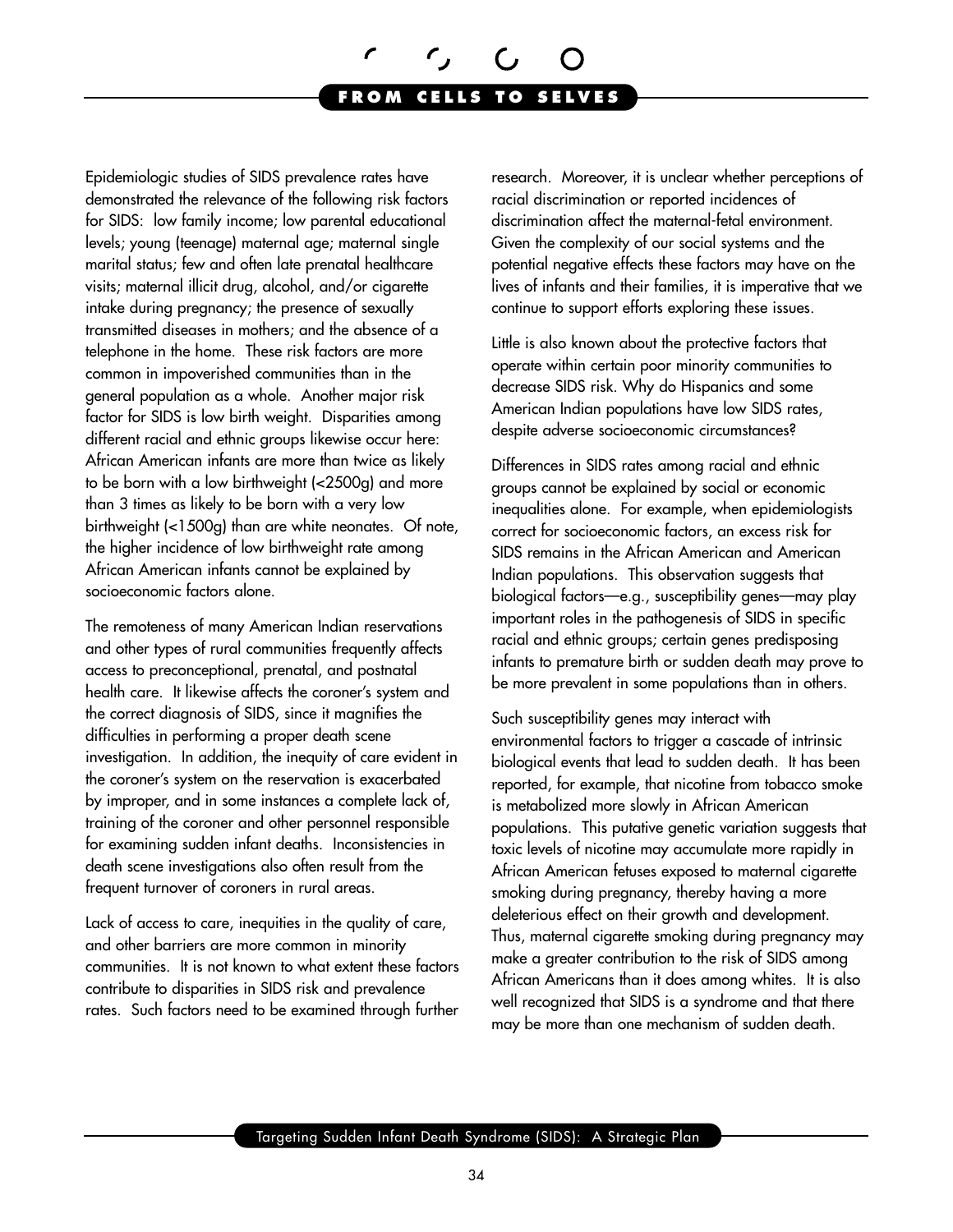<span id="page-36-0"></span>Thus, there may be factors unique to the pathogenesis of SIDS in individual racial or ethnic groups that must be considered in order to elucidate pathogenic mechanisms and the development of preventive strategies.

Differences in SIDS rates between racial and ethnic groups need not relate to socioeconomic and/or genetic factors alone. They may involve community traditions and cultural practices as well, particularly those involving methods of child care. For the message of the *Back to Sleep* campaign to be heard and acted upon, those delivering the message must be community-based and culturally sensitive.

Given the complexity of the problem of health disparities in regard to SIDS, multidisciplinary approaches to research into relevant social, economic, environmental, genetic, and cultural factors are essential. Multidisciplinary teams are needed to investigate both the protective and adverse factors operating within and across populations. For ultimate success, the multidisciplinary research approach must be linked to community involvement at all levels.

# **Research**

### **Background**

- Despite 40-percent declines in SIDS rates across all populations over the period of the *Back to Sleep*  campaign, the rate of SIDS among African Americans and American Indians is still at least twice that of whites.
- Some risk factors for SIDS are more common among the economically disadvantaged, who are disproportionately represented among racial and ethnic minorities. These factors include maternal and paternal education of less than 12 years, late or no

prenatal care, maternal age below 20 at the time of the first pregnancy, and maternal single marital status.

- The rates of low birthweight and preterm birth are twice as high among African Americans as among Whites. These factors increase the risk for SIDS threefold.
- Bed sharing is more common among minority populations. Bed sharing has been shown to increase the risk for SIDS under the following conditions: when the mother smokes, when she has recently consumed alcohol, when the infant is covered by a quilt, and when parents are fatigued.
- Preliminary results from a study of SIDS among Northern Plains Indians demonstrate strong associations between prenatal binge drinking and SIDS and between the use of multiple layers of clothing and SIDS.
- Even after adjusting for socioeconomic factors and cigarette smoking, African Americans, American Indians, and Alaskan Natives are at increased risk for SIDS.

#### **Goals and Objectives**

**Goal:** Identify the mechanisms underlying racial and ethnic disparities in SIDS rates.

• **Objective:** Support research that focuses on environmental, biological, and cultural factors related to SIDS within specific minority populations and develop partnerships with these populations. The analysis of data can be approached in at least two different ways: (1) within the context of the minority population itself and (2) in comparison with other racial and ethnic populations. Design studies to address the potential role of race and/or ethnicity as an independent risk factor for SIDS, as a modifier of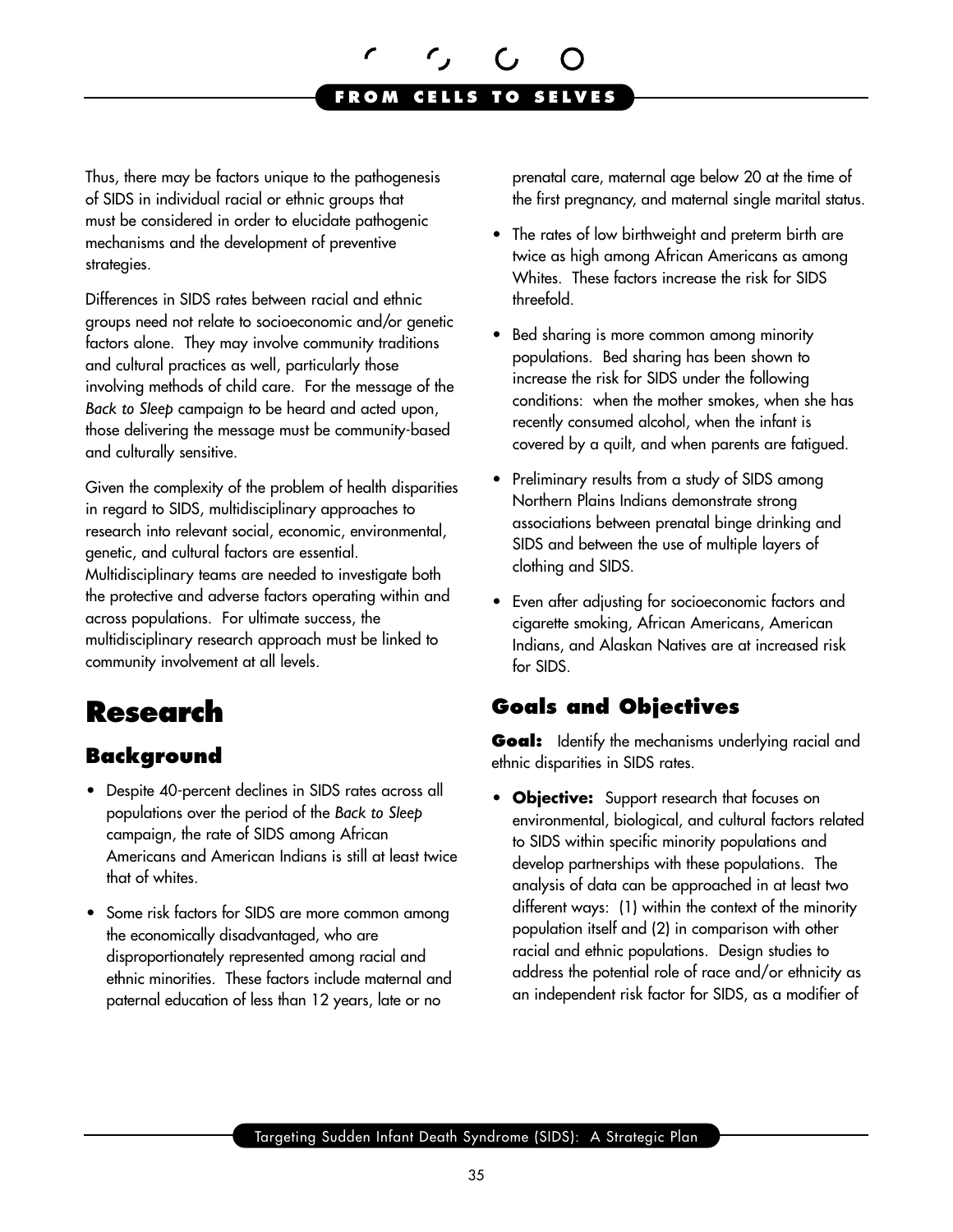

<span id="page-37-0"></span>other known risk factors, and as a confounder or intervening event in the natural history of SIDS.

- • **Objective:** Support research that delineates the contribution of genetic and environmental factors that influence the risk of SIDS, including potential geneenvironment interactions.
- • **Objective:** Investigate the role of inequities in prenatal and postnatal health care that are contributing to the disparate SIDS rates evident in various racial and ethnic groups.
- • **Objective:** Investigate the role of culturally specific patterns of infant care practices in disparate SIDS rates among racial and ethnic groups. Such care practices include infant sleep position, bed sharing, and types of bedding.

# **Interventions**

### **Background**

- Between 1992 and 1998, the proportion of infants placed to sleep on their stomachs declined from 70 percent to 17 percent. Among African Americans in the survey population, however, the decline was significantly less: from 82 percent to 32 percent.
- After adjusting for socioeconomic factors, and for whether they received a recommendation to place infants on their backs to sleep, African Americans were twice as likely to place infants on their stomachs and half as likely to place infants on their backs as compared with Whites.
- Between 1992 and 1998, the SIDS rate among African Americans decreased by almost 40 percent, a magnitude similar to that observed in the White

population. Nonetheless, the SIDS rate among African Americans remained twice that of whites.

- Within the Hispanic and American Indian populations, there are subpopulations based on country of origin or tribe that are more likely to place babies on their stomachs to sleep rather than on their backs.
- Sleeping on soft bedding is a significant SIDS risk factor among all minority populations. The use of soft bedding has not changed appreciably since the initiation of the *Back to Sleep* campaign and the release of recommendations from the AAP and CPSC to remove soft bedding from the crib.
- • In 1999, the *Back to Sleep* campaign initiated an outreach component aimed at the African American community. It formed a partnership with the National Black Child Development Institute and other African American leadership organizations to develop a community-linked campaign.
- In 2000, a "Resource Kit for Reducing the Risk of SIDS in African American Communities" was produced and a plan for national and local training programs was developed. In 2001, training activities through the affiliate organizations began.

### **Goals and Objectives**

**Goal:** Improve the dissemination and adoption of the *Back to Sleep* campaign recommendations among minority populations in the United States.

• **Objective:** Integrate knowledge of cultural practices and beliefs into approaches formulated to reach specific minority populations.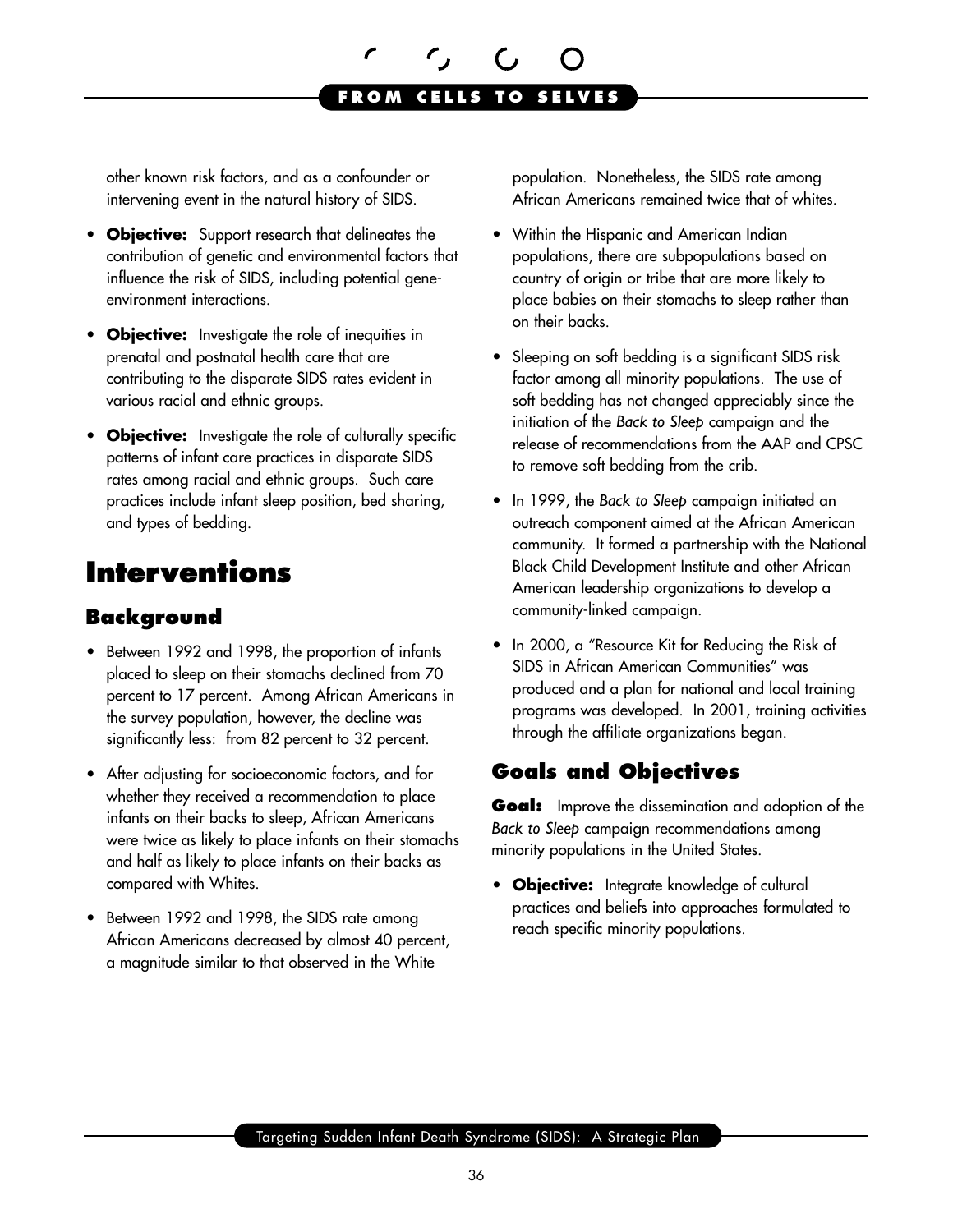- <span id="page-38-0"></span>**• Objective:** Continue to develop strategies for community input into the development and implementation of campaign activities.
	- Conduct training workshops and educational sessions with health professionals, community leaders, outreach workers, and individuals to develop methods for working locally in SIDS riskreduction activities.
	- Work on existing health promotion projects within organizations that will enhance their scope and infrastructure by incorporating SIDS risk reduction strategies.
	- Among American Indian communities, involve tribal programs and services provided by the Indian Health Service. Tribal educators are often the keys to communication with local communities. Universities, colleges and tribal community colleges can also offer important resources.
- **Objective:** Evaluate the process of information dissemination, behavioral change, and health outcomes at the national and local levels among minority populations.
	- Provide this information to community organizations to stimulate the adoption and revision of SIDS risk-reduction strategies.

**Goal:** Reduce disparities in SIDS rates that may be related to risks not targeted by the *Back to Sleep*  campaign.

**• Objective:** Develop a dialogue with partnership organizations to identify potential sources of risk within specific communities. Disseminate research data relevant to specific communities in order to support existing health promotion programs or to develop interventions. An example is the reduction of prenatal alcohol exposure among some American Indian tribal communities.

# **Infrastructure**

### **Background**

- The infrastructure necessary to perform research in health disparities in SIDS rates is complex and involves novel multidisciplinary approaches.
- Innovative programs currently exist that provide models for community partnerships aimed at reducing disparities in SIDS rates: e.g., the interrelationship among the Women's Health Program of the Aberdeen Area, Healthy Start, Indian Health Service hospitals and clinics, and the Maternal and Child Health Division of the state of South Dakota.
- The NICHD has already established two national "Brain and Tissue Banks for Developmental Disorders" that include specimens taken from infants who died of SIDS. These banks should be expanded to permit genetic analyses of tissues within and between different racial and ethnic groups.
- Innovative methods exist for developing mentoring programs to encourage minority middle school, high school, college, and graduate students to enter the health professions, and conduct health-related research focused on their communities: e.g., the Four Directions Program for American Indian college students at Harvard Medical School.

# **Goals and Objectives**

**Goal:** Develop and sustain community partnerships for research and intervention in an effort to reduce disparate SIDS rates in minority populations.

• **Objective:** Support partnerships between academic institutions and community organizations for research, the training of minority investigators, and the dissemination of research findings in minority communities.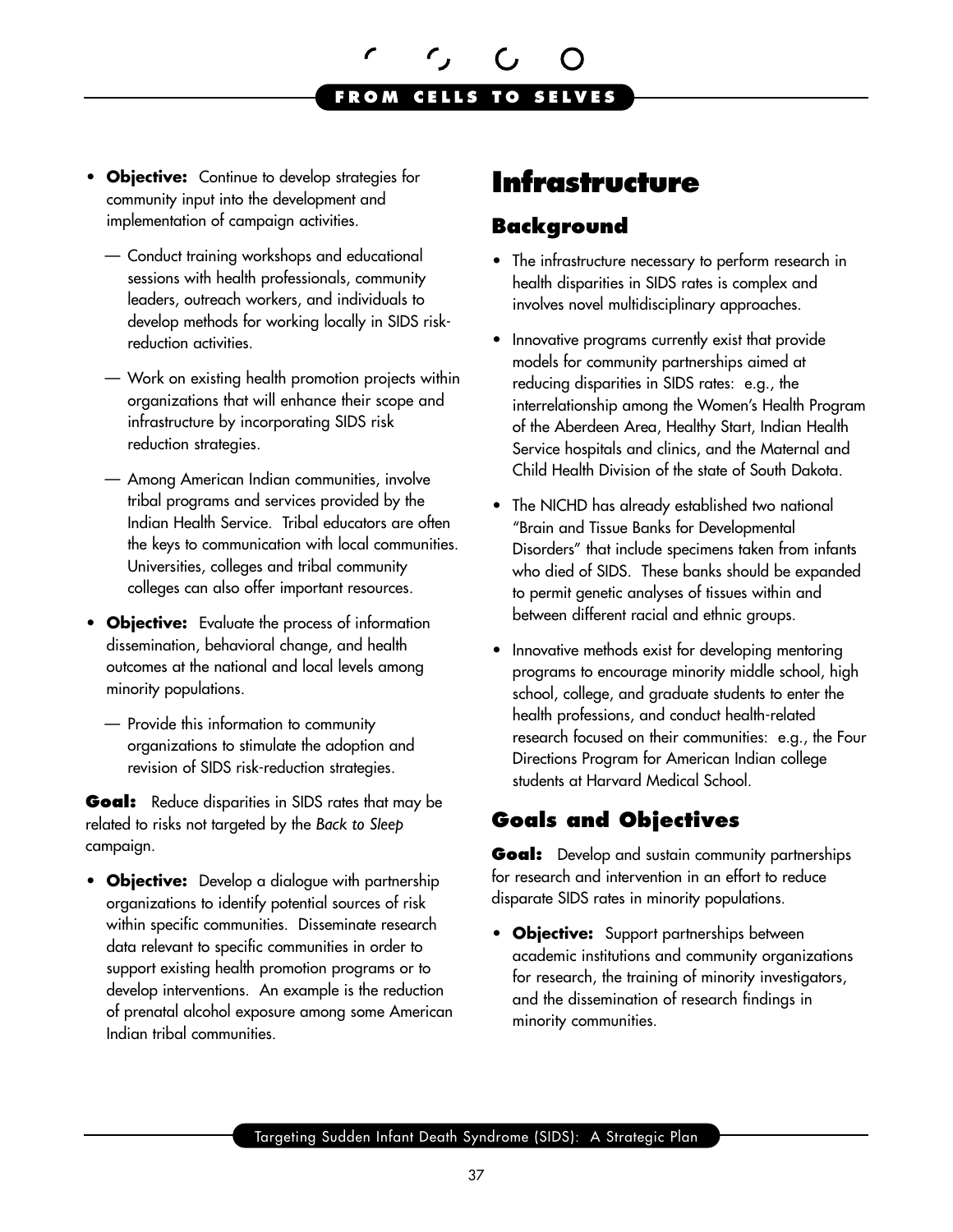- • **Objective:** Develop partnerships with organizations and other significant community leaders at the national, regional, state, and community levels to collaborate in the design of materials and initiatives in their geographic areas.
- **Objective:** Provide leadership to partner organizations in coordinating regional summits and in enlisting the resources of community organizations, faith-based groups, public health officials, and service organizations to reduce the risk of SIDS.



**Goal:** Facilitate the definition of risk profiles for SIDS in different racial and ethnic groups by conducting large-scale epidemiologic studies within and across populations.

- • **Objective:** Develop web-based data management strategies for conducting research. This technology permits simultaneously-conducted studies and employs standardized methods, while allowing investigators continual access to all aspects of an ongoing study.
- **Objective:** Investigate promising new medical informatics technologies to identify critical data or research gaps.
- **Objective:** Foster the use of new research designs and analytic tools well suited to the identification of triggers for SIDS or the possible repetition of adverse pregnancy outcomes in families. Case crossover designs, for example, might prove useful in identifying factors that increase SIDS risk.

**Goal:** Recruit minority researchers in basic health sciences and applied clinical care, as well as in the social and behavioral disciplines, to conduct SIDS research.

- • **Objective:** Develop mentoring programs at the middle school and high school levels for minority students in the relevant health and social science disciplines.
- **Objective:** Develop targeted mentoring programs in SIDS research at the graduate and postdoctoral level for minority students already trained in the relevant health and social science disciplines.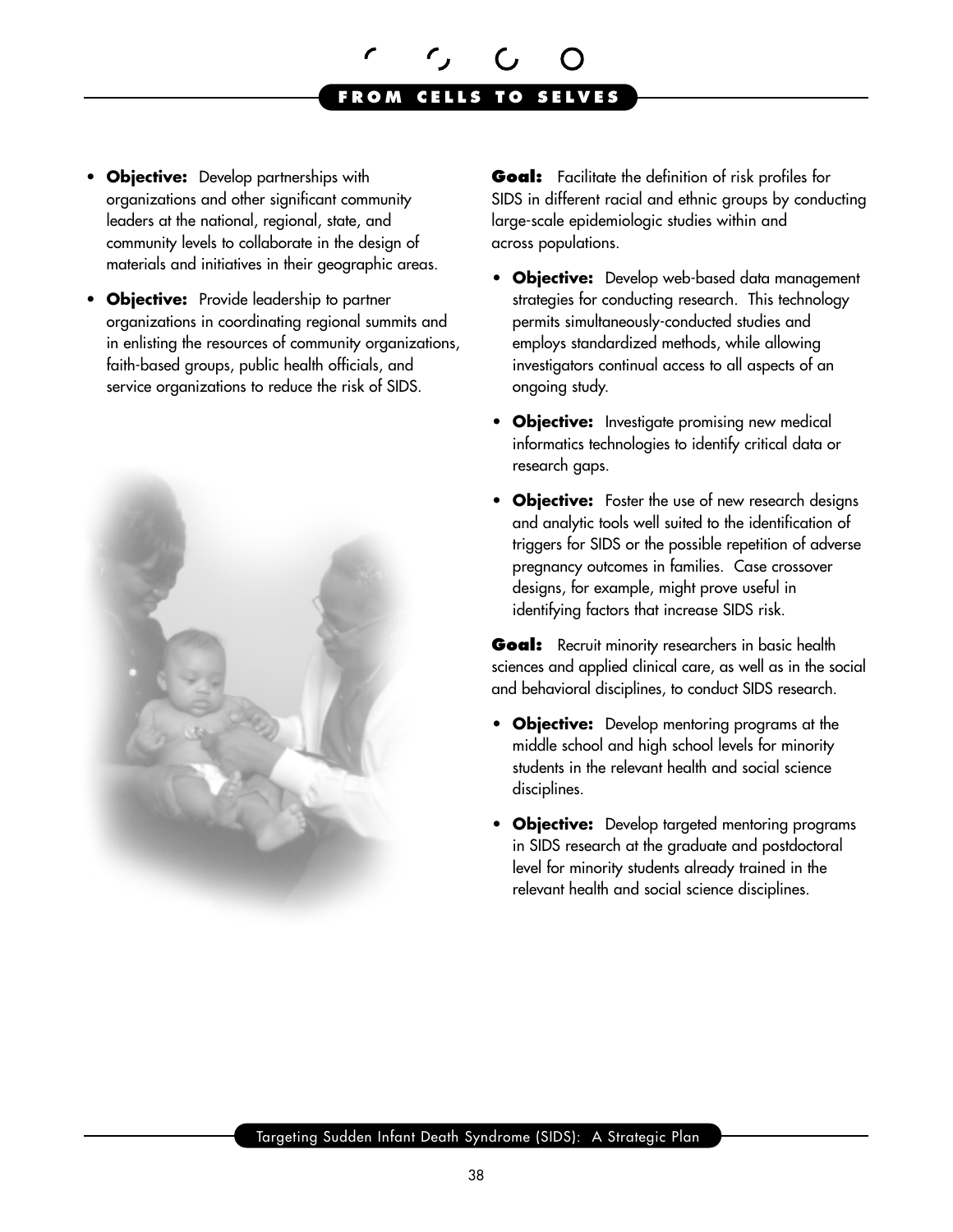

# **Appendix—Roster of Advisors**

<span id="page-40-0"></span>Although this document has benefited from the input of many scientists within and outside the NICHD, and from the general public, we wish to particularly note the advice of the following members of the SIDS strategic plan working group:

Hannah C. Kinney, M.D., Co-Chair Children's Hospital of Boston Harvard University

LTC Martin G. Ottolini, USAF, MC, Co-Chair Uniformed Services University of the Health Sciences

Alan H. Beggs, Ph.D. Children's Hospital Boston Harvard University

Germaine Buck, Ph.D. Epidemiology Branch National Institute of Child Health and Human Development

Michael Corwin, M.D. Boston Medical Center Dawn Dailey, R.N., M.S.N. Association of SIDS and Infant Mortality Programs

Mary Lynn Eaglestaff, R.N., M.S. Women's Health Program Indian Health Service

William P. Fifer, Ph.D. NY State Psychiatric Institute Columbia University

Judith Jacobson Sudden Infant Death Syndrome (SIDS) Alliance

Eugene Nattie, M.D. Dartmouth Medical School

Bradley Thach, M.D. Washington University St. Louis

The NICHD would like to acknowledge *The Noah Fund* and *The Considering Alexander SIDS Foundation*  for supporting workshops that contributed to the development of the NICHD SIDS Strategic Plan.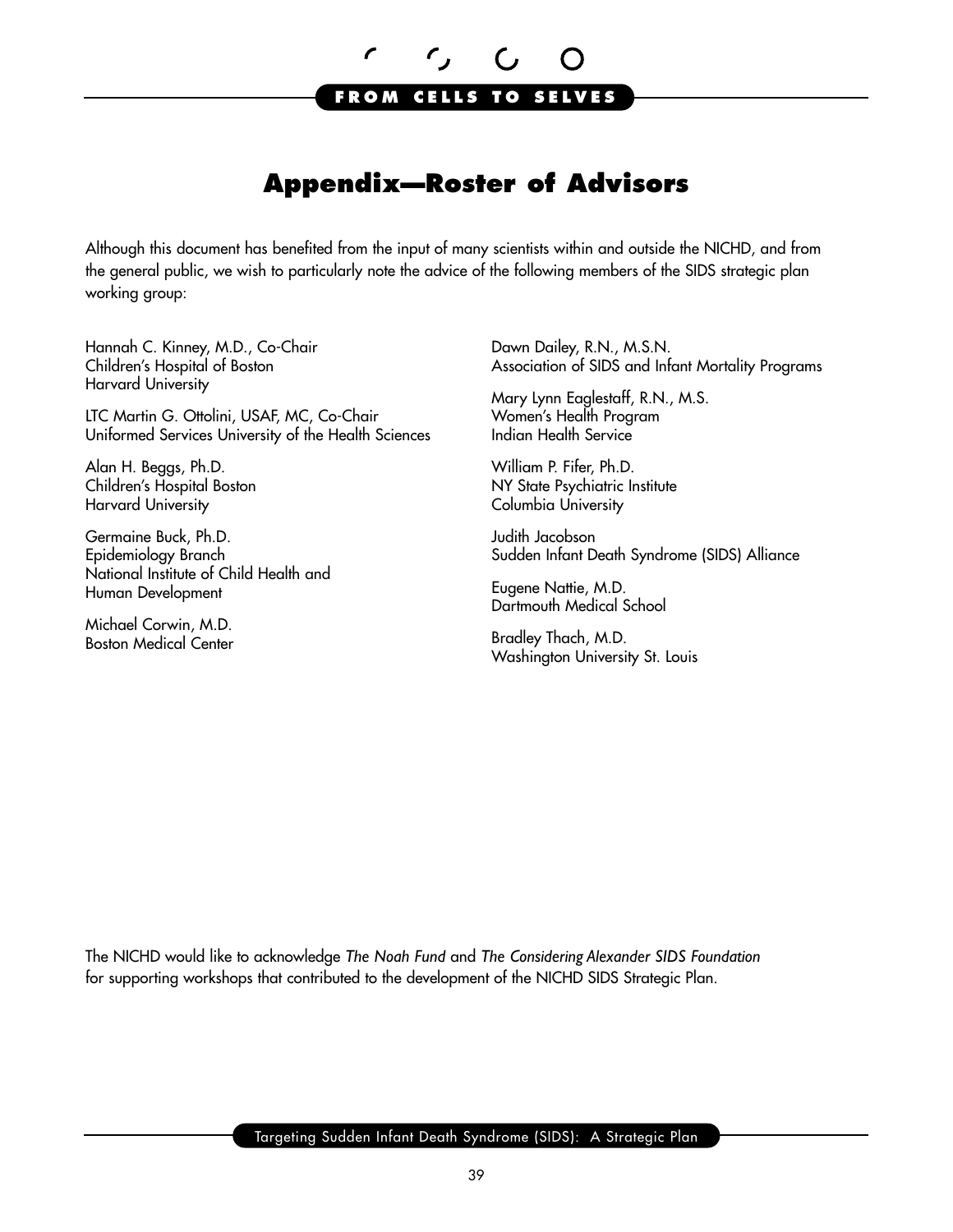#### Forget Me Not

The little one no longer here comes quietly in the morning sun reminding me of midday walks and midnight feedings. The little one no longer here sits quietly in my heart whispering in my dreams forget me not.

> Debbie Gemmill from The Chance to Say Goodbye Beachcomber Press, 1991

For additional copies of this strategic plan, or for more information on contacts or related issues, please contact the NICHD Clearinghouse at

> P.O. Box 3006 Rockville, MD 20847 Phone: (800) 370-2943 Fax: (301) 496-7101 Web: http://www.nichd.nih.gov/publications/

For additional information about other NICHD strategic plans and research, please visit our Web site at http://www.nichd.nih.gov/